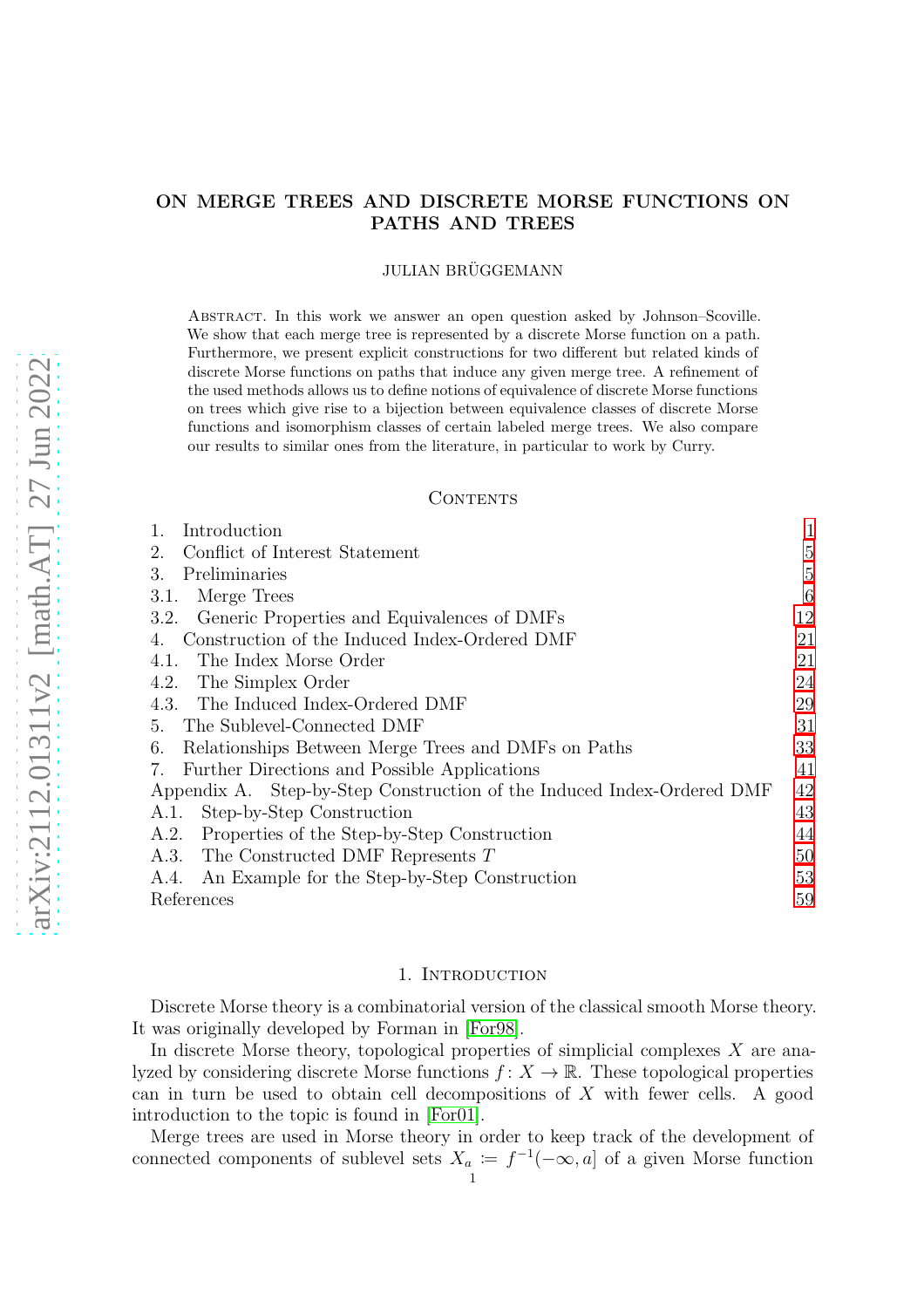## $2$  JULIAN BRÜGGEMANN

 $f: X \to \mathbb{R}$ . Since the sublevel sets form a filtration of X, merge trees can be seen as a combinatorial description of the persistent connectivity of  $X$ . In particular, every branching in the induced merge tree  $M(X, f)$  corresponds to a pair of connected components of a sublevel set  $X_{a-\varepsilon}$  that merge to one connected component in a sublevel complex  $X_a$  of higher level.

Initially, merge trees were introduced to topological data analysis as an approximation to the Reeb graph, respectively contour tree, in [\[CSA03\]](#page-58-3). The Reeb graph is a graph that keeps track of the connected components of level sets of any given filtered manifold. In applications, the data set is often interpreted as a sampling of the graph of a function rather than a more general manifold, which is why the Reeb graph is often actually a tree, the so-called contour tree.

Among other implementations of techniques of smooth Morse theory, computational methods for the Reeb graph have originally been introduced in [\[SKK91\]](#page-58-4) in order to handle surfaces embedded in 3D with the help of computers. Later on, several ways to compute and apply contour trees of data sets have been discussed in many articles, e.g. [\[KK94\]](#page-58-5), [\[vKvOB](#page-58-6)<sup>+</sup>97], [\[TV98\]](#page-58-7), and [\[CSA03\]](#page-58-3). Among other applications, merge trees have been used in visualization, e.g. in [\[OHWS13\]](#page-58-8), [\[WBP07\]](#page-58-9), [\[OHW](#page-58-10)<sup>+</sup>17], and [\[YWM](#page-58-11)<sup>+</sup>19]. Surveys about applications of merge trees and other concepts in visualization can be found in  $[HLH^+16]$  and  $[LMW^+16]$ . Furthermore, a certain version of chiral merge trees has been used in [\[Bar19\]](#page-58-14) to analyze asymmetries of time series.

We focus on the more structural and theoretical side of merge trees, in particular the connection to discrete Morse theory. We consider a specific construction for merge trees induced by discrete Morse functions on trees which was introduced in [\[JS20\]](#page-58-15). We use this construction to gain a better understanding of the set of discrete Morse functions, the set of merge trees, and the relationship between the two.

Similar work has been done in [\[Cur19\]](#page-58-16) for the relationship between Morse-like functions on the interval and a related version of merge trees. Furthermore, our work is in some sense similar to parts of  $[CDG+21]$ , with the difference being that the authors of [\[CDG](#page-58-17)<sup>+</sup>21] consider the relationship between merge trees and their induced barcodes instead. It seems reasonable to adapt the following terms from both of these articles and say that we consider a different instance of the "fiber of the persistence map", respectively a different instance of the "inverse problem" of the "persistence map". These names refer to the fact that merge trees and barcodes are invariants of filtered spaces rather than just spaces. In this context, the name "persistent" became popular due to persistent homology as it appears in topological data analysis. Similar to the authors of  $\lbrack \text{Cur19} \rbrack$  and  $\lbrack \text{CDG}^{+}21 \rbrack$ , we are interested in finding out what information is lost by considering our invariant at hand, the induced merge tree, instead of the given data, in our case a discrete Morse function, and how this information might be re-obtained. Such knowledge might be helpful to investigate the space of merge trees and the space of discrete Morse functions in future work. Furthermore, a good understanding of the fiber of the persistence map is useful for topological data analysis because it hints at features which might be lost due to the chosen invariant. Moreover, insights about the inverse problem might be helpful to enhance the chosen invariant in a way such that it preserves certain desired features of the data set.

We respond to an open question asked in [\[JS20\]](#page-58-15) by showing that every merge tree is represented by a discrete Morse function (dMf). In particular, for any given merge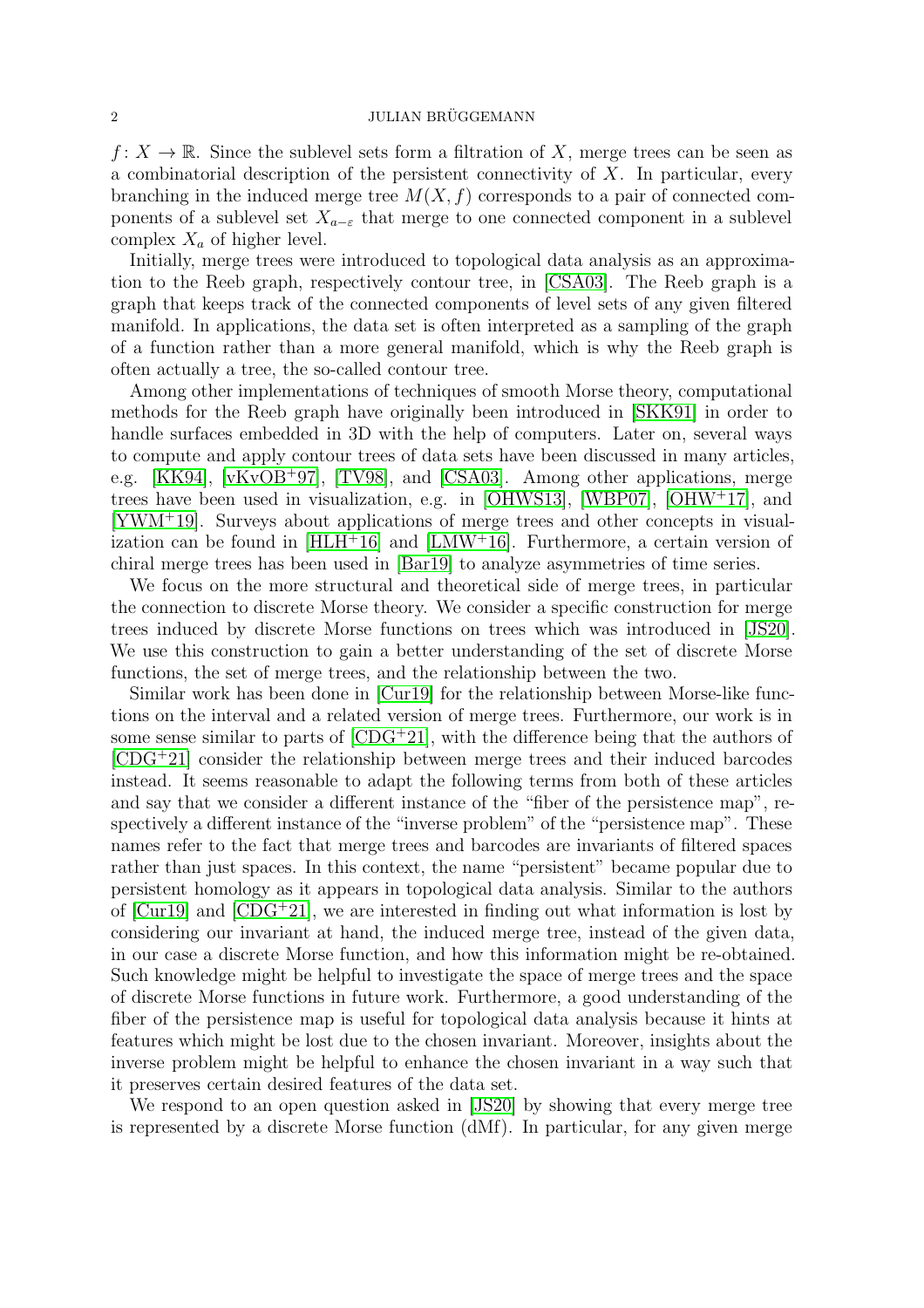tree we construct a dMf on a path as a representative of the isomorphism class defined by said merge tree:

**Theorem [6.5.](#page-34-0)** Let T be a merge tree. Then there is a path P such that  $T \cong M(P, f_{io}) \cong$  $M(P, f_{sc})$  holds as merge trees where  $f_{io}$  denotes the induced index-ordered dMf (Defi-nition [4.21\)](#page-28-1) and  $f_{sc}$  denotes the sublevel-connected dMf (Definition [5.5\)](#page-30-1) on P.

In particular, the discrete Morse function from Theorem [6.5](#page-34-0) can be chosen to be index-ordered (Definition [3.1\)](#page-4-2) or sublevel-connected (Definition [3.31\)](#page-12-0).

The main tool for the construction is the corresponding Morse order (Definition [4.3\)](#page-21-0), that is, the index Morse order (Definition [4.3\)](#page-21-0) or the sublevel-connected Morse order (Definition [3.31\)](#page-12-0) on the nodes of a given merge tree  $T$ . The index Morse order defines leaf nodes to be strictly less than inner nodes. Among leaf nodes and among inner nodes, the index Morse order is defined by using a twisted version of lengthlexicographical order on the set of path words (Lemma [4.17\)](#page-27-0) that correspond to the respective nodes. The path words are defined by the chirality of the nodes of the shortest path from the root to the corresponding node. For the sublevel-connected Morse order (Definition [5.1\)](#page-30-2) we do not artificially distinguish between leaf nodes and inner nodes.

We use the index Morse order (Definition [4.3\)](#page-21-0) to define the index Morse labeling (Definition [4.7\)](#page-22-0) on the nodes of  $T$ . Together with the simplex order (Definition [4.11\)](#page-23-1), which establishes a correspondence (Proposition [4.19\)](#page-27-1) between the nodes of  $T$  and the simplices of a path P, the index Morse labeling defines the induced index-ordered discrete Morse function on said path P.

In Section [3.2](#page-11-0) we introduce several kinds of equivalence relations on the sets of discrete Morse functions with only critical cells on paths and trees. These equivalence relations allow us to identify equivalence classes of discrete Morse functions with isomorphism classes of Morse labeled merge trees:

**Theorem [6.4.](#page-33-0)** The induced labeled merge tree  $M(\_ ,\_ )$  and the induced dMf  $\Phi$  define maps  $M(\square, \square)$ :  $DMF_P^{crit} \leftrightarrow MIT$ :  $\Phi$  that are inverse to each other in the sense that:

- (1) for a dMf  $(P, f)$  with only critical cells, the dMf  $\Phi(M(P, f), \lambda_f)$  is symmetryequivalent to  $(P, f)$ , and
- (2) for an Ml tree  $(T, \lambda)$ , the Ml tree  $M(\Phi T, f_{\lambda})$  is isomorphic to  $(T, \lambda)$ .

**Theorem [6.6.](#page-35-0)** The induced labeled merge tree  $M(\_ ,\_ )$  and the induced dMf  $\Phi$  define maps  $M(\square, \square)$ :  $DMF_X^{crit} \leftrightarrow MIT$ :  $\Phi$  that are inverse to each other in the sense that:

- (1) for any dMf  $(X, f)$  with only critical cells, the dMf  $\Phi(M(X, f), \lambda_f)$  is cmequivalent to  $(X, f)$ , and
- (2) for any Ml tree  $(T, \lambda)$ , the Ml tree  $M(\Phi T, f_{\lambda})$  is isomorphic to  $(T, \lambda)$ .

The construction of the discrete Morse function induced by a Morse labeling is similar to the construction of functions on the interval in [\[Cur19\]](#page-58-16). In particular, Theorem [6.4](#page-33-0) is very similar to the result [\[Cur19,](#page-58-16) Prop 6.11]. The use of Morse labelings in this work basically plays the role of the function  $\pi: T \to \mathbb{R}$  from [\[Cur19\]](#page-58-16). Moreover, the simplex order is almost the same as the use of chirality in [\[Cur19,](#page-58-16) Lem 6.4]. But in this work, Morse orders, and in turn Morse labelings, have to satisfy a certain compatibility with the chirality, that is, property (2) of Definition [3.17.](#page-7-0)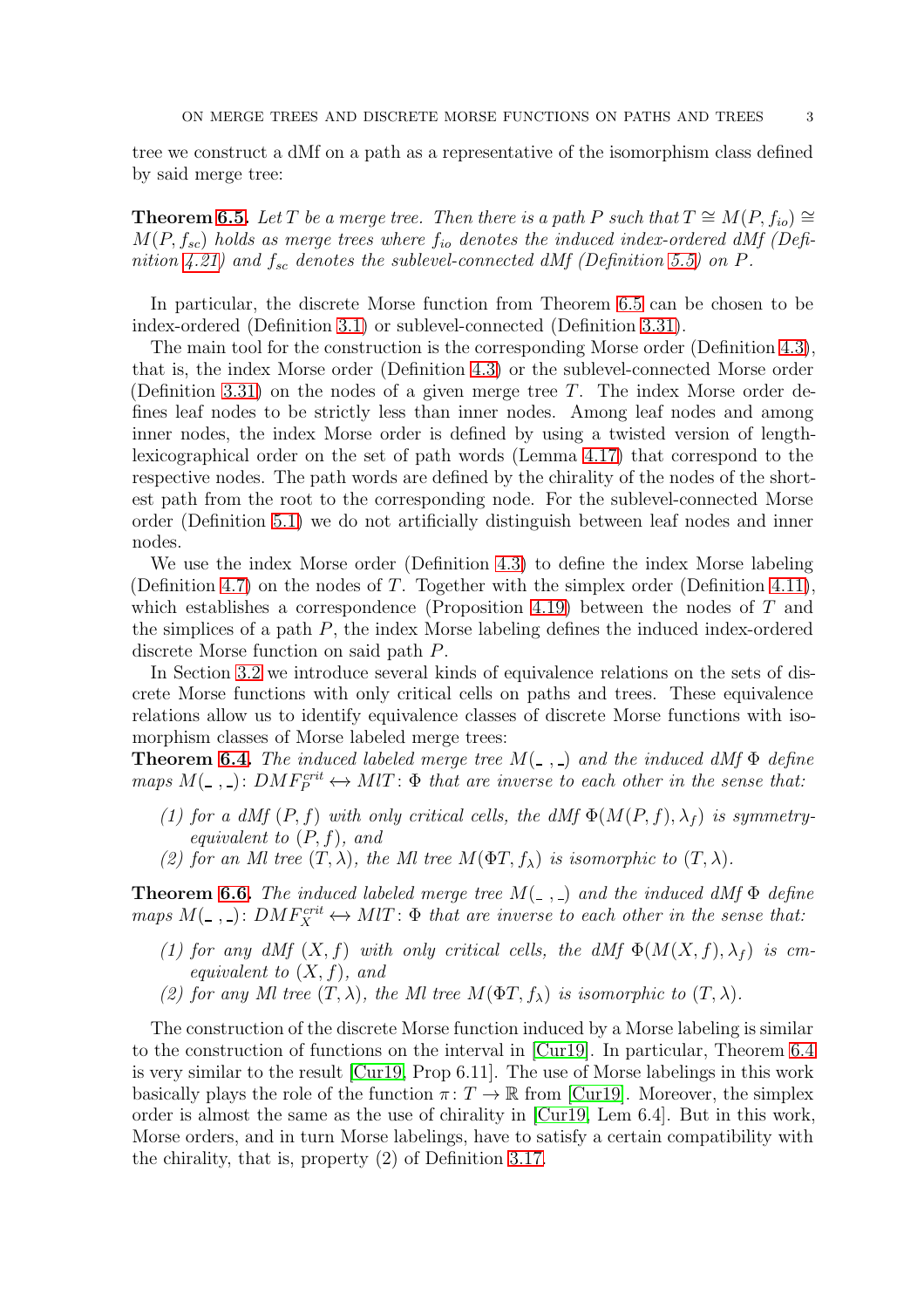The notion of merge trees we use originates from [\[JS20,](#page-58-15) Def 5] and differs from the one used in [\[Cur19\]](#page-58-16): A priori, merge trees T in the sense of  $|JS20|$  do not carry a height function  $T \to \mathbb{R}$  as part of their data. Instead, the two children of each node have a chirality assigned to them as part of the tree's data. This means that for any two child nodes of the same parent node, it is specified as part of data which is the right and which is the left child. This version of chirality is also canonically assigned to merge trees induced by discrete Morse functions. In contrast, the chirality of chiral merge trees in the sense of [\[Cur19\]](#page-58-16) arises from a chosen orientation on the interval. We obtain a similar correspondence between the chirality of merge trees and orientations on paths using the simplex order, Definition [4.11.](#page-23-1) Apart from these differences, the notion of merge trees in the sense of [\[JS20\]](#page-58-15) is closely related to the one from [\[Cur19\]](#page-58-16). Chirality in the sense of [\[JS20\]](#page-58-15) is a specific version of the notion of chirality used in [\[Cur19\]](#page-58-16). In order to see this, we show that the construction of the merge tree  $M(X, f)$ induced by a discrete Morse function  $f$  in the sense of [\[JS20\]](#page-58-15) can be modified, see Proposition [3.20,](#page-8-0) to obtain a function  $T \to \mathbb{R}$  from f, similarly to [\[Cur19\]](#page-58-16). This gives rise to the notion of Morse labelings, Definition [3.19,](#page-7-1) and Morse orders, Definition [4.3.](#page-21-0) It turns out that the use of chirality in [\[JS20\]](#page-58-15) assumes a certain compatibility between Morse orders and the simplex order, whereas the use of chirality in [\[Cur19\]](#page-58-16) does not. As a result, the induced merge tree in the sense of [\[Cur19\]](#page-58-16) distinguishes between symmetry equivalences, Definition [3.43,](#page-16-0) whereas the induced merge tree in the sense of [\[JS20\]](#page-58-15) identifies symmetry-equivalent discrete Morse functions with each other, see Proposition [3.49.](#page-17-0) We discuss this in a bit more detail at the end of Section [6.](#page-32-0)

In said discussion, we mention the notion of CMl trees, see Definition [6.9,](#page-36-0) which is as objects basically the same as the notion of merge trees from  $[CDG+21, Def 2.2]$ . However, the notion of combinatorial equivalence of labeled merge trees from  $[CDG^+21]$ , Def 2.6] corresponds to a non-chiral version of shuffle equivalence Definition [3.24](#page-10-0) rather than an equivalence of the induced persistent set as in [\[Cur19,](#page-58-16) 5.1], which is more similar to an isomorphism of Ml trees Definition [3.23.](#page-10-1) The chiral merge trees from [\[Bar19,](#page-58-14) Def 2.1] are as objects also very similar to the chiral merge trees from [\[Cur19\]](#page-58-16) and, thus, differ similarly from our notion of labeled merge trees.

The aforementioned versions of labeled merge trees all have in common that their labelings need to be compatible with some other data inherent to the merge tree. In contrast to that, the labelings from [\[YWM](#page-58-11)<sup>+</sup>19] can be quite arbitrary and might even assign multiple labels to a single node. Hence, our Ml trees a priori seem to be unrelated to the notion of labeled merge trees from [\[YWM](#page-58-11)<sup>+</sup>19].

The step-by-step approach (Appendix [A\)](#page-41-0) gives an alternative construction of the path P and the induced index-ordered discrete Morse function on P by induction over the nodes of T from highest to lowest with respect to the index Morse order.

Theorem [A.9](#page-47-0) shows that the two constructions of the induced index-ordered discrete Morse functions yield the same result.

We illustrate the step-by-step construction in an example in Appendix [A.4.](#page-52-0)

Acknowledgements. The author would like to thank Benjamin Johnson and Nicholas A. Scoville for the suggested questions in their article [\[JS20\]](#page-58-15) which led to this project. Furthermore, the author would like to thank the mathematical faculty of Ruhr-University of Bochum, especially the chair for topology, for the great scientific environment in which this endeavor was started. In addition to that the author thanks Max Planck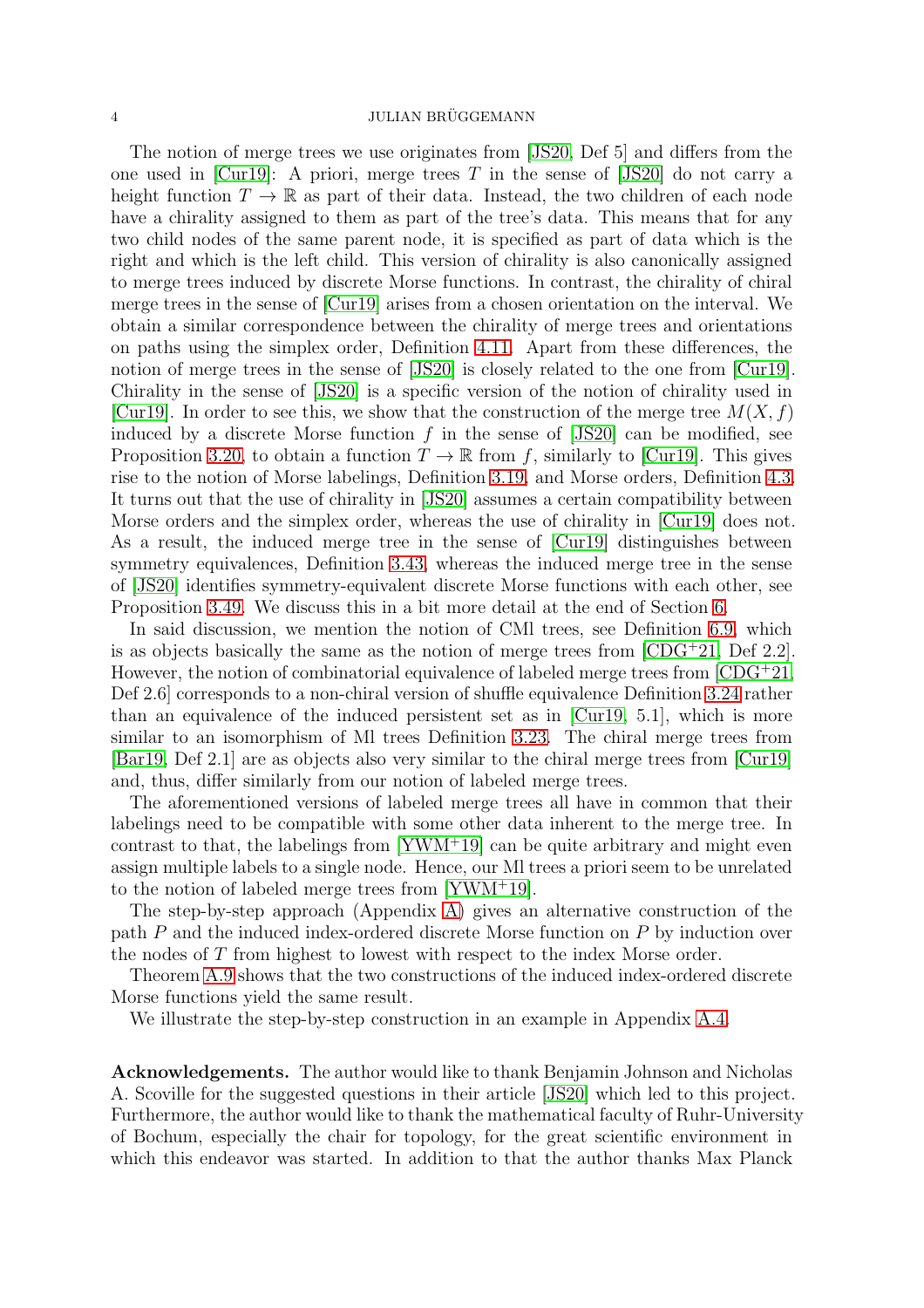Institute for Mathematics for the great scientific environment in which this project was finished.

<span id="page-4-0"></span>Most notably the author thanks his advisor, Viktoriya Ozornova, for her advice and the many helpful discussions which increased the quality of this article. Last but not least, the author thanks the anonymous referees for the helpful and detailed feedback.

#### 2. Conflict of Interest Statement

<span id="page-4-1"></span>The author states that there is no conflict of interest.

## 3. Preliminaries

We consider discrete Morse functions (dMf) on trees. Recall that trees are finite acyclic simple graphs. Furthermore, simple graphs are 1-dimensional simplicial complexes. Where feasible, we introduce the preliminaries in the broader generality they are usually defined in, rather than in the lesser generality we actually need for this work. We adapt most notations and conventions from [\[JS20\]](#page-58-15). For simplicity, we assume all trees in this article to be non-empty. Similar to [\[JS20\]](#page-58-15), we assume the dMfs to fulfill certain generic properties. In detail this means the following :

<span id="page-4-2"></span>**Definition 3.1.** Let X be a simplicial complex. A map  $f: X \to \mathbb{R}$  is called a *discrete* **Morse function (dMf)** if it fulfills the following properties for any pair of simplices  $\sigma, \tau \in X$ :

(i)  $\sigma \subseteq \tau \Rightarrow f(\sigma) \leq f(\tau)$  (weakly increasing)

(ii) f is at most  $2-1$ 

(iii)  $f(\sigma) = f(\tau) \Rightarrow (\sigma \subset \tau \lor \tau \subset \sigma)$  (matching)

Simplices on which f is 1−1 are called **critical**. Simplices which belong to the preimage of the same value are called **matched**. The set of critical simplices is denoted by  $Cr(f)$ . Values of critical simplices under f are called **critical values** of f. A dMf is called **index-ordered** if for arbitrary critical simplices  $\sigma$ ,  $\tau$  the following holds: If  $\dim(\sigma)$  is smaller than dim( $\tau$ ), then  $f(\sigma) < f(\tau)$  holds.

Remark 3.2. The definition given above is not the most general definition of dMfs but rather assumes several generic properties. This means that any dMf in the sense of [\[For98\]](#page-58-1) can be modified by a Forman equivalence (see [\[JS20,](#page-58-15) Def 4.1]) to fulfill these properties, that is, without changing the induced Morse matching. As usual in the context of dMfs, we write  $f: X \to \mathbb{R}$  although the map f is actually defined on the face poset of  $X$ .

In [\[NTT18\]](#page-58-18), a similar generic property is used to analyze flow paths induced by dMfs. The notion of faithful dMfs as defined in [\[NTT18,](#page-58-18) Def 2.9] is almost the same as index-ordered dMfs in this article. The only difference is that for index-ordered dMfs matched cells have the same value, whereas for faithful dMfs the values of the matched boundary simplices are higher than the values on the corresponding matched co-boundary simplices.

Furthermore, since simple graphs and in particular trees are examples of simplicial complexes, the definition of dMfs can be applied to them as well.

<span id="page-4-3"></span>*Remark* 3.3. Because f maps  $Cr(f)$  injectively into a totally ordered set, it induces a total order on  $Cr(f)$ . We refer to this induced order whenever we speak of simplices being *ordered* by  $f$ .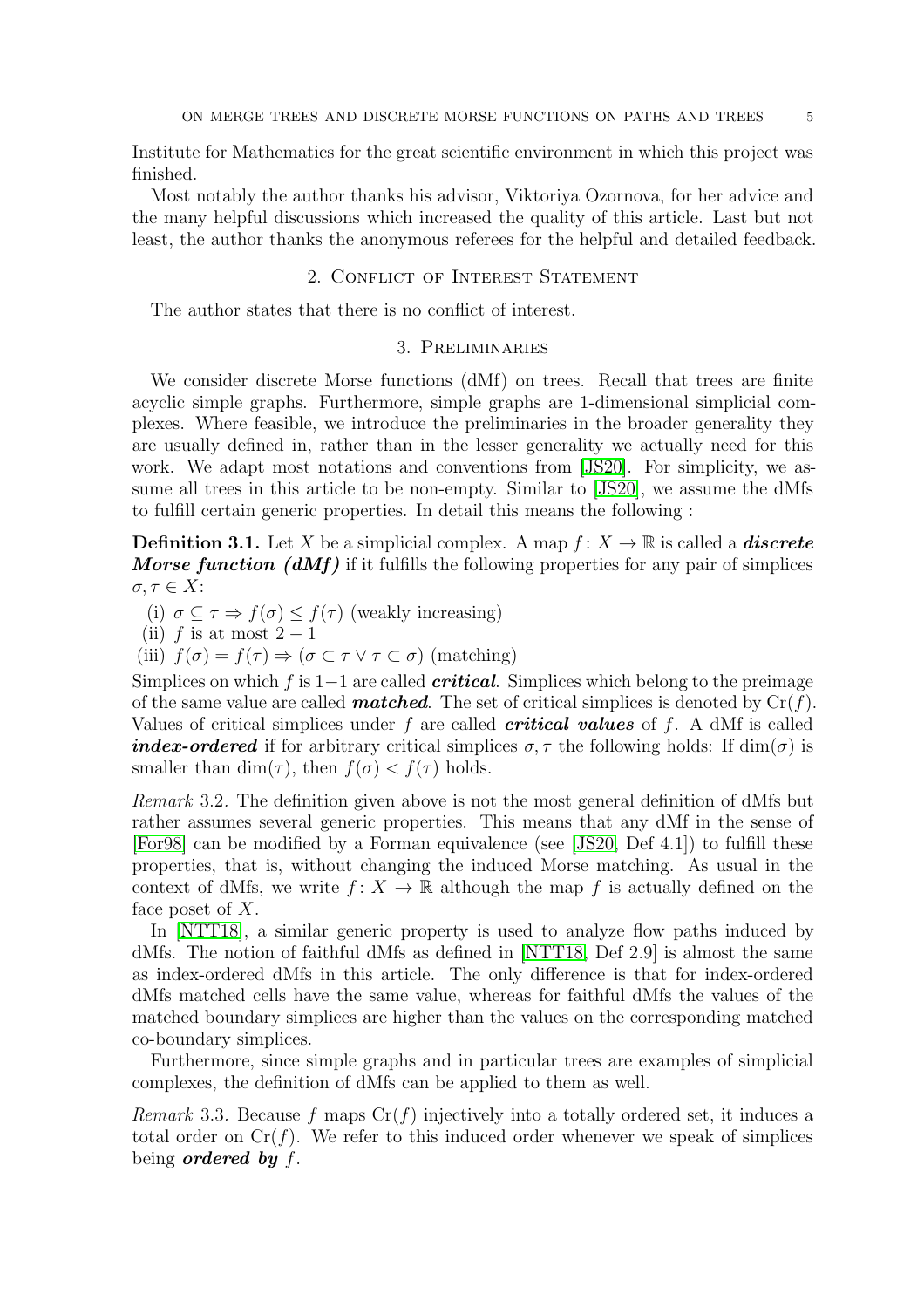Notation 3.4. We use the following conventions regarding notation:

- We depict dMfs on graphs by labeling the graph with the values of the dMf.
- Let G be a graph and let v be a node of G. By  $G[v]$  we denote the connected component of  $G$  which contains  $v$ .
- **Definition 3.5.** Let X be a simplicial complex,  $f: X \to \mathbb{R}$  a dMf and  $a \in \mathbb{R}$ . The **sublevel complex** of level a, denoted by  $X_a^f$ , is defined by  $X_a^f := \{ \sigma \in \mathbb{R}^d : a \in \mathbb{R}^d : a \in \mathbb{R}^d : a \neq a \}$  $X \mid f(\sigma) \leq a$ . If the referred dMf f is clear from the context, we drop the superscript f from the notation.
	- The ordered critical values  $c_0 < c_1 < \cdots < c_m$  induce a chain of sublevel complexes  $X_{c_0}^f \subsetneq X_{c_1}^f \subsetneq \cdots \subsetneq X_{c_m}^f$ . Within this chain, we refer by  $X_{c_0}^f$  $\frac{J}{c_i - \varepsilon}$  to the complex that immediately precedes  $X_{c_i}$ .

Remark 3.6. The given definition of sublevel complexes differs from the standard one used in the literature. We make use of the fact that a dMf  $f$  being weakly increasing implies that  $X_a^f$  as defined above is already a subcomplex of X. If we wanted to consider the general definition of dMfs as introduced in [\[For98\]](#page-58-1), we would have to work with the smallest supercomplex of  $X_a^f$  in X instead. Taking the smallest supercomplex corresponds to additionally including all faces of simplices of  $X_a^f$  to make  $X_a^f$  a simplicial complex.

<span id="page-5-1"></span>**Lemma 3.7.** Let X be a finite simplicial complex and let  $f: X \to \mathbb{R}$  be a dMf. Then f attains its minimum on a critical 0-simplex. Furthermore, the statement also holds for the restriction to any connected component of sublevel complexes.

*Proof.* Because f is weakly increasing, no higher simplex  $\tau$  can have a value which is strictly smaller than the value of f on any of  $\tau s$  boundary 0-simplices. Thus, the minimum is attained on a 0-simplex.

Let  $\sigma$  be a 0-simplex such that  $f(\sigma)$  is the minimum of f. We prove by contradiction that  $\sigma$  is critical: If  $\sigma$  is not critical, then there is a 1-simplex  $\tau$  such that  $\sigma$  is a boundary 0-simplex of  $\tau$  and  $f(\tau) = f(\sigma)$  holds. Let  $\sigma'$  be the other boundary 0-simplex of  $\tau$ . Then  $f(\sigma') < f(\tau) = f(\sigma)$  holds because f is by assumption weakly increasing and at most 2 − 1. This is a contradiction to f attaining its minimum on  $\sigma$ , so f attains its minimum on a critical 0-simplex.

Since all three properties of Definition [3.1](#page-4-2) are inherited by arbitrary subcomplexes of X, the statement is also true for connected components of sublevel complexes.  $\Box$ 

Remark 3.8. The analogous statement for the maximum of a dMf f on arbitrary 1 simplices is false, as the following example shows:

$$
\overset{3}{\bullet} \overset{3}{\bullet} \overset{0}{\bullet} \overset{2}{\bullet} \overset{1}{\bullet}
$$

Here, the maximum is attained on a pair of matched simplices.

<span id="page-5-0"></span>3.1. Merge Trees. We briefly recapture preliminaries about merge trees as they are explained in [\[JS20\]](#page-58-15). The basic idea is that merge trees keep track of the chronological development of the connected components of sublevel sets. We adapt the point of view of [\[JS20\]](#page-58-15), that is, we consider them 'upside down'. Thus, the children will appear above their parent node. Afterwards we introduce additional structure that dMfs induce on their corresponding merge trees and consider notions of equivalence which arise from that structure.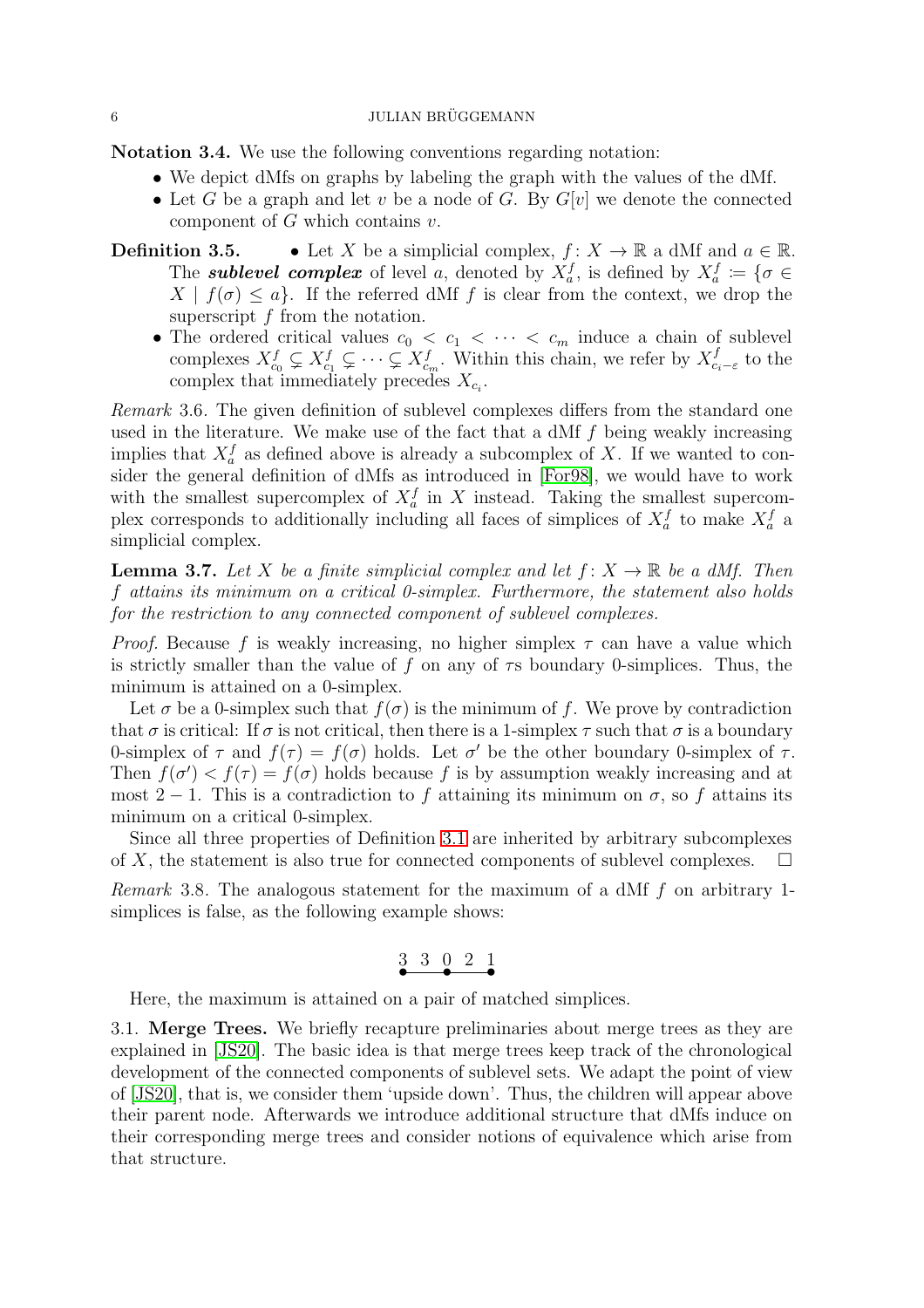**Definition 3.9** (Merge Tree). A merge tree is a full rooted chiral binary tree T. In detail this means that T is a rooted tree fulfilling the properties of being binary and full, and that  $T$  has the extra datum of being chiral:

full binary: Each node of  $T$  has either zero or two children.

chiral: Each child node in  $T$  carries the extra datum, the so-called *chirality*, of being a left or a right child.

*Morphisms* of merge trees are morphisms of rooted binary trees which are compatible with the chirality.

For rooted trees  $T$  we use the notions of **subtrees**, **ancestors** and **descendants** as they are commonly used in computer science.

**Definition 3.10.** For any node p of T, the **descendants** of p are defined inductively: A node c is a descendant of p if the parent node of c is a descendant of p or p itself.

A subtree of T is a subgraph of T that consists of exactly all of the descendants of some node p of T.

For a node  $p$  of T we call all nodes which lie on the shortest path between  $p$  and the root, including the root, the **ancestors** of  $p$ .

<span id="page-6-1"></span>**Notation 3.11.** For an inner node c of T, we denote the left child of c with  $c_l$  and the right child of c with  $c_r$ . We illustrate this notation in the following example:



Remark 3.12. For full binary trees T with  $i(T)$  inner nodes and  $l(T)$  leaves it is a well-known result that  $l(T) = i(T) + 1$  holds. It can be proved inductively.

Remark 3.13. The chirality of nodes will either be denoted by labels or indicated implicitly by embedding the merge tree on the page. Throughout the literature there are different notions of merge trees that are not always distinguished by name or notation. In this work, merge trees do not have explicit weights on edges. Moreover, merge trees in this work a priori do not carry a function to the real numbers. In that way, we distinguish between merge trees and Morse labeled merge trees which will be introduced in Definition [3.19.](#page-7-1) We use the chirality to obtain Morse labelings on unlabeled merge trees. This leads to Definition [4.3.](#page-21-0)

<span id="page-6-0"></span>**Construction 3.14** ([\[JS20,](#page-58-15) Thm 9]). Let X be a tree and let  $f: X \to \mathbb{R}$  be a dMf. The **merge tree induced by** f, denoted by  $M(X, f)$  is constructed as follows:

Let  $c_0 < c_1 < \cdots < c_m$  be the critical values of f that are assigned to 1-simplices. The associated merge tree  $M(X, f)$  is constructed by induction over these critical values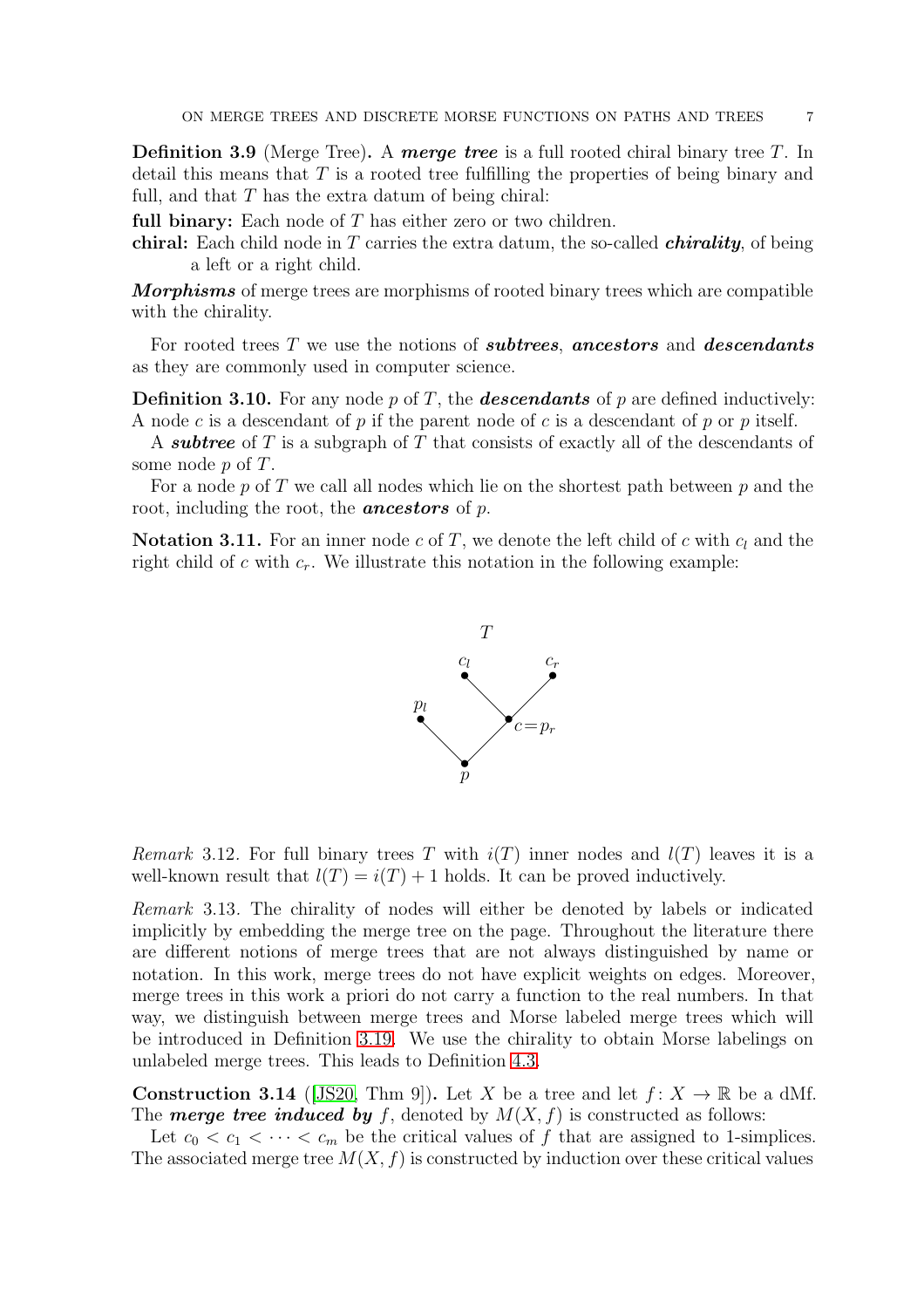in descending order. Furthermore, we label the nodes of  $M(X, f)$  in order to refer to them later. The label of a node n will be denoted by  $\lambda(n)$ .

For the base case we begin by creating a node  $M(c_m)$  which corresponds to the critical 1-simplex in X labeled  $c_m$  and setting its label  $\lambda(M(c_m))$  to  $(c_m, L)$ .

For the inductive step, let  $M(c_i)$  be a node of  $M(X, f)$  that corresponds to a critical 1-simplex between two 0-simplices v and w. Define  $\lambda_v := \max\{f(\sigma)|\sigma \in$  $X_{c_i-\varepsilon}[v], \sigma$  critical} and  $\lambda_w := \max\{f(\sigma) | \sigma \in X_{c_i-\varepsilon}[w], \sigma$  critical}. Two child nodes of  $M(c_i)$  are created, named  $n_{\lambda_v}$  and  $n_{\lambda_w}$ . Then label the new nodes  $\lambda(n_{\lambda_v}) \coloneqq \lambda_v$  and  $\lambda(n_{\lambda_w}) := \lambda_w$ . If  $\min\{f(\sigma)|\sigma \in X_{c_i-\varepsilon}[v]\}$  <  $\min\{f(\sigma)|\sigma \in X_{c_i-\varepsilon}[w]\}$ , we assign  $n_{\lambda_v}$ the same chirality (L or R) as  $M(c_i)$  and give  $n_{\lambda_w}$  the opposite chirality. Continue the induction over the rest of the critical 1-simplices.

Remark 3.15. By construction, one of the following two cases holds for the labels  $\lambda_v$ and  $\lambda_w$ . They might be either critical values lower than  $c_i$  that are assigned to edges or critical values that are assigned to nodes. The two labels  $\lambda_v$  and  $\lambda_w$  do not necessarily belong to the same case.

Therefore, the nodes  $n_{\lambda_n}$  and  $n_{\lambda_w}$  will possibly be denoted as  $M(c_i)$  and  $M(c_k)$  for some  $j, k < i$  in later steps of the induction. In particular, this means that the node which is considered in the first instance of the inductive step is  $c_m$ .

Remark 3.16. Although the induced merge tree as introduced above comes with a labeling, the labeling is not part of the data of the induced merge tree. This is one of the main differences between merge trees in [\[JS20\]](#page-58-15) and the merge trees in [\[Cur19\]](#page-58-16).

<span id="page-7-0"></span>We consider one way to keep some information provided by the induced labeling on  $M(X, f)$ .

**Definition 3.17.** Let T be a merge tree. We call a total order  $\leq$  on the nodes of T a **Morse order** if it fulfills the following two properties for any subtree  $T'$  of  $T$ :

- (1) The restriction  $\leq_{|T'}$  attains its maximum on the root of T'.
- (2) The restriction  $\leq_{|T'}$  attains its minimum on the subtree with root  $p_l/p_r$  if L/R is the chirality of the root  $p$  of  $T'$ .

Moreover, we call a merge tree  $(T, \leq)$  together with a Morse order  $\leq$  a **Morse-ordered** merge tree (Mo tree).

Remark 3.18. Assuming property  $(2)$  of Definition [3.17](#page-7-0) for every subtree  $T'$  with root  $p \text{ of } T$  is equivalent to either of the following:

- For any subtree T' with root p of T, the minimum of  $\leq_{|T'}$  has the same chirality as p.
- For any subtree  $T'$  with root  $p$  of  $T$ , all nodes on the shortest path between  $p$ and the minimum of  $\leq_{|T'}$  have the same chirality as p.

The equivalence can be proved by an inductive argument over all nodes of the shortest path between  $p$  and the minimum.

<span id="page-7-1"></span>Because Morse orders  $\leq$  define in particular finite totally ordered sets, there are unique order-preserving isomorphisms  $\lambda: (V(T), \leq) \stackrel{\cong}{\to} \{0, 1, \ldots, i(T) + l(T) - 1\} \subseteq \mathbb{N}_0 \subset \mathbb{R}$ for each Morse order. Conversely, each injective labeling  $\lambda: T \to \mathbb{R}$  induces an order  $\leq_{\lambda}$  on the nodes of T by usage of the total order on R.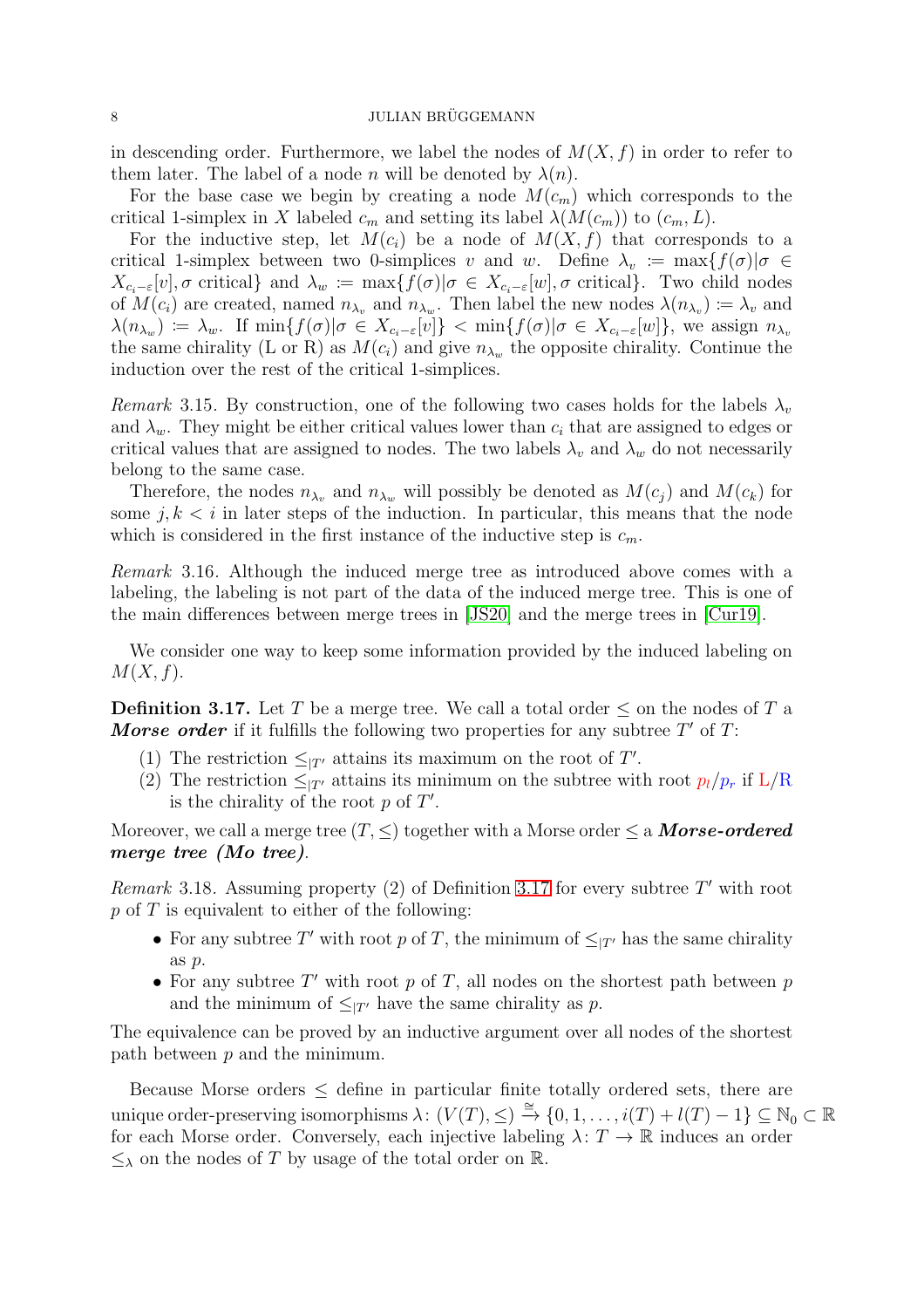**Definition 3.19.** For Morse orders  $\leq$  we call the map  $\lambda \leq (V(T), \leq) \rightarrow \{0, 1, \ldots, i(T) +$  $l(T)-1$ } the *Morse labeling induced by*  $\leq$ . We call an arbitrary labeling  $\lambda: T \to \mathbb{R}$ a **Morse labeling** if it induces a Morse order on  $T$ .

We call a merge tree  $(T, \lambda)$  with a Morse labeling  $\lambda: T \to \mathbb{R}$  a **Morse labeled** merge tree (Ml tree).

For a Mo tree  $(T, \leq)$  we call the Ml tree  $(T, \lambda_<)$  the Ml tree induced by  $(T, \leq)$ .

<span id="page-8-0"></span>**Proposition 3.20.** Let  $f: X \to \mathbb{R}$  be a dMf. The labeling which appears in Construc-tion [3.14](#page-6-0) induces a Morse order on  $M(X, f)$ . Hence,  $M(X, f)$  canonically carries the structure of a Mo tree as well as an Ml tree.

*Proof.* It is proved in [\[JS20,](#page-58-15) Thm 9] that  $M(X, f)$  is a merge tree. We only have to prove that the labeling induces a Morse order. By Remark [3.3](#page-4-3) the set  $Cr(f)$  of critical values carries a total order induced by  $f$ . Since the critical values of  $f$  precisely define the labeling in Construction [3.14,](#page-6-0) the labeling induces a total order on the nodes of  $M(X, f)$ . It is only left to prove that this order is a Morse order.

In the construction, each inner node of  $M(X, f)$  corresponds to a critical 1-simplex and is labeled with the critical value of said critical 1-simplex. Since parent nodes are created before their child nodes are, and since the critical values are considered from highest to lowest, property  $(1)$  of Definition [3.17](#page-7-0) is fulfilled. The rule in the construction which decides the chirality of the child nodes is exactly the same as property (2) of Definition [3.17.](#page-7-0) Hence, it is fulfilled by construction.  $\Box$ 

We denote the canonical labeling of  $M(X, f)$  by  $\lambda_f$ .

Remark 3.21. In the aforementioned proof, it becomes clear that both conditions of Definition [3.17](#page-7-0) are necessary for a total order on  $M(X, f)$  to be induced by a dMf f.

Morse orders are useful for the construction of dMfs that induce given merge trees T. We will see in Proposition [4.24](#page-28-2) that for a total order on an arbitrary merge tree T condition (1) is sufficient for inducing a dMf in the sense of Definition [4.21](#page-28-1) later on. Nonetheless, condition (2) is necessary to ensure that the induced dMf induces the given merge tree T.

**Example 3.22.** We consider the following example of a dMf  $f: X \to \mathbb{R}$ :



The critical values on edges are:

 $5 < 6 < 9 < 11 < 14$ 

We now show the construction algorithm of  $M(X, f)$  visually by depicting  $X_{c_i-\varepsilon}$  on the left and the part of  $M(X, f)$  that is created up to the step corresponding to  $c_i$  on the right.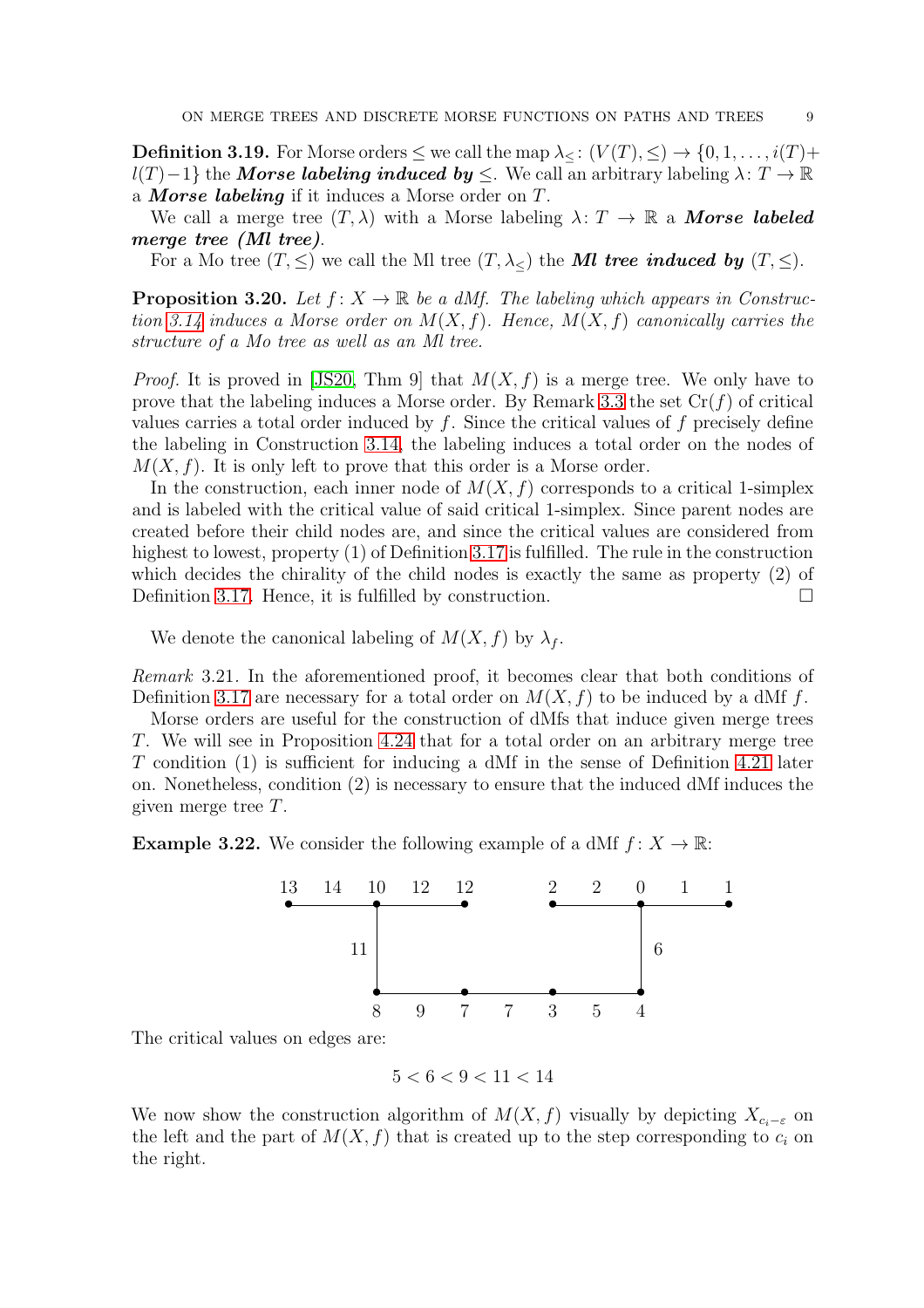Start: • • • • • • • • • • •  $\begin{array}{ccccccccc}\n 13 & 14 & 10 & 12 & 12 & & 2 & 2 & 0 & 1 & 1\n \end{array}$ 8 9 7 7 3 5 4 11 6 • 14  $c_i = 14$ : • • • • • • • • • • 13 10 12 12 2 2 0 1 1 8 9 7 7 3 5 4 11 6 • 14 • • 11 13  $c_i = 11$ : • • • • • • • •  $10$   $2$   $2$   $0$   $1$   $1$ 8 9 7 7 3 5 4 6 • 14 • • • 9  $11)^{9}$  13 10  $c_i = 9$ :  $\bullet$   $\bullet$   $\bullet$ • • • •  $\frac{2}{2}$   $\frac{2}{2}$   $\frac{0}{2}$   $\frac{1}{2}$   $\frac{1}{2}$ 8 7 7 3 5 4 6 • 14 • • • 9 • <sup>10</sup> • 6 • 8 13

$$
c_i=6:
$$

$$
\begin{array}{cccc}\n2 & 2 & 0 & 1 & 1 \\
\hline\n\end{array}
$$

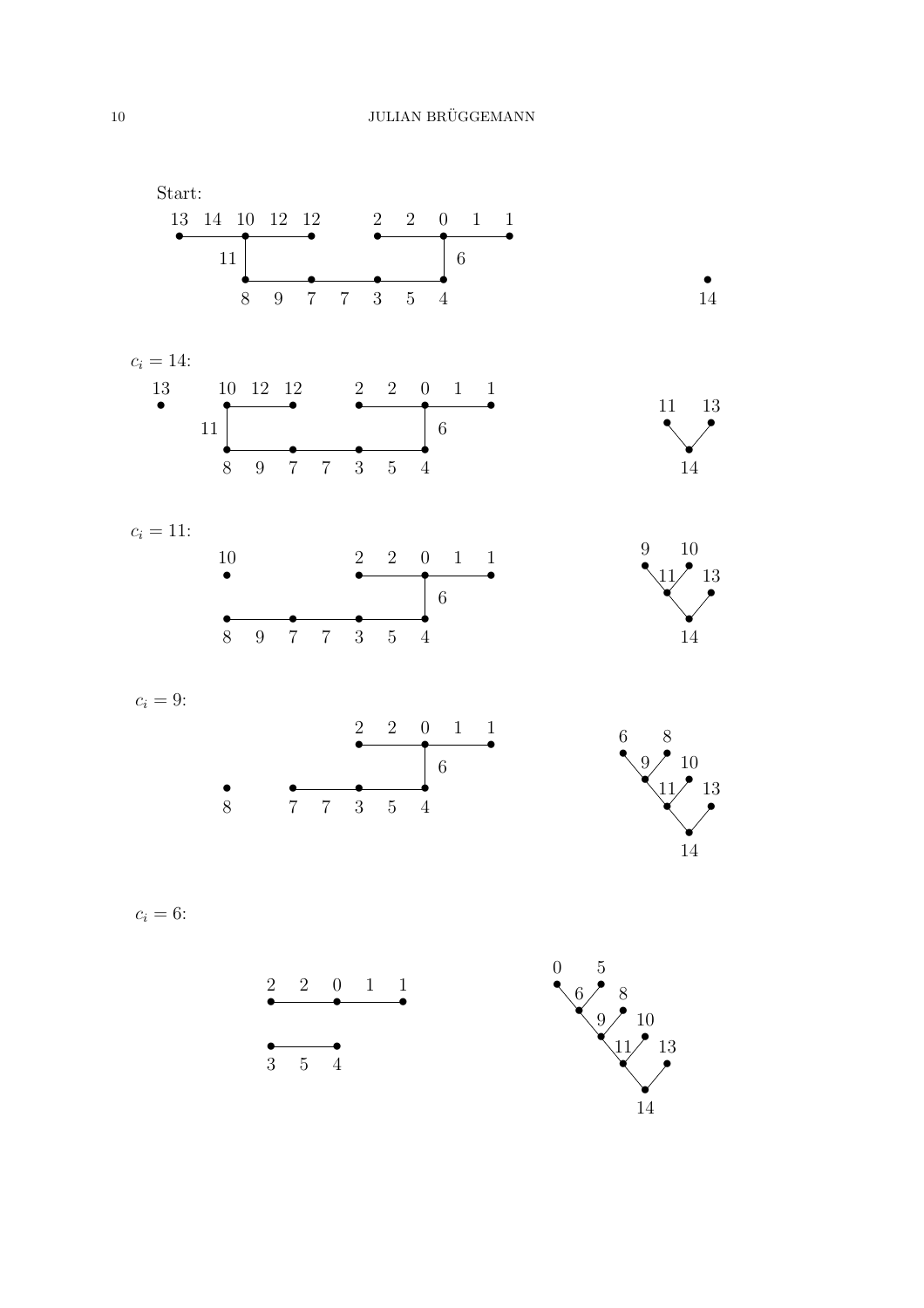

There are no more critical edges left, so the construction of  $M(X, f)$  is finished.

Since there are different notions of merge trees in the literature and since the merge trees in our setting carry a lot of structure, there are multiple possibilities of how to define equivalences of merge trees. In the remainder of this section, we define and discuss some versions of equivalence of merge trees.

Since merge trees are defined to be chiral rooted binary trees, the obvious notion for isomorphisms of merge trees is isomorphisms of chiral rooted binary trees. In detail, this means bijections between the sets of nodes and the sets of vertices which map the root to the root and are compatible with the chiral child relation. For Mo trees (Definition [3.17\)](#page-7-0) we have more notions of equivalence.

<span id="page-10-1"></span>**Definition 3.23.** Let  $(T, \leq)$  and  $(T', \leq')$  be Mo trees. An *isomorphism* of Mo trees  $(T, \leq) \cong (T', \leq')$  is an order-preserving isomorphism of the underlying merge trees.

Let  $(T, \lambda)$  and  $(T', \lambda')$  be MI trees. An *isomorphism* of MI trees is and isomorphism of the underlying merge trees over  $\mathbb R$ , that is, an isomorphism of merge trees  $\varphi \colon T \to T'$ such that  $\lambda' \circ \varphi = \lambda$ .

<span id="page-10-0"></span>**Definition 3.24.** Let  $(T, \lambda)$  and  $(T', \lambda')$  be MI trees. A **shuffle equivalence**  $(\varphi, \psi)$ :  $(T, \lambda) \rightarrow$  $(T', \lambda')$  of MI trees is a pair of an isomorphism of the underlying merge trees  $\varphi \colon T \to T'$ and a bijection  $\psi : \mathbb{R} \to \mathbb{R}$  such that

- $\psi \circ \lambda = \lambda' \circ \varphi$  holds,
- the restriction of  $\psi$  to values on leaves is order-preserving, and
- the restriction of  $\psi$  to values on inner nodes is order-preserving.

In the special case that the restriction  $\psi_{\text{lim}(\lambda)}: \text{im}(\lambda) \to \text{im}(\lambda')$  is an order preserving bijection, we call  $(\varphi, \psi)$  an **order equivalence**.

A shuffle equivalence  $(T, \leq) \to (T', \leq')$  between Mo trees is an isomorphism  $\varphi$  of the underlying merge trees such that

- the restriction of  $\varphi$  to leaf nodes is order-preserving, and
- $\bullet$  the restriction of  $\varphi$  to inner nodes is order-preserving.

Remark 3.25. The name of shuffle equivalences hints at the fact that two given total orders, one total order on the leaves, and another total order on the inner nodes, might be combined to produce a total order on all nodes in different ways, a bit like shuffling cards. Shuffle equivalence checks if two Morse orders arise from the same underlying orders by different ways of shuffling. Nonetheless, the necessity of ranking ancestors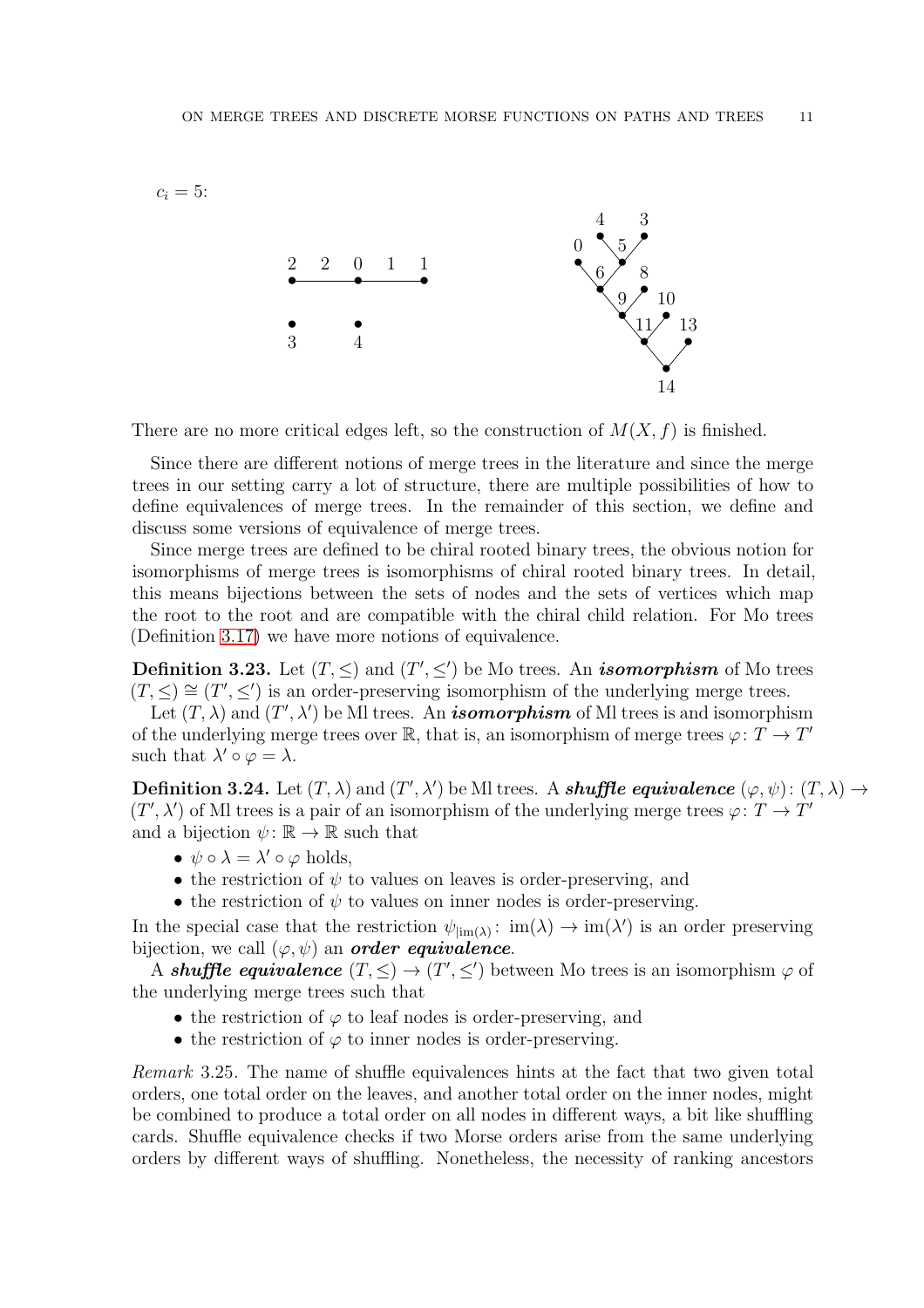## 12 JULIAN BRÜGGEMANN

higher than descendants and being compatible with the chirality prevents arbitrary ways of shuffling two given orders on the leaves and inner nodes from producing Morse orders.

<span id="page-11-2"></span>Shuffle equivalences induce by definition isomorphisms on the underlying merge trees. We now make the relationship between Mo trees and MI trees precise.

Proposition 3.26. The Morse labeling induced by a Morse order and the order induced by a Morse labeling define inverse bijections iMl:  $M\circ T/\cong \stackrel{\cong}{\leftrightarrow} M\circ T/\sim$ : iMo where ∼ denotes order equivalence.

*Proof.* Let  $(T, \leq)$  be a Mo tree. It is immediate that  $(T, \lambda_<)$  has the property that  $\lambda_<$ induces  $\leq$  as its induced order on T. Thus, the composition iMo  $\circ$  iMl is the identity on MoT.

Let  $(T, \lambda)$  be an Ml tree. By definition, the labeling  $\lambda$  induces a Morse order  $\leq_{\lambda}$  on T which makes  $(T, \leq_{\lambda})$  a Mo tree. Since the induced Morse labeling  $\lambda_{\leq_{\lambda}}$  by construction induces  $\leq_{\lambda}$  as its induced order, it follows that  $(T, \lambda)$  and  $(T, \lambda_{\leq_{\lambda}})$  are order equivalent.  $\Box$ 

Corollary 3.27. The induced Morse order iMo and the induced Morse labeling iMl induce a bijection between shuffle equivalences of Mo trees and shuffle equivalences of Ml trees.

Proof. The assignment iMl maps shuffle equivalences of Mo trees to shuffle equivalences of Ml trees by Definition [3.24.](#page-10-0)

Let  $\lambda: T \to \mathbb{R}$  and  $\lambda': T' \to \mathbb{R}$  be shuffle-equivalent Morse labelings and let  $(\varphi, \psi)$  be the corresponding shuffle equivalence. Then by Definition [3.19](#page-7-1) the map  $i\text{Mo}(\varphi, \psi)$  =  $\varphi: (T, \leq_{\lambda}) \to (T', \leq_{\lambda'})$  has the property that

- the restriction of  $\varphi$  to leaf nodes is order-preserving, and
- the restriction of  $\varphi$  to inner nodes is order-preserving.

Hence,  $\varphi = i\text{Mo}(\varphi, \psi)$  is a shuffle equivalence of Mo trees.

Remark 3.28. In particular, the aforementioned proposition and corollary mean that two Mo trees are isomorphic (respectively shuffle equivalent) if and only if the corresponding Ml trees are order equivalent (respectively shuffle equivalent) and vice versa.

<span id="page-11-0"></span>3.2. Generic Properties and Equivalences of DMFs. In this subsection, we will take a closer look at generic properties that dMfs can be assumed to have. Furthermore we consider some notions of equivalences between dMfs.

A first example of a generic property is the notion of index-ordered dMfs as defined above. It is inspired by the eponymous notion from the smooth case. We use indexordered dMfs in order to distinguish critical simplices by their dimension because merge trees have the same property: Critical 0-simplices appear as leaves whereas critical 1 simplices appear as inner nodes of the induced merge tree (see Construction [3.14\)](#page-6-0). Therefore, index-ordered dMfs seem to be especially suitable for working with merge trees.

<span id="page-11-1"></span>Nonetheless, index-ordered dMfs are not compatible with the structure of rooted subtrees. In detail, consider the following:

*Remark* 3.29. Let  $f: X \to \mathbb{R}$  be an index-ordered dMf on a tree such that the following holds: The tree X has a critical 1-simplex  $\sigma$  such that the corresponding inner node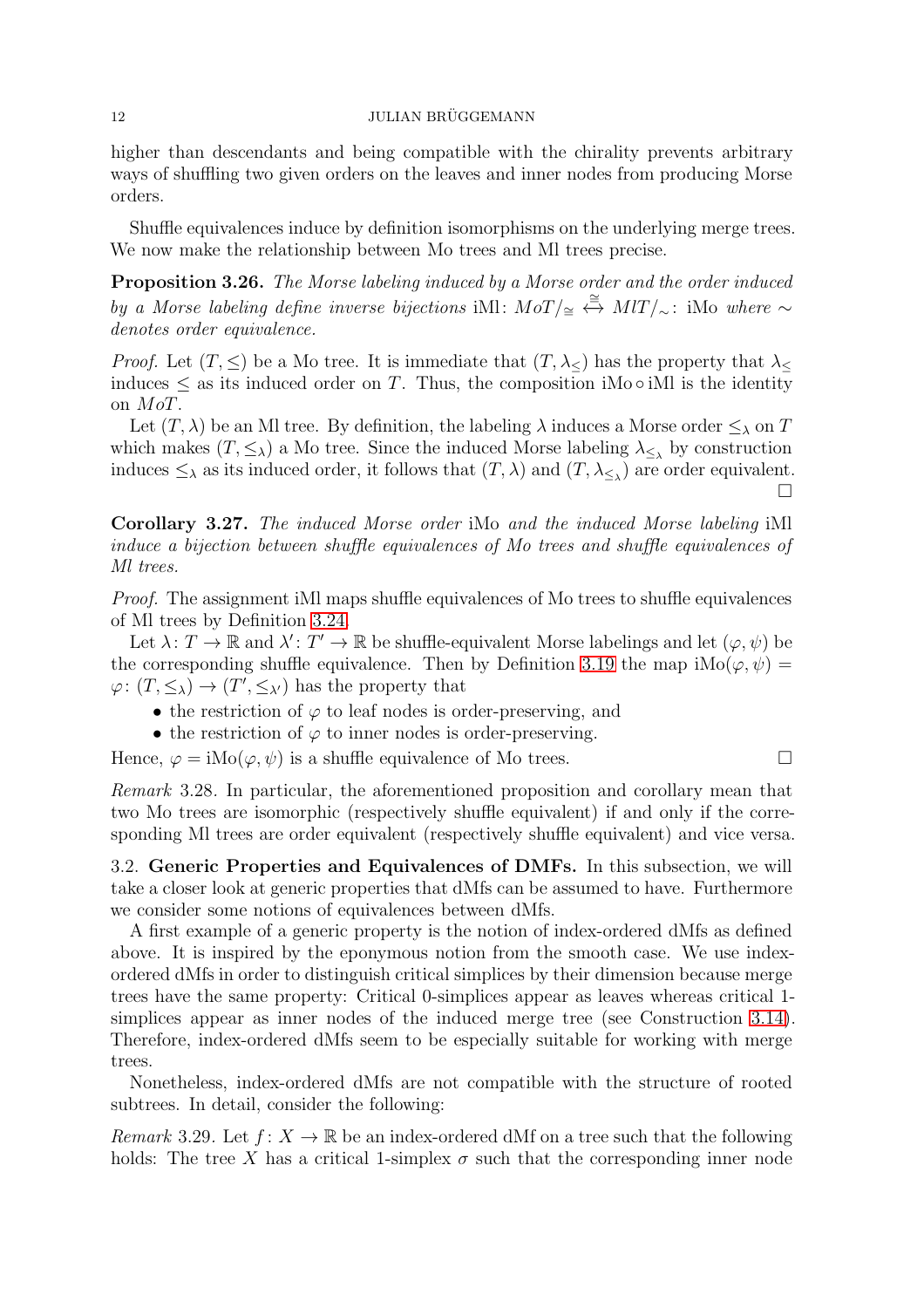p in  $M(X, f)$  has two inner nodes c and c' as children. Then the image of f on at least one of the connected components corresponding to  $c$  or  $c'$  is not an interval in  $f(\mathrm{Cr}(f)).$ 

Example 3.30. The following is a small example:



Neither the subtree with root labeled 4, nor the subtree with root labeled 5 is labeled with an interval in  $f(\mathrm{Cr}(f)) \subseteq \mathbb{R}$ .

<span id="page-12-0"></span>Nonetheless, we can assume compatibility with the structure of rooted subtrees as a property:

**Definition 3.31.** Let  $f: X \to \mathbb{R}$  be a dMf. The function f is called **sublevelconnected** if for all critical 1-simplices v the set  $f(X_{f(v)}[v])$  is an interval in  $f(\text{Cr}(f))$ .

Remark 3.32. Since both 'index-ordered' and 'sublevel-connected' are properties that only rely on the values of  $f$  on critical simplices, they can easily be arranged without changing the partial matching if the tree  $X$  is finite. It is also possible to do this without changing the induced merge tree. One way to obtain a sublevel-connected dMf would be to choose a collapsing order for the induced matching such that the respective connected components of sublevel sets correspond to intervals in said collapsing order.

Nonetheless, as seen in Remark [3.29,](#page-11-1) the two properties are in most cases mutually exclusive.

Example 3.33. Here is one possibility how to modify the dMf from the previous example in order to make it sublevel-connected without changing the induced merge tree:



Since dMfs can be modified to fulfill either of the two properties, one can always choose the one which is more convenient for the task at hand. Thus, we give two different constructions in this work, one for each property.

We recall that by Remark [3.3](#page-4-3) each dMf  $f: X \to \mathbb{R}$  induces an order on the 0simplices of X and on the 1-simplices of X, respectively. This yields the following definition, which induces a merge-tree-invariant notion of equivalence between dMfs.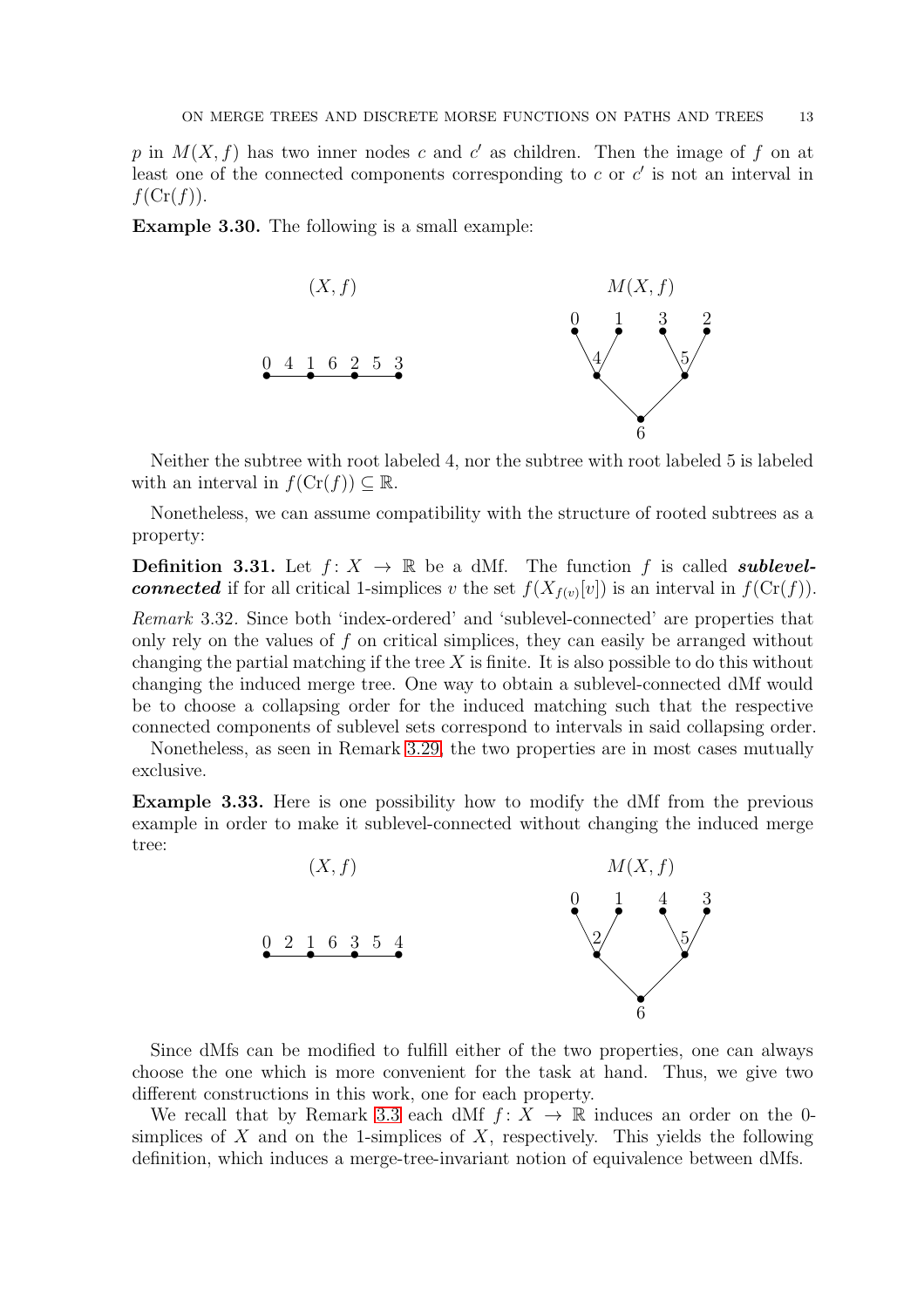## 14 JULIAN BRÜGGEMANN

**Definition 3.34.** Let  $f: X \to \mathbb{R}$  and  $q: X \to \mathbb{R}$  be dMfs on a tree X. We call f and q **shuffle-equivalent** if they have the same critical simplices and if they induce the same order on the critical 0-simplices as well as the same order on the critical 1-simplices.

Let  $(X, f)$  and  $(X', f')$  be two dMfs on trees. A **shuffle equivalence**  $(\varphi, \psi) : f \to f'$ between f and f' consists of a simplicial map  $\varphi: X \to X'$  and a bijection  $\psi: \mathbb{R} \to \mathbb{R}$ such that

- $\psi \circ f = f' \circ \varphi$ ,
- $\varphi_{\text{Cr}(f)}: \operatorname{Cr}(f) \to \operatorname{Cr}(f')$  is a bijection,
- the restriction of  $\psi$  to values on critical 0-simplices is order preserving, and
- the restriction of  $\psi$  to values on critical 1-simplices is order preserving.

In the special case that the restriction  $\psi_{\text{Cr}(f)}: \text{Cr}(f) \to \text{Cr}(f')$  is an order preserving bijection, we call  $(\varphi, \psi)$  an **order equivalence**.

Remark 3.35. It is immediate that shuffle equivalence of dMfs is an equivalence relation. The name is inspired analogously as for the eponymous notion for Mo trees and Ml trees. Shuffle equivalence checks if two dMfs arise from the same underlying orders by different ways of shuffling. Nonetheless not all ways of shuffling given orders on the critical 0-simplices and critical 1-simplices produce a dMf because dMfs have to be weakly increasing.

Furthermore, shuffle equivalence, and in particular order equivalence, also considers dMfs to be equivalent if they only differ by scaling because a different scaling does not change the induced orders on simplices.

We split the definition of shuffle equivalences in two steps to simplify the proofs of the following propositions. It is immediate that for two dMfs on the same tree  $X$  there is a shuffle equivalence between them if and only if they are shuffle equivalent.

<span id="page-13-1"></span>**Proposition 3.36.** Let X be a tree and let  $f: X \to \mathbb{R}$  and  $q: X \to \mathbb{R}$  be two shuffleequivalent dMfs. Then  $M(X, f)$  and  $M(X, g)$  are isomorphic as merge trees.

<span id="page-13-0"></span>The following two lemmas will be helpful for the proof of the proposition:

**Lemma 3.37.** Let X be a tree and let  $f: X \to \mathbb{R}$  be a dMf such that X has at least one critical 1-simplex. Then the function  $f_{|Cr(f)}$  attains its maximum on a critical 1-simplex.

*Proof.* We prove the lemma by contradiction. Assume that  $f_{|C_r(f)}$  attains its maximum on a critical 0-simplex  $\sigma$ . Let  $\tau$  be a critical 1-simplex of X such that there is no other critical 1-simplex on the unique path between  $\sigma$  and  $\tau$ . Since X is a tree, such a unique path always exists. Said unique path consists of a chain of simplices  $\sigma \subset a_0 \supset a_1 \subset$  $\cdots \supset a_n \subset \tau$  such that all simplices  $a_i$  are non-critical. Then the sequence induces the sequence  $f(\sigma) < f(a_0) = f(a_1) < \cdots < f(a_n) < f(\tau)$ . This is a contradiction to the assumption that  $f_{|C_r(f)}$  attains its maximum on  $\sigma$ .

Remark 3.38. The chain of simplices used in the previous proof is an example of a gradient path, see [\[For98,](#page-58-1) Def 8.4].

<span id="page-13-2"></span>**Lemma 3.39.** Let X be a tree and let  $f: X \to \mathbb{R}$  and  $q: X \to \mathbb{R}$  be two shuffleequivalent dMfs. We denote the critical 1-simplices of f and g by  $c_0 < c_1 < \cdots < c_n$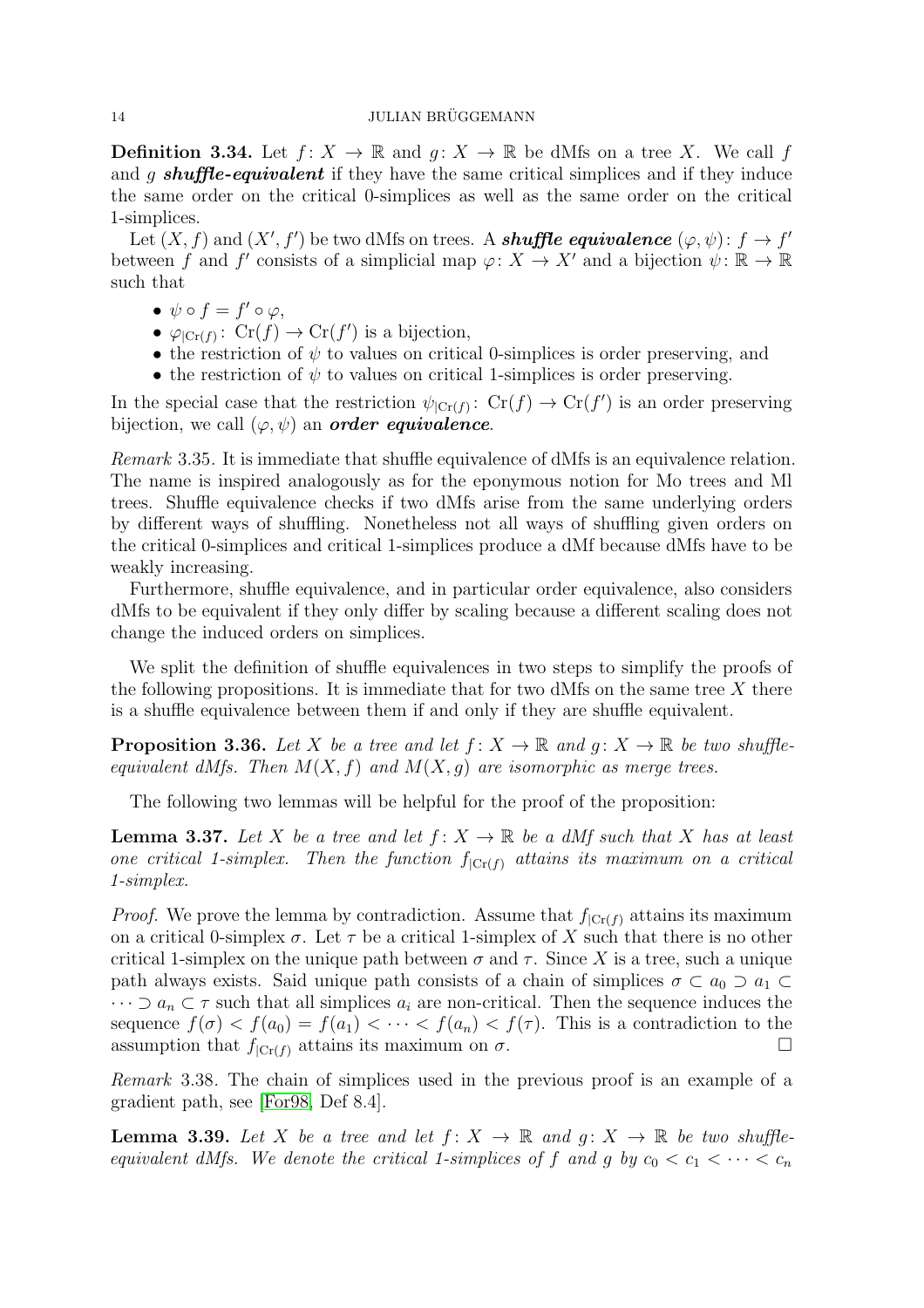where  $\langle$  denotes the ordering induced by f or g, respectively. Then the connected components  $X_f^f$  $f_{(c_i)}[c_j]$  of sublevel complexes contain the same critical simplices as  $X_g^g$  $_g^g(c_i)[c_j]$ for all  $i < i$ .

Proof. Connected components of sublevel complexes are trees themselves. Furthermore, the restrictions of dMfs to subcomplexes are again dMfs because being a dMf only depends on properties that are inherited by arbitrary subcomplexes of  $X$ . It fol-lows by Lemma [3.37](#page-13-0) that for connected components  $X_f^f$  $f_{f(c_i)}[c_j]/X_{g(c_i)}^g[c_j]$  which contain a critical 1-simplex  $c_j$ , the maps  $f_{|X^f_{f(c_i)}[c_j]}$  and  $g_{|X^g_{g(c_i)}[c_j]}$  attain their maxima on critical 1-simplices. It follows inductively that  $f_{|X^f_{f(c_i)}[c_j]}$  and  $g_{|X^g_{g(c_i)}[c_j]}$  attain their maxima in each step on the same critical 1-simplex, namely  $c_j$ , because both functions induce the same order on the critical 1-simplices. Thus, in each step in which a lower level is considered, the connected components of sublevel complexes are divided into smaller pieces at the same critical 1-simplex. It might happen that the connected components of sublevel complexes of lower levels differ by matched 1-simplices that have higher values than the next maximal critical value. However, by [\[For98,](#page-58-1) Lem 2.6] the homotopy type and, therefore, the connected components of sublevel complexes only change at critical levels. Because of that it follows inductively that critical simplices are located inside the same new connected components of sublevel sets of lower levels for both functions  $f$  and  $g$ .

 $\Box$ 

Proof of Proposition [3.36.](#page-13-1) We consider the construction of the induced merge tree (see Construction [3.14\)](#page-6-0) and prove inductively the slightly stronger result that both functions yield isomorphic merge trees at every step of the construction. This implies that f and g induce isomorphic merge trees.

Since  $f$  and  $g$  impose the same order on the set of critical 1-simplices, the construction algorithm considers the same critical 1-simplices during the same steps for both functions. This already implies that the base case yields the same result for both functions. In particular, this means that the created root node corresponds to the same critical 1-simplex for both functions. Although the label of the created node might be different for the two functions, it does not affect the isomorphism type of the induced merge tree. This is because the labeling is not part of the data of merge trees.

For the inductive step, we observe that in every step of the construction we consider a connected component of sublevel complexes  $X_f^f$  $f_{f(c_i)}[c_j]/X^g_{g(c_i)}[c_j]$  that contains at least one critical 1-simplex, namely the one with the highest remaining critical value  $c_j$ . Thus, by Lemma [3.39](#page-13-2) in each step of the construction, the same critical simplices occur.

Assume we are at the step that considers the critical 1-simplex  $c_i$ . For the two new nodes which are created in the inductive step, two pieces of information are important for the isomorphism type of the induced merge tree, namely the chirality of the new nodes and which critical simplices the new nodes correspond to. The chirality of the new nodes affects the isomorphism type of the induced merge tree directly. The critical simplex corresponding to a child node c decides which connected component of the respective sublevel complex is used to build the subtree with root  $c$  and at which point said connected component will be subdivided next.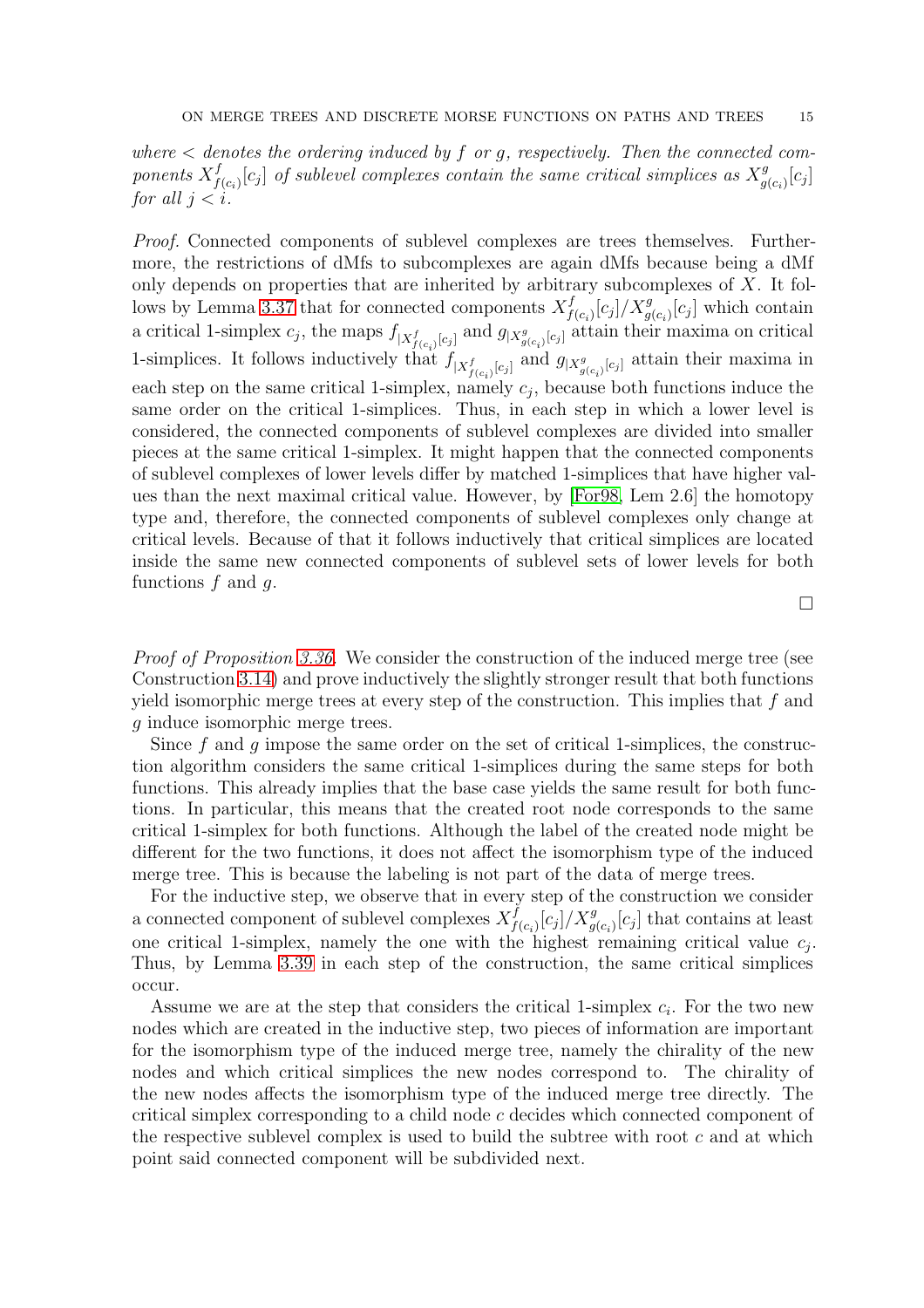Both pieces of information are defined by the two connected components that belong to the boundary 0-simplices of  $c_i$ . The two child nodes correspond to the critical simplices with the highest critical values.

There are three cases:

- (1) Both connected components contain at least one critical 1-simplex  $c_j$ .
- (2) One connected component contains at least one critical 1-simplex  $c_j$  whereas the other one only contains one critical 0-simplex c.
- (3) Each of the two connected components contains only one critical 0-simplex c.

It follows by Lemma [3.37](#page-13-0) that in case (1) the corresponding 1-simplices with the highest critical values are critical 1-simplices  $c_j$ . In case (2) the same is true for the connected component that contains at least one critical 1-simplex. For the connected components in case (2) and (3) that only contain one critical 0-simplex, respectively, it is true that the critical 0-simplex is the only critical simplex in its corresponding connected component. Thus, the new nodes correspond to the same critical simplices for f and for g because both functions induce the same order on 1-simplices and because connected components only correspond to critical 0-simplices if they are the only critical simplex left in the corresponding connected component. Furthermore, connected components  $X_f^f$  $f_{(c_i)}[c]/X_{g(c_i)}^g[c]$  that only contain one critical 0-simplex do not have any influence on the induced merge tree  $M(X, f)/M(X, g)$  because their corresponding nodes have already been created during a step that considered a critical 1-simplex with a higher critical value and they are not considered in later steps of the construction.

The chirality of the new nodes depends on the minimal values on critical simplices of the two respective connected components  $X_f^f$  $f_{f(c_i)}[c_j]/X^g_{g(c_i)}[c_j]$  or  $X^f_f$  $f_{f(c_i)}[c]/X^g_{g(c_i)}[c].$ By Lemma [3.7,](#page-5-1) these minima belong to critical 0-simplices. By assumption,  $f$  and  $g$ induce the same order on the critical 0-simplices, so the same 0-simplex is minimal with respect to both functions. Thus,  $f$  and  $g$  assign the same chirality to the new nodes.

 $\Box$ 

*Remark* 3.40. The functions f and q might induce different order relations between 0-simplices and 1-simplices. Therefore, in sublevel complexes that appear during the same step of the construction there might be different connected components that contain only one critical 0-simplex each with respect to the two dMfs. However, those connected components that contain only one critical 0-simplex and no critical 1-simplices do not affect the isomorphism type of the induced merge tree. This is because those connected components correspond to leaves of the merge tree which have already been created during the step that considered the critical 1-simplex between said connected components and other connected components. Furthermore, those connected components do not appear in later steps of the construction of the induced merge tree because they do not contain any critical 1-simplices.

<span id="page-15-0"></span>Proposition 3.41. Shuffle equivalences of dMfs induce shuffle equivalences of the induced Ml trees. Moreover, order equivalences of dMfs induce order equivalences of the induced Ml trees.

*Proof.* Let  $(X, f)$  and  $(X', f')$  be dMfs on trees and let  $(\varphi, \psi)$  be a shuffle equivalence between them. The proof that  $M(X, f)$  is isomorphic to  $M(X', f')$  as merge trees is almost the same as the proof for Proposition [3.36.](#page-13-1) The only difference is that instead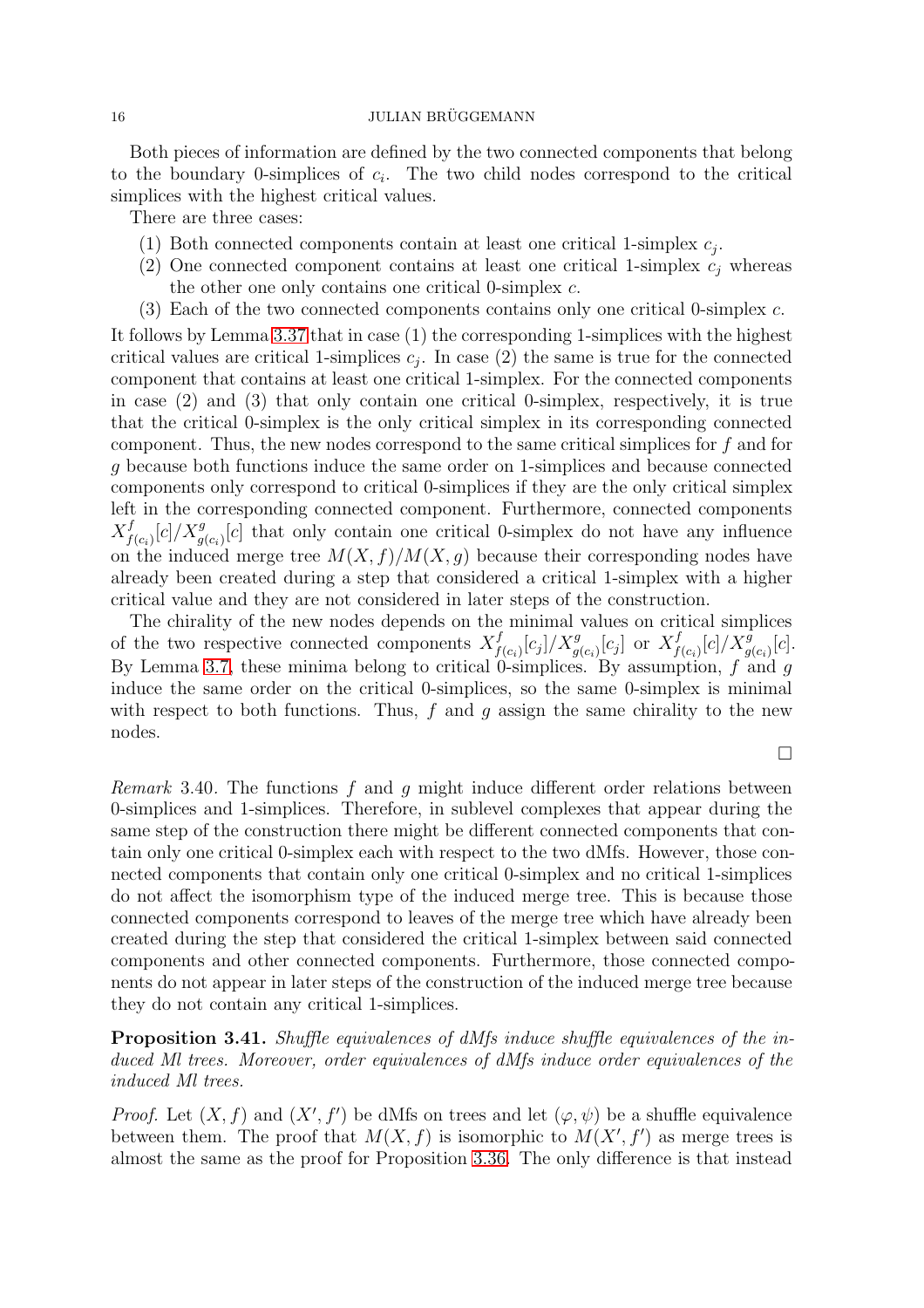of id<sub>X</sub> we now have a simplicial map  $\varphi: X \to X'$  that induces a bijection on the critical simplices. Since  $\varphi$  commutes with f and f', the map  $\varphi$  induces a bijection between the sublevel complexes of  $(X, f)$  and the sublevel complexes of  $(X', f')$ . Moreover, the map  $\varphi$  also induces a bijection between connected components of sublevel complexes because  $\varphi$  is simplicial. The rest of the proof that  $M(X, f) \cong M(X', f')$  as merge trees is completely analogous to the proof of Proposition [3.36.](#page-13-1) In particular, the nodes of  $M(X, f) \cong M(X', f')$  correspond to the critical simplices of  $X, X'$ , respectively, that are mapped to each other by  $\varphi$ .

It is only left to prove that the induced labelings induce the same Morse order on leaves and on inner nodes. Since the nodes of  $\widetilde{M}(X,f) \cong M(X',f')$  correspond to the simplices of X, X', respectively, which are mapped to each other by  $\varphi$ , and since  $\varphi$  commutes with f, f' and  $\psi$ , the simplices of X and X' that are mapped to each other by  $\varphi$  differ in their labels as described by  $\psi$ . Since  $\psi$  is, by assumption, order preserving on values on critical 0-simplices and on values on critical 1-simplices, the two induced Morse orders coincide on leaves and on inner nodes. The same argument holds for the order equivalence case.

Remark 3.42. The criterion from Proposition [3.36](#page-13-1) for merge tree equivalence is sufficient but not necessary, as the following example shows:



The two dMfs  $f$  and  $g$  induce inverse orders on the two 0-simplices. Nonetheless,  $f$ and g induce the same unlabeled merge tree.

This remark leads us to yet another kind of equivalence relation between dMfs that arises from symmetries of sublevel complexes. In order to make this notion of symmetry precise, we need some preparations.

<span id="page-16-0"></span>**Definition 3.43.** Let  $f: X \to \mathbb{R}$  be a dMf on a tree. For each non-empty connected component  $X_c^f[v]$  of a sublevel complex  $X_c^f$  we denote by  $\text{Aut}(X_c^f[v])$  the group of simplicial automorphisms of  $X_c^f[v]$ . For each  $a \in Aut(X_c^f[v])$  there is an extension to a self-bijection  $X \to X$  by the identity. The group  $\text{Aut}(X_c^f[v])$  is defined to be the group of said extensions of elements of  $Aut(X_c^f[v])$  by the identity. We consider  $Aut(X_c^f[v])$  as a subgroup of the group of all self-bijections of X. The total order on  $Cr(f)$  induced by f induces chains  $Aut(X_{c_0}^f[v]) \subset Aut(X_{c_1}^f[v]) \subset \ldots$  of inclusions of subgroups. Moreover, we have inclusions  $Aut(X_{c_i}^f[v]) \subset Aut(X_{c_j}^f[v]) = Aut(X_{c_j}^f[w]) \supset$  $\text{Aut}(X^f_{c_i}[w])$  if v and w are in different connected components of some sublevel complex  $X_{c_i}^f$  that merge together in some other sublevel complex  $X_{c_j}^f$  for  $j > i$ . We define the **sublevel automorphism group** of  $(X, f)$ , denoted by  $\text{Aut}_{sl}(X, f)$ , to be the subgroup generated by  $\bigcup_{c \in \mathrm{Cr}(f), v \in X}$ Aut $(X_c^f[v])$ . We call the elements of  ${\rm Aut}_{sl}(X, f)$ sublevel automorphisms.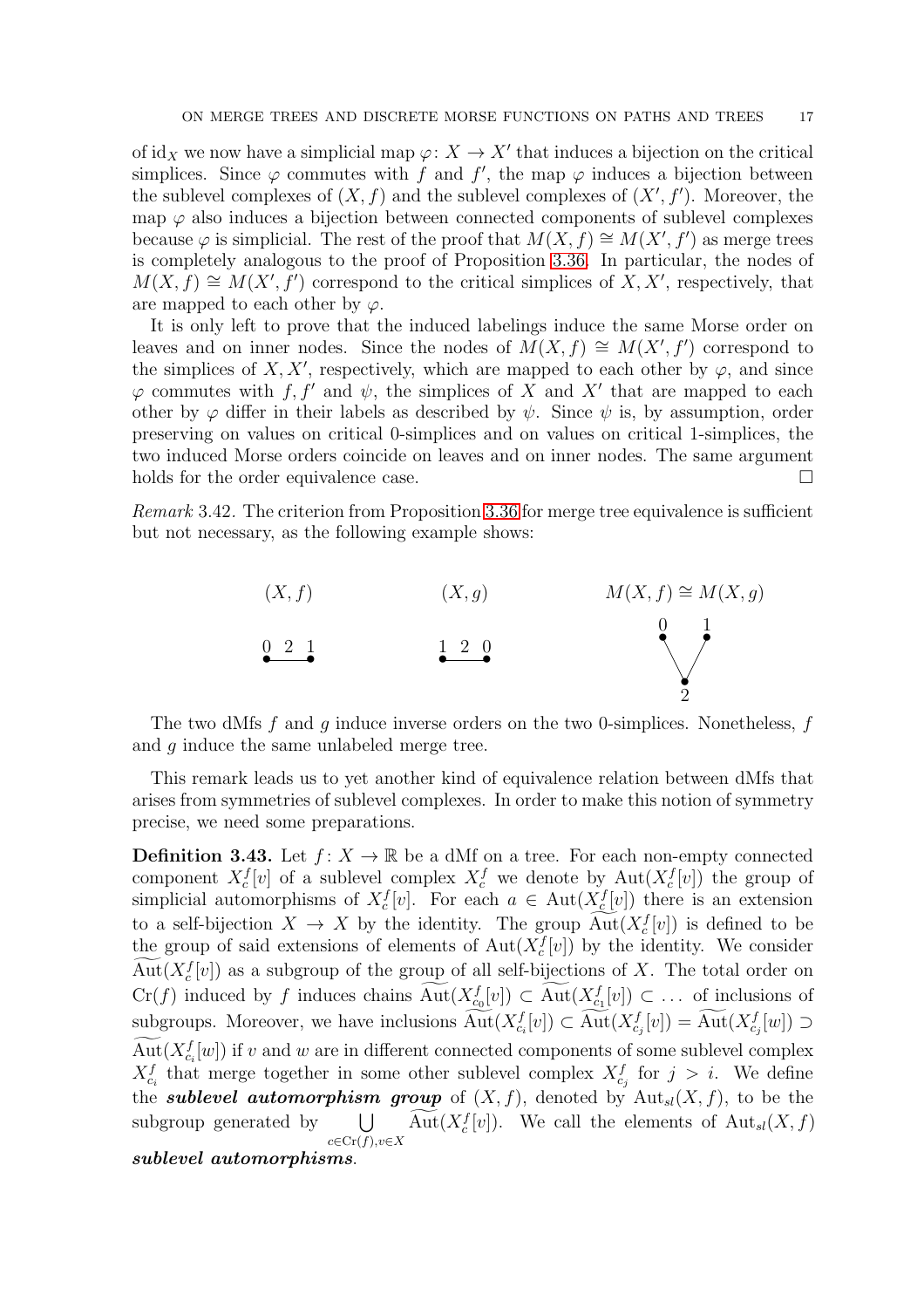Remark 3.44. Even though sublevel automorphisms are built out of simplicial automorphisms of connected components  $X_c^f[v]$  of sublevel complexes, they are in general not simplicial maps  $X \to X$ . To be precise, if a simplicial automorphism of  $X_c^f[v]$ was used to construct a sublevel automorphism  $a \in Aut_{sl}(X, f)$ , then a will fail to be simplicial at the boundary of  $X_c^f[v] \subset X$ .

**Proposition 3.45.** Let  $f: X \to \mathbb{R}$  be a dMf on a tree and let  $a \in Aut_{sl}(X, f)$  be a sublevel automorphism. Then  $f * a$  defined by  $f * a(\sigma) := f(a(\sigma))$  is a dMf on X. Moreover, this defines a right group action of  ${\rm Aut}_{sl}(X, f)$  on the set of dMfs on X.

*Proof.* Since a is in particular a self-bijection of X, the map  $f * a$  is distinct-valued and at most 2-1 because f is. Because a is an automorphism of a sublevel complex  $X_c^f$ , it preserves the face relations between cells of  $X_c^f$ . Thus,  $f * a$  is weakly increasing on  $X_c^f$  because f is. The function  $f * a$  is also weakly increasing at the boundary of  $X_c^f$ because  $X_c^f$  is a sublevel complex.

The compatibility of the group action follows directly by the associativity of the composition of maps.

Remark 3.46. Since automorphisms of simplicial complexes preserve the dimension of simplices, the action of  ${\rm Aut}_{sl}(X, f)$  on the set of dMfs on a tree X preserves the properties of being index-ordered or sublevel-connected.

**Definition 3.47.** Let  $f: X \to \mathbb{R}$  and  $g: X \to \mathbb{R}$  be dMfs on a tree X. We call f and g **sublevel-equivalent** if  $Cr(f) = Cr(g)$  and  $X_c^f \cong X_c^g$  for all  $c \in Cr(f) = Cr(g)$ . If additionally  $g = f * a$  holds for a sublevel automorphism  $a \in Aut_{sl}(X, f) = Aut_{sl}(X, g)$ , then we call f and g symmetry-equivalent. We call the map  $a$  a symmetry equiv**alence** from  $f$  to  $g$ .

We call two dMfs  $f: X \to \mathbb{R}$  and  $q: Y \to \mathbb{R}$  symmetry-equivalent if there is a simplicial isomorphism  $\varphi: X \to Y$  such that f and  $g \circ \varphi$  are symmetry-equivalent.

<span id="page-17-1"></span>Example 3.48. We give a list of some symmetry-equivalent dMfs on a path with four vertices. Here we denote the sublevel equivalence induced by the reflection of the connected component of the sublevel complex of level k by  $a_k[k]$ :

|  |  |  | $\begin{array}{ccccccccccccc}\n0 & 4 & 1 & 5 & 2 & 6 & 3 & & a_6[6] & & 3 & 6 & 2 & 5 & 1 & 4 & 0 \\ \hline\n\end{array}$ |  |  |  |  |
|--|--|--|---------------------------------------------------------------------------------------------------------------------------|--|--|--|--|
|  |  |  |                                                                                                                           |  |  |  |  |

<span id="page-17-0"></span>**Proposition 3.49.** Let  $f: X \to \mathbb{R}$  and  $q: X \to \mathbb{R}$  be symmetry-equivalent dMfs on a tree X. Then  $M(X, f)$  and  $M(X, g)$  are isomorphic as Ml trees.

*Proof.* It suffices to consider the case of a single sublevel automorphism  $a \in Aut(X_c^f[v])$ . Since symmetry equivalences consist of compositions of sublevel automorphisms, the statement then follows by repeated application of the aforementioned case.

We consider how the application of a sublevel automorphism  $a$  affects the steps of the construction of the induced Ml tree, Construction [3.14.](#page-6-0) The sublevel automorphism a does not affect steps that do not remove any critical edge of  $X_c^f[v]$  because a, by definition, acts identically outside of  $X_c^f[v]$ . Considering a critical edge of  $X_c^f[v]$  in the constructing algorithm of the induced Ml tree corresponds to passing from a sublevel complex  $X_c^f$  in the sublevel filtration to a sublevel complex of a slightly lower level  $X_c^f$  $\frac{J}{c-\varepsilon}$ .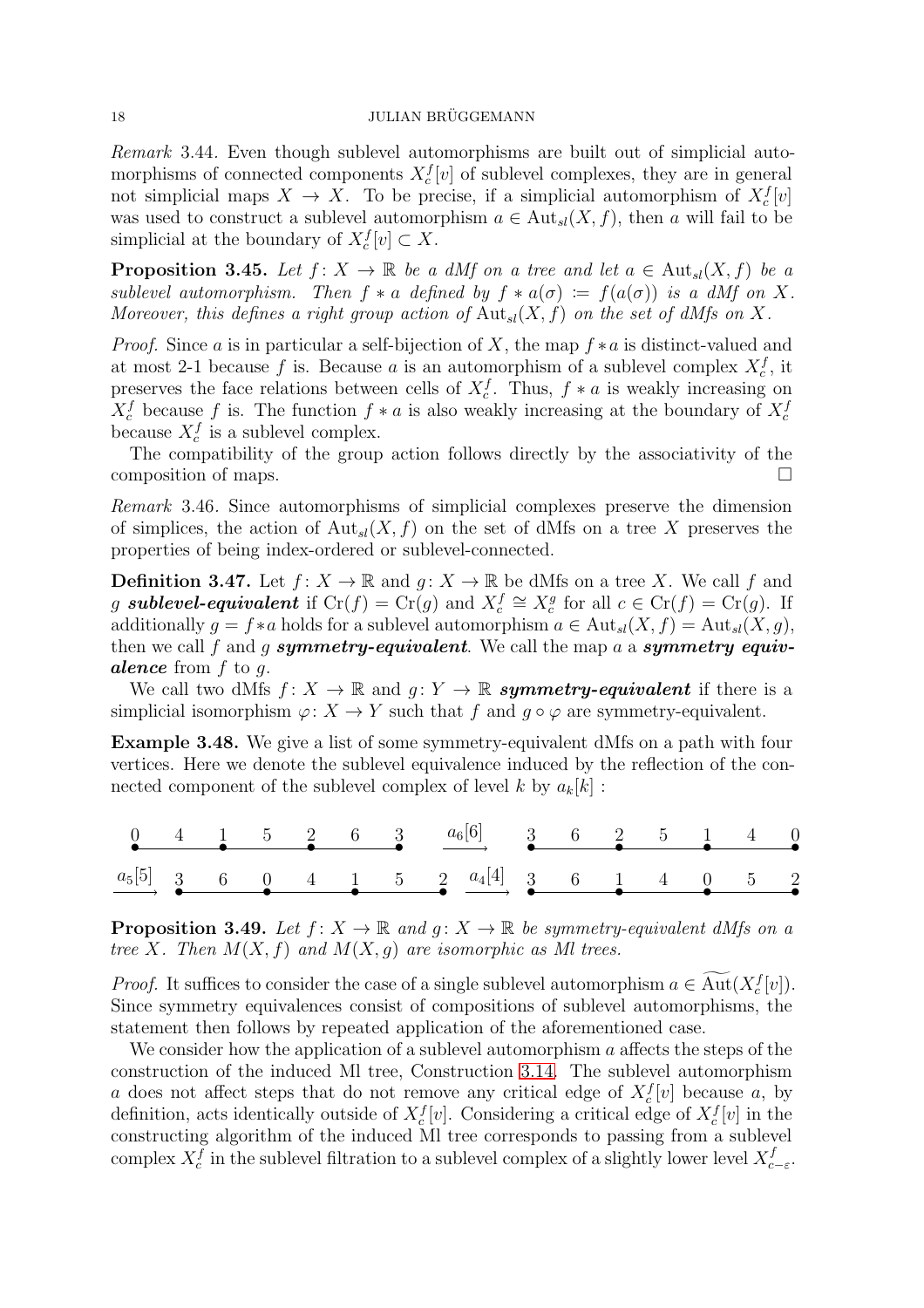We observe that a is precisely a simplicial automorphism of  $X_c^f[v]$ . Since simplicial automorphisms preserve the filtration of the corresponding sublevel complex  $X_c^f$  into further sublevel complexes  $X_c^f$  $c_{c-\epsilon}$ , the parts that  $X_c^f[v]$  is divided into by passing to a slightly lower level  $c - \varepsilon$  induce the same child nodes with the same chirality and label in the induced Ml tree.

In conclusion, the construction yields the same results as without the application of a during all steps.  $\Box$ 

Remark 3.50. Sublevel automorphisms of dMfs on paths only consist of reflections of the corresponding connected component of a subcomplex. When such a connected component of a sublevel complex of a critical level  $c$  is considered during the construction of the induced Ml tree, the reflection of the connected component only causes the two new parts that are obtained by considering a slightly lower level  $c - \varepsilon$  to appear as their mirror images. In particular, the given dMf attains the same values on the two new parts as before. Hence, the two parts that appear are simplicially isomorphic to the ones that appear without application of the reflection.

<span id="page-18-0"></span>**Definition 3.51.** Let  $(X, f)$  and  $(X', f')$  be dMfs on trees. A *component-merge* equivalence (cm equivalence) of level a is a bijection  $\varphi: X \to X'$  such that one of the following, not necessarily exclusive, cases holds:

- (1)  $\varphi$  is a symmetry equivalence.
- (2)  $\varphi$  fulfills the following:
	- $f' \circ \varphi = f$ ,
	- $\varphi$  induces a bijection between the sets of connected components of sublevel complexes such that each restriction  $\varphi_{X_{a-\varepsilon}[v]}: X_{a-\varepsilon}[v] \to X'_{a-\varepsilon}[\varphi(v)]$  is a cm equivalence of some level  $b < a$ , and
	- the edge  $\sigma \in X$  with  $f(\sigma) = a$  merges the two connected components  $X_{a-\varepsilon}[v_1]$  and  $X_{a-\varepsilon}[v_2]$  in  $X_a[v_1] = X_a[v_2]$  if and only if the edge  $\varphi(\sigma)$  merges the two connected components  $X'_{a-\varepsilon}[\varphi(v_1)]$  and  $X'_{a-\varepsilon}[\varphi(v_2)]$  in  $X'_a[\varphi(v_1)] =$  $X'_a[\varphi(v_2)].$
	- If  $\varphi$  fulfills property (2) but not property (1), we call  $\varphi$  non-trivial.

Example 3.52. We give an example of two cm-equivalent dMfs on trees. The nontrivial cm equivalence from the left-hand-side to the right-hand-side consists of a symmetry equivalence of level 5 and the attachment of the edge labeled 6 between the vertices labeled 1 and 3 rather than 2 and 3. That is, it is a cm-equivalence of level 6.



<span id="page-18-1"></span>Proposition 3.53. CM equivalent dMfs on trees induce isomorphic Ml trees.

*Proof.* Let  $\varphi: (X, f) \to (X', f')$  be a cm equivalence. By property (ii) of Definition [3.1,](#page-4-2) at most one non-trivial cm equivalence of level a can occur for any level a because there is at most one edge labeled a in  $(X, f), (X', f')$ , respectively. Thus, we can decompose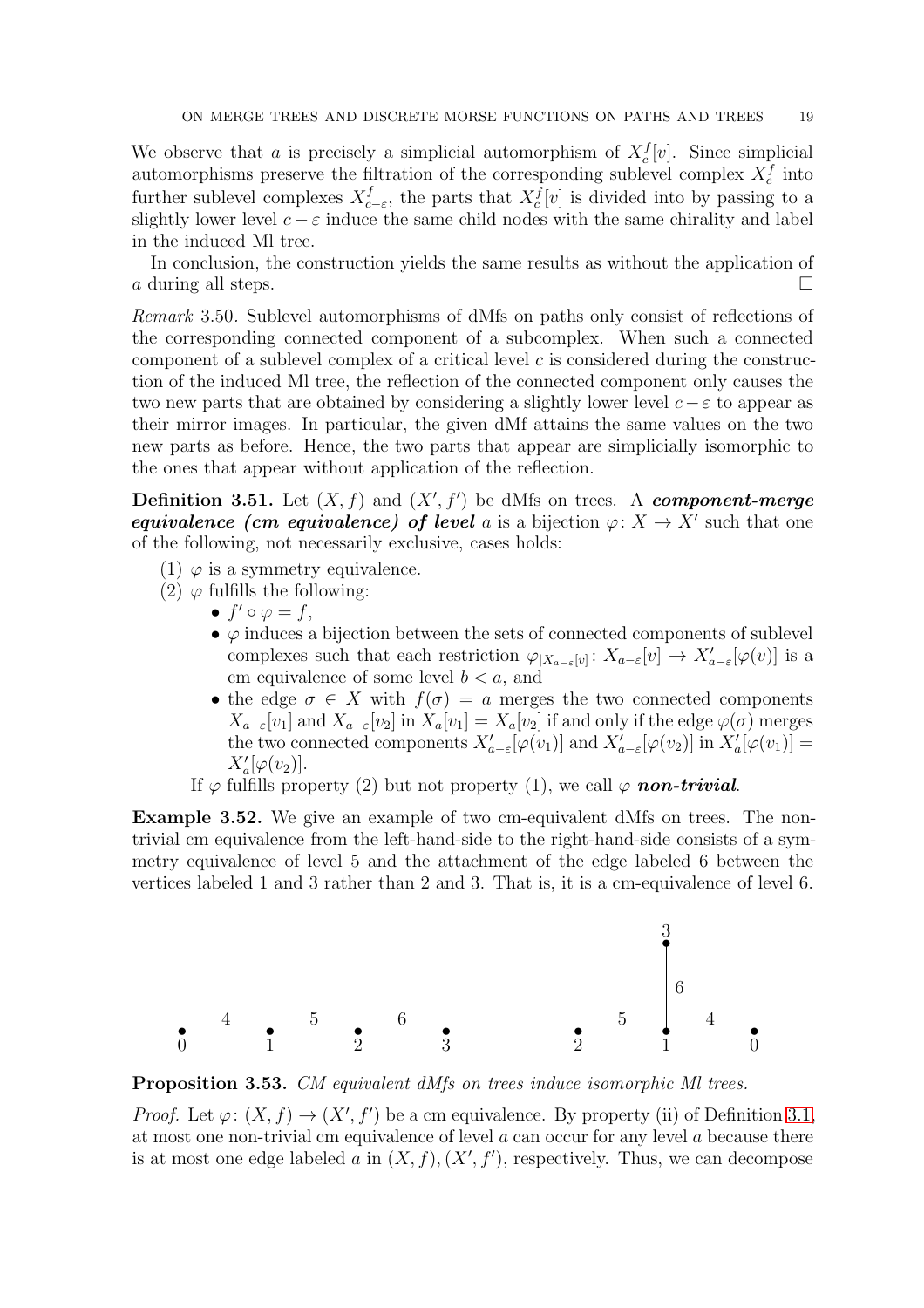## 20 JULIAN BRÜGGEMANN

any cm equivalence into a sequence  $(\varphi_a)_a$  of non-trivial cm equivalences of decreasing levels such that each  $\varphi_a$  only changes the attachment of the single edge  $\sigma$  with  $f(\sigma) = a$ and acts as a symmetry equivalence on the rest of path and dMf. It suffices to consider a single level a because the statement then follows by induction from highest to lowest over all levels a.

For such a non-trivial cm equivalence  $\varphi_a$  we consider the step of the construction of the induced Ml trees that considers the edge  $\sigma$  with  $f(\sigma) = a$  and the edge  $\varphi(\sigma)$ . We inductively assume that  $\varphi$  induces an isomorphism of induced MI trees everywhere outside the subtrees corresponding to the two connected components of  $X_a^f$  $a_{-\varepsilon}^{J}$  that are merged by the edge  $\sigma$  with  $f(\sigma) = a$ . That is, on the rest of  $M(X, f)$  the map  $M(\varphi)$ is a bijection compatible with the chiral child relation onto  $M(X', f')$  except for the subtrees of  $M(X', f')$  which correspond to the connected components of  $X'^{f'}_{a-\varepsilon}$  which are merged by the edge  $\varphi(\sigma)$ . Since the map  $\varphi$  is compatible with the dMfs and because it restricts to a cm equivalence  $X_{a-\varepsilon}^f \to X_{a-}^{'f'}$  $\int_{a-\epsilon}^{f} f(t) dt$  attains the same minima and maxima on the two relevant connected components of  $X_{a-\varepsilon}^f$  as f' does on their counterparts of  $X'^{f'}_{a-\varepsilon}$  via  $\varphi$ . Since Construction [3.14](#page-6-0) only considers which two connected components are merged by the considered edge, it makes no difference for the isomorphism type of the induced Ml trees that  $\sigma$  in general merges the two connected components of  $X_{a-\varepsilon}^f$  at vertices that do not correspond via  $\varphi$  to the ones adjacent to  $\varphi(\sigma)$  in  $X_{a-}^{'f'}$  $T_{a-\varepsilon}$ . Thus, the construction of the induced MI tree produces nodes with the same chirality and label for both induced Ml trees in the steps that consider  $\sigma, \varphi(\sigma)$ , respectively. By assumption, the restriction  $\varphi_{X_{a-\varepsilon}^f}: X_{a-\varepsilon}^f \to X_{a-\varepsilon}^{'f'}$  $\int_{a-\epsilon}^{J}$  is a symmetry equivalence, so the isomorphism of Ml trees extends to the subtrees that correspond to the respective connected components.

<span id="page-19-0"></span>**Proposition 3.54.** Let  $(X, f)$  be a dMf on a tree. There is a dMf on a path  $(P, f')$ such that  $(X, f)$  is cm-equivalent to  $(P, f')$ .

*Proof.* Let  $\sigma$  be the minimal edge of X with respect to f such that  $\sigma$  is adjacent to a vertex v which is adjacent to more than 2 edges in  $X_{f(\sigma)}$ . Then the connected component  $X_{f(\sigma)-\varepsilon}[v]$  is a path and the vertex v is adjacent to exactly two edges in  $X_{f(\sigma)-\varepsilon}[v]$ . We construct a cm equivalence of level  $f(\sigma)$  by reattaching  $\sigma$  two one of the two vertices of  $X_{f(\sigma)-\varepsilon}[v]$  that are only incident to one edge, respectively. If the other boundary vertex w of  $\sigma$  is incident to more than two edges in  $X_{f(\sigma)-\varepsilon}[w]$ , we apply the same procedure for w.

By induction over the level, we construct a sequence of cm equivalences of increasing level that starts at  $X$  and ends at  $P$ . The concatenation of all cm equivalences of that sequence yields the desired cm equivalence  $(X, f) \rightarrow (P, f')$ . ). For  $\Box$ 

Remark 3.55. The way we defined cm equivalence makes it a generalization of symmetry equivalence. In fact, cm equivalences are the same as symmetry equivalences, i.e. they are always trivial, if we restrict ourselves to dMfs on paths: Without loss of generality, cm equivalences of some level a of a dMf on a path  $(P, f)$  describe all different possibilities of how two glue two paths together with a new edge in order to obtain a path again. This means that the edge labeled a can only be adjacent to the vertices that are adjacent to less than two edges, respectively, of the two old paths in  $P_{a-\varepsilon}$ . Thus, there are at most four possibilities for the two vertices which may be adjacent to the edge labeled a. All of these possibilities result in dMfs which are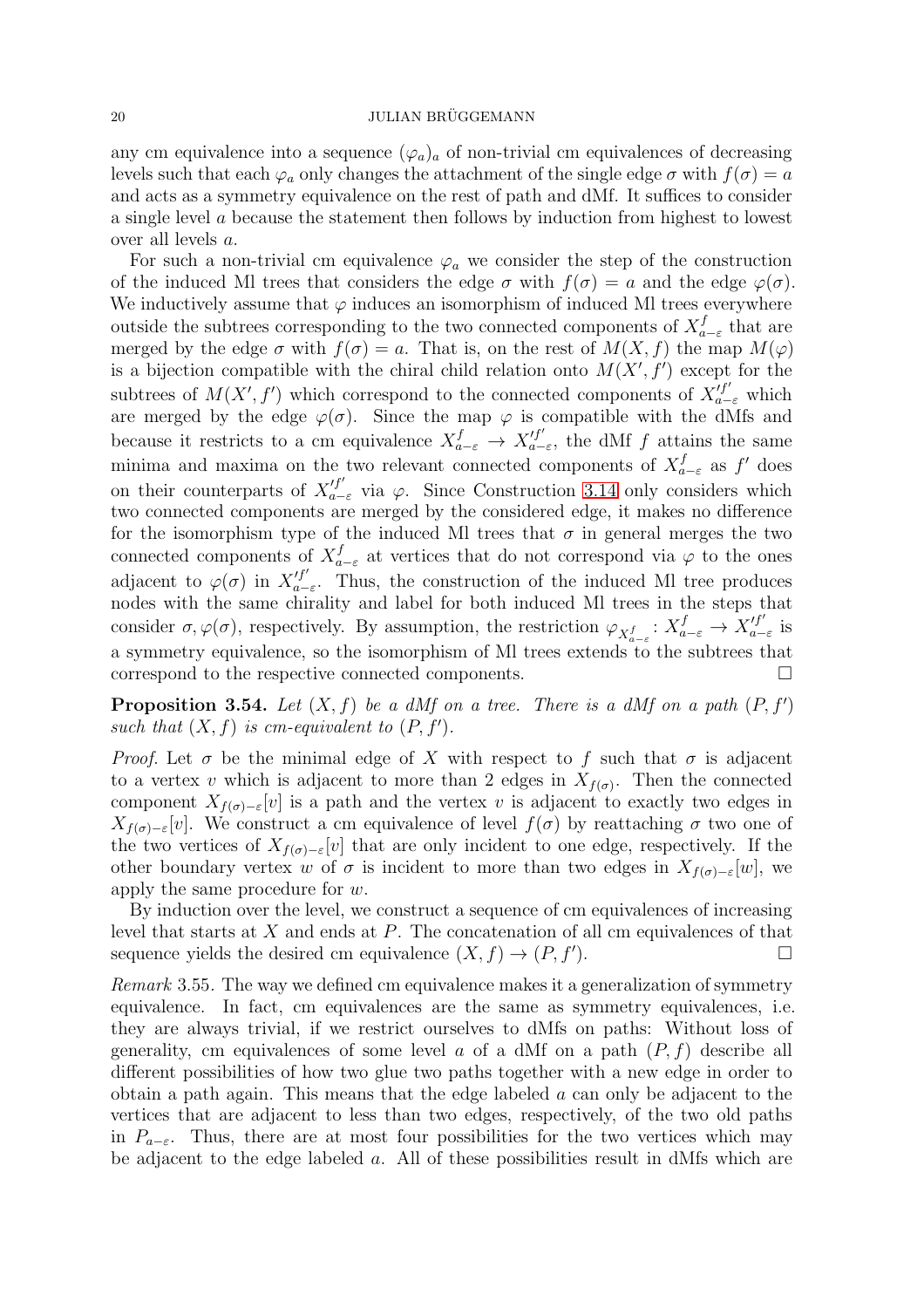<span id="page-20-0"></span>related to each other by reflections of the original two paths in  $P_{a-\epsilon}$ . Hence, they are all symmetry-equivalent to each other.

## 4. Construction of the Induced Index-Ordered DMF

We address the inverse question: For any given merge tree  $T$ , is there a discrete Morse function f on a path P such that  $M(P, f) \cong T$ ? We answer this question affirmatively by presenting an explicit construction of  $P$  and two possible choices for  $f$ . The path  $P$  is not unique in the sense that pairs of matched 0- and 1-simplices might be added without changing  $M(P, f)$ . Furthermore, f is not unique in the sense that different dMfs may induce the same critical cells and even dMfs with different critical cells may induce the same merge tree. We will construct  $P$  and two versions of  $f$  in a way such that all cells of  $P$  are critical with respect to  $f$ . One version of  $f$  will be index-ordered whereas the other version will be sublevel-connected.

The basic idea is to reverse-engineer the construction of the induced merge tree from Construction [3.14.](#page-6-0) Since we want all cells to be critical, the 1-simplices of P will be in bijection to the inner nodes of T. Moreover, the 0-simplices of P will be in bijection to the leaves of  $T$ . Since  $P$  is a path by assumption, its isomorphism type is completely determined by the nodes of T. Thus, if  $i(T)$  is the number of inner nodes of T and  $l(T)$  is the number of leaves of T, the path P consists of  $i(T)$  1-simplices and  $l(T)$ 0-simplices. Because of that, we only have to find a dMf on  $P$  which induces  $T$  as its induced merge tree.

We start with the index-ordered case. There we have found two possible approaches: constructing P and f 'all-at-once', by constructing a Morse order on T that induces the desired dMf, or 'step-by-step', by induction on the nodes of T.

We choose the all-at-once approach because it openly displays the underlying structures we need. We present the step-by-step approach in Appendix [A.1](#page-42-0) as an alternative construction of the index-ordered dMf.

We define two different orders on T. First we define a Morse order on the nodes of T, which we call the *index Morse order*. After that, we use the index Morse order to assign the natural numbers  $0, \ldots, i(t) + l(T) - 1 = 2 \cdot i(T)$  to the nodes of T in order to obtain a Morse labeling on T. Afterwards, we define the simplex order on the nodes of T, which we use to turn the labeling induced by the index Morse order into a dMf on P.

<span id="page-20-1"></span>4.1. The Index Morse Order. To define the index Morse order, we first observe that every node  $\alpha$  of  $T$  is uniquely determined by the shortest path from the root to a. We recall that the depth of  $T$  is the maximal length of any path in  $T$  that appears as the shortest path from the root to a leaf. Because  $T$  is chiral, we can identify such shortest paths with certain words:

<span id="page-20-2"></span>**Definition 4.1.** Let T be a merge tree of depth n and let a be a node of T. The **path word** corresponding to a is a word  $a_0a_1 \ldots a_n \in \{L, R, \_\}^{n+1}$  where  $\_\$ denotes the empty letter. If a is of depth k, the letters  $a_0 \ldots a_k$  are given by the chirality of the nodes belonging to the shortest path from the root to a. The letters  $a_{k+1} \ldots a_n$  are then empty.

Remark 4.2. Let a, b be nodes of a merge tree T and let  $a_0a_1 \ldots a_n$  be the path word corresponding to a and  $b_0b_1 \ldots b_n$  be the path word corresponding to b. Then the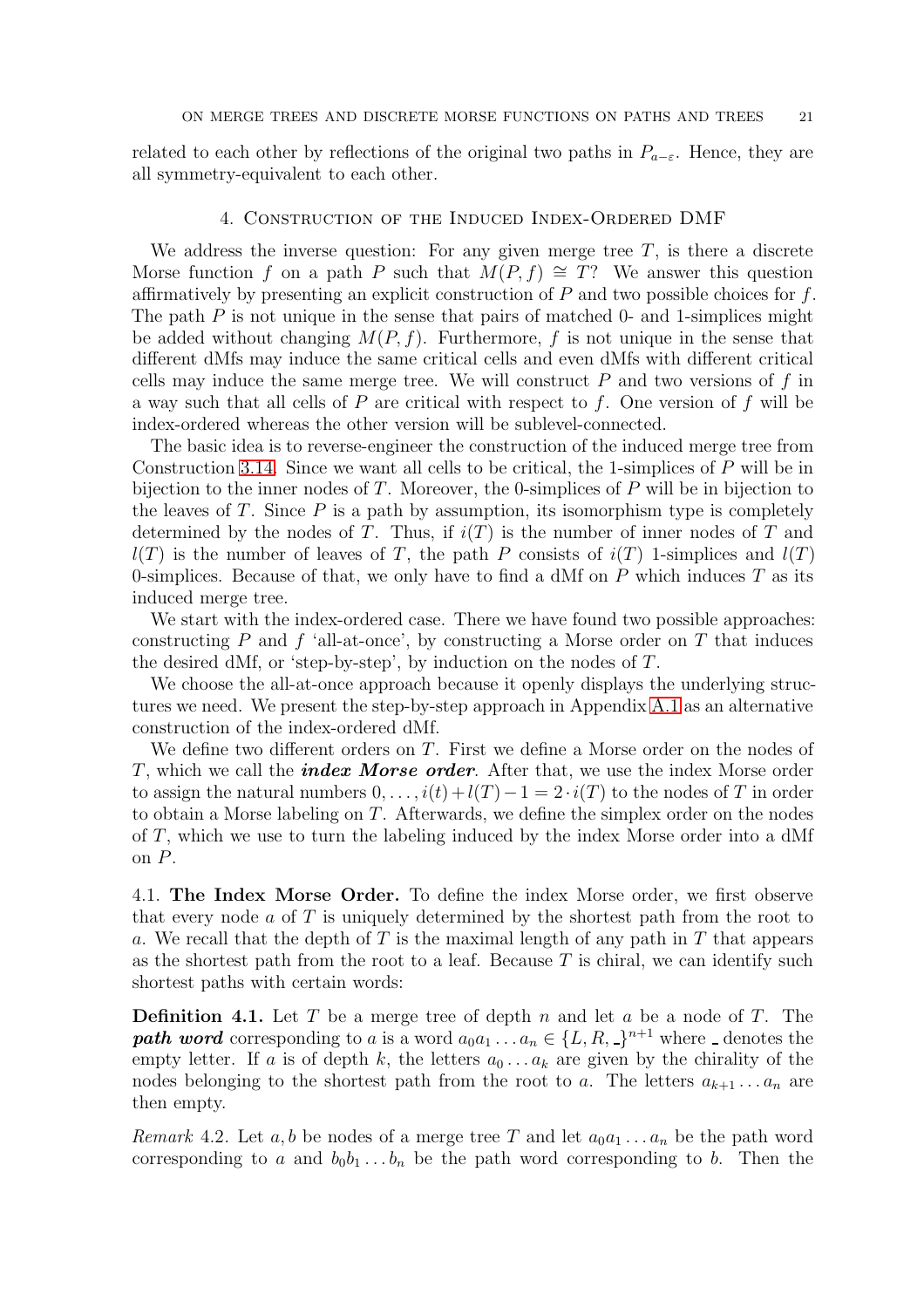## 22 JULIAN BRÜGGEMANN

equation  $a_0 = b_0 = L$  always holds because we consider paths that begin at the root. Because of  $a_0 = b_0 = L$  and because we consider finite trees, there is always a maximal  $k \in \mathbb{N}$  such that  $a_i = b_i$  holds for all  $i \leq k$ . Furthermore, the last non-empty letter of a path word is always the chirality of the considered node.

<span id="page-21-0"></span>We now define the index Morse order, which will produce an index-ordered dMf on P afterwards.

**Definition 4.3.** Let T be a merge tree. We define the *index Morse order*  $\leq_{io}$  on the nodes of  $T$  as follows:

Let a and b be arbitrary nodes of T. If a is a leaf node and b is an inner node, then we define  $a \leq_{io} b$ . If either both a and b are leaf nodes or both a and b are inner nodes, we consider the following:

Let  $a_0a_1 \ldots a_n$  be the path word corresponding to a and  $b_0b_1 \ldots b_n$  the path word corresponding to b. Furthermore, let  $k \in \mathbb{N}$  be maximal such that  $a_i = b_i$  for all  $i \leq k$ . If  $a_k = b_k = L/R$  we define  $a \leq_{io} b$  if and only if one of the following cases hold:

a)  $a_{k+1} = L$  and  $b_{k+1} = R/a_{k+1} = R$  and  $b_{k+1} = L$ 

b) 
$$
b_{k+1} =
$$

c) 
$$
a = b \Leftrightarrow k = n
$$

The index Morse order is tailor-made to induce an index-ordered dMf later on. Nonetheless, we will see in Example [6.2](#page-32-1) that it is in general not the only Morse order which induces an index-ordered dMf. In Section [5](#page-30-0) we will introduce a different, perhaps more natural, Morse order that is more closely related to the sublevel filtration of the induced dMf. But for now we consider an example of the index Morse order and prove that  $\leq_{io}$  is actually is a Morse order.

<span id="page-21-1"></span>**Example 4.4.** We consider the following merge tree  $T$ :



The path words are written underneath their corresponding nodes. The index Morse order produces the following chain of inequalities where we denote the nodes by their corresponding path words:

$$
LLL_{\text{+}} \leq LLRR \leq LLRL \leq LRR_{\text{+}} \leq LRL_{\text{+}} \leq LLR_{\text{+}} \leq LL_{\text{+}} \leq LR_{\text{+}} \leq L_{\text{+}}
$$

The inequalities from LLL to LRL arise from the path words of the leaf nodes. The inequality  $LRL \leq LLR$  holds because the node corresponding to  $LRL$  is a leaf node and the node corresponding to  $LLR$  is an inner node. The inequalities from  $LLR$  to  $L_{\perp}$  arise from the path words of the inner nodes.

<span id="page-21-2"></span>Remark 4.5. By definition, the root node is always the maximal element of  $(V(T), \leq_{io})$ . Furthermore, the leftmost leaf node of T is always the minimal element of  $(V(T), \leq_{io})$ .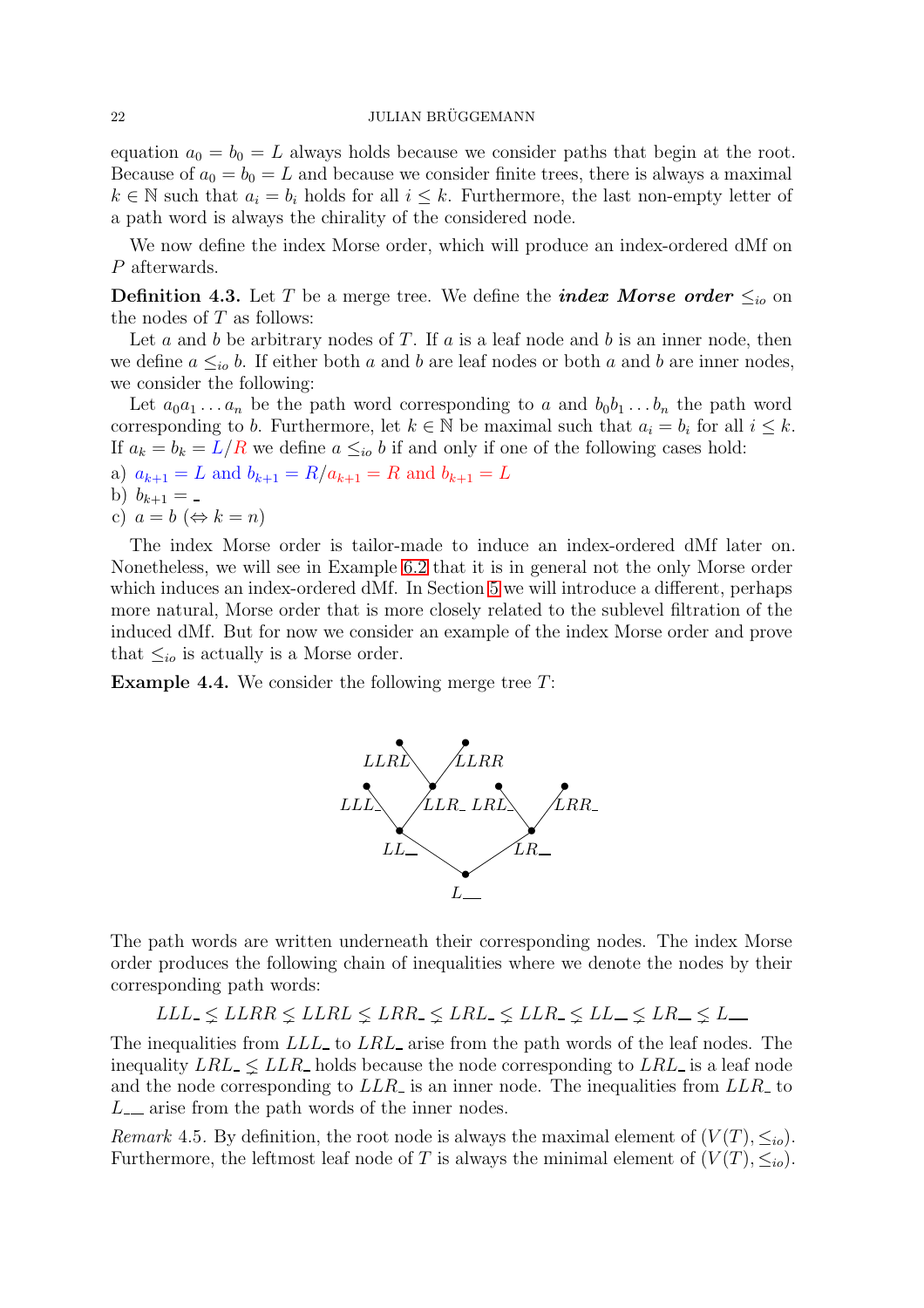**Proposition 4.6.** The index Morse order is a total order on  $V(T)$ . Furthermore, it is a Morse order.

## Proof.

- Antisymmetry: Let  $a, b \in V(T)$  such that  $a \leq_{io} b$  and  $b \leq_{io} a$ . Then either both a and b are leaves or both  $a$  and  $b$  are inner nodes. Neither of the inequalities can be a result of case a) of Definition [4.3](#page-21-0) because otherwise it would contradict the other inequality. Let  $k \in \mathbb{N}$  be maximal such that  $a_i = b_i$  holds for all  $i \leq k$ . If  $a \leq_{io} b$  belongs to case b), then  $b_{k+1} =$  holds. However, if  $b \leq_{io} a$  also belongs to case b), then  $a_{k+1} = -b_{k+1}$ . This is a contradiction to the maximality of k. As a result  $a_i = b_i$  for all i and  $a = b$  holds.
- Transitivity: Let a, b, c be nodes of T such that  $a \leq_{io} b$  and  $b \leq_{io} c$  holds. If one of the relations holds because one of the nodes is a leaf and the other one is an inner node, then a must be a leaf and c must be an inner node. In particular  $a \leq_{io} c$ holds. Thus, consider the case that  $a,b$  and  $c$  are either all leaves or all inner nodes. Let  $k, k' \in \mathbb{N}$  be maximal such that  $a_i = b_i$  for all  $i \leq k$  and  $b_i = c_i$  for all  $i \leq k'$ . There are four cases:
	- $a = b$  or  $b = c$ :

If  $a = b$  holds, then  $a \leq_{io} c$  holds for the same reason as  $b \leq_{io} c$  does. Analogously, if  $b = c$  holds, then  $a \leq_{io} c$  holds for the same reason as  $a \leq_{io} b$  does.

$$
k < k'.
$$

In that case  $a \leq_{io} c$  holds for the same reason that  $a \leq_{io} b$  holds.  $k' < k$ :

Then  $a_i = b_i = c_i$  for  $i \leq k'$ . Furthermore, it is either  $c_{k'+1} = c_{k+1} = c$  or  $\neq a_{k'+1} = b_{k'+1} \neq c_{k'+1} \neq 0$  because k' was assumed to be maximal. In particular,  $a \leq_{io} c$  holds because either case b) or case a) is fulfilled.

- $k = k' < n$  If a, b and c are distinct nodes, the equality  $k = k'$  is only possible if  $c_{k+1}$  =  $\Delta$  and  $a_{k+1} = a_k = b_k = c_k \neq b_{k+1}$  holds. In any other configuration, the inequalities  $a \leq_{io} b$  and  $b \leq_{io} c$  would not hold. In consequence,  $a \leq_{io} c$ holds by case b).
- Totality: Let a and b be nodes of T. If one of a and b is a leaf and the other one is an inner node, then a and b are comparable by definition. Since  $T$  is in particular a rooted binary tree, the path words of a and b coincide at least at  $a_0 = b_0 = L$ . If there is a  $j \in \mathbb{N}$  such that  $a_j \neq b_j$ , then a and b are comparable by case a) or b). If no such j exists, then  $a = b$  holds, that is, they are comparable by case c).

The fact that  $\leq_{io}$  is a Morse order follows immediately from the definition: Case b) ensures condition (1) of Definition [3.17](#page-7-0) and Case a) ensures condition (2) of Definition [3.17.](#page-7-0) The different treatment of leaves and inner nodes does not change this because it is defined in agreement with condition (1) and does not affect condition  $(2).$ 

<span id="page-22-0"></span>**Definition 4.7.** We call the Morse labeling  $\lambda_{io}$ :  $(V(T), \leq_{io}) \rightarrow \{0, 1, \ldots, i(T) + l(T) -$ 1} induced by the index Morse order, see Definition [3.19,](#page-7-1) the *index Morse labeling* on T. That is, a node c of T is labeled with  $\lambda_{io}(c)$ .

<span id="page-22-1"></span>Example 4.8. The index Morse order from Example [4.4](#page-21-1) induces the following index Morse labeling: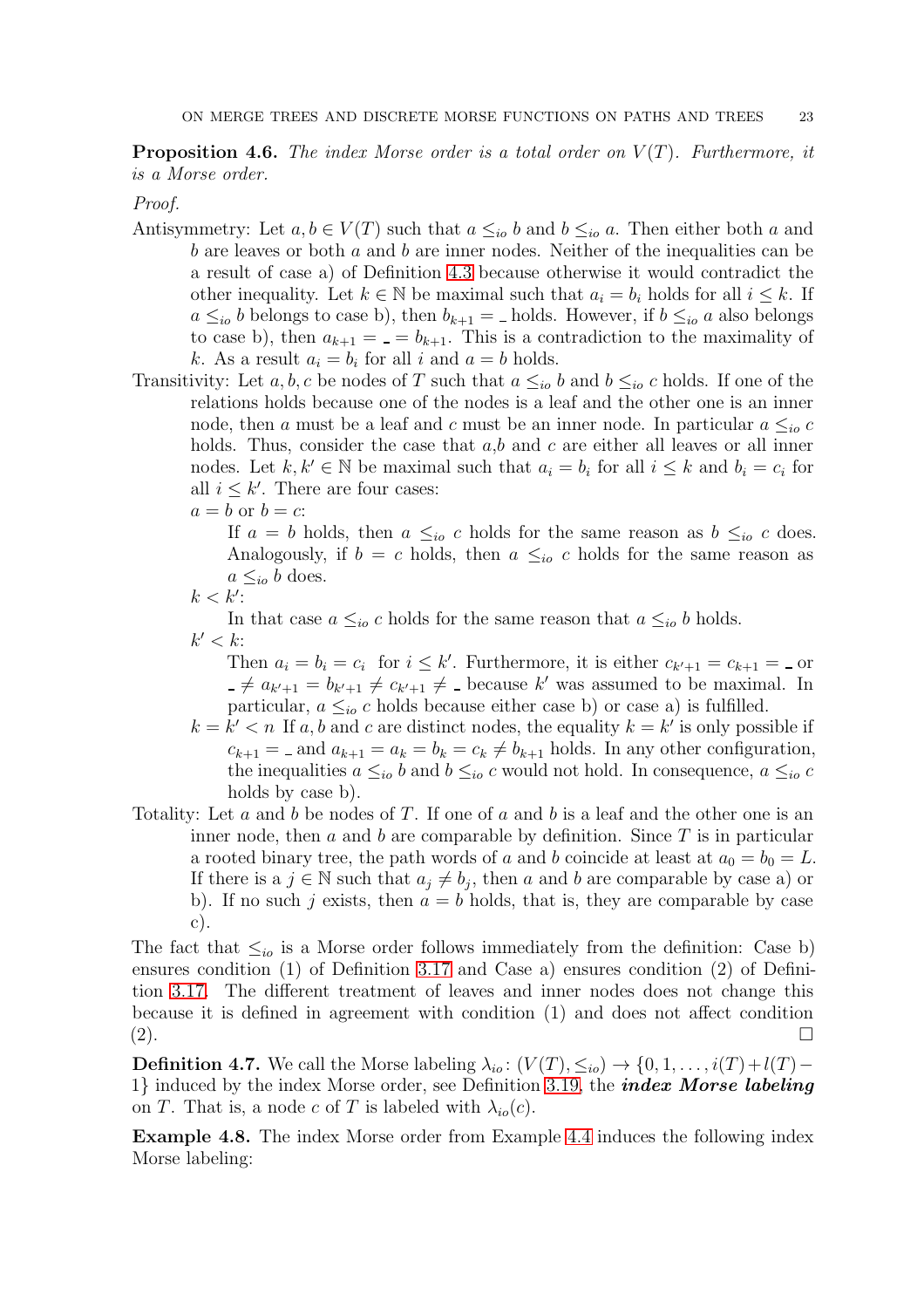

<span id="page-23-2"></span><span id="page-23-0"></span>4.2. The Simplex Order. We now define the simplex order on the nodes of T. The simplex order will tell us which nodes of  $T$  correspond to which simplices of  $P$ .

Remark 4.9. Let T be a merge tree and let a, b be nodes of T. Because T is in particular a rooted binary tree, there is a unique node  $p$  which is a common ancestor of  $a$  and  $b$ and has no descendants which are common ancestors of a and b.

**Definition 4.10.** We call the node p from Remark [4.9](#page-23-2) the *youngest common an*cestor of a and b.

<span id="page-23-1"></span>**Definition 4.11.** Let T be a merge tree. We define the **simplex order**  $\preceq$  on  $V(T)$ as follows: For two nodes a and b of T we define  $a \preceq b$  if and only if one of following mutually exclusive cases holds, where  $p$  denotes the youngest common ancestor of  $a$ and b:

- (1) a is a node of the subtree with root  $p_l$  and b is a node of the subtree with root  $p_r$ .
- (2) a is a node of the subtree with root  $b_l$  (in particular  $b = p$ ).
- (3) b is a node of the subtree with root  $a_r$  (in particular  $a = p$ ).
- $(4) a = b.$

<span id="page-23-3"></span>Proposition 4.12. The simplex order is a total order on the nodes of T.

<span id="page-23-4"></span>Before we prove the proposition, we remark the following:

Remark 4.13. Let T be a merge tree and let  $a, b, c$  be nodes of T such that b is an ancestor of c and a descendant of a. If c is a node of the subtree with root  $a_l/a_r$ , then b is also a node of the subtree with root  $a_l/a_r$ .

Proof of Proposition [4.12.](#page-23-3)

- Antisymmetry: Let  $a, b \in V(T)$  such that  $a \preceq b$  and  $b \preceq a$ . We are going to prove that if the relation  $a \preceq b$  corresponds to one of the cases (1),(2) or (3) from Definition [4.11,](#page-23-1) this contradicts the relation  $b \preceq a$ . It then follows that case (4) holds, that is,  $a = b$ .
	- 1. If  $a \prec b$  corresponds to case (1), then a, b and p are three distinct nodes. In particular,  $a \neq b$  holds, so case (4) is not fulfilled for  $b \prec a$ . Furthermore, since  $a \neq p \neq b$  holds, the cases (2) and (3) can not hold either for  $b \preceq a$ . Thus, the only possibility for the relation  $b \preceq a$  would be that case (1) holds. But this would be a contradiction to case (1) holding for  $a \preceq b$ .
	- 2. If  $a \preceq b$  corresponds to case (2), then a is a node of the subtree with root  $b_l$ . In particular  $a \neq b = p$ . Thus, the cases (1) and (4) can obviously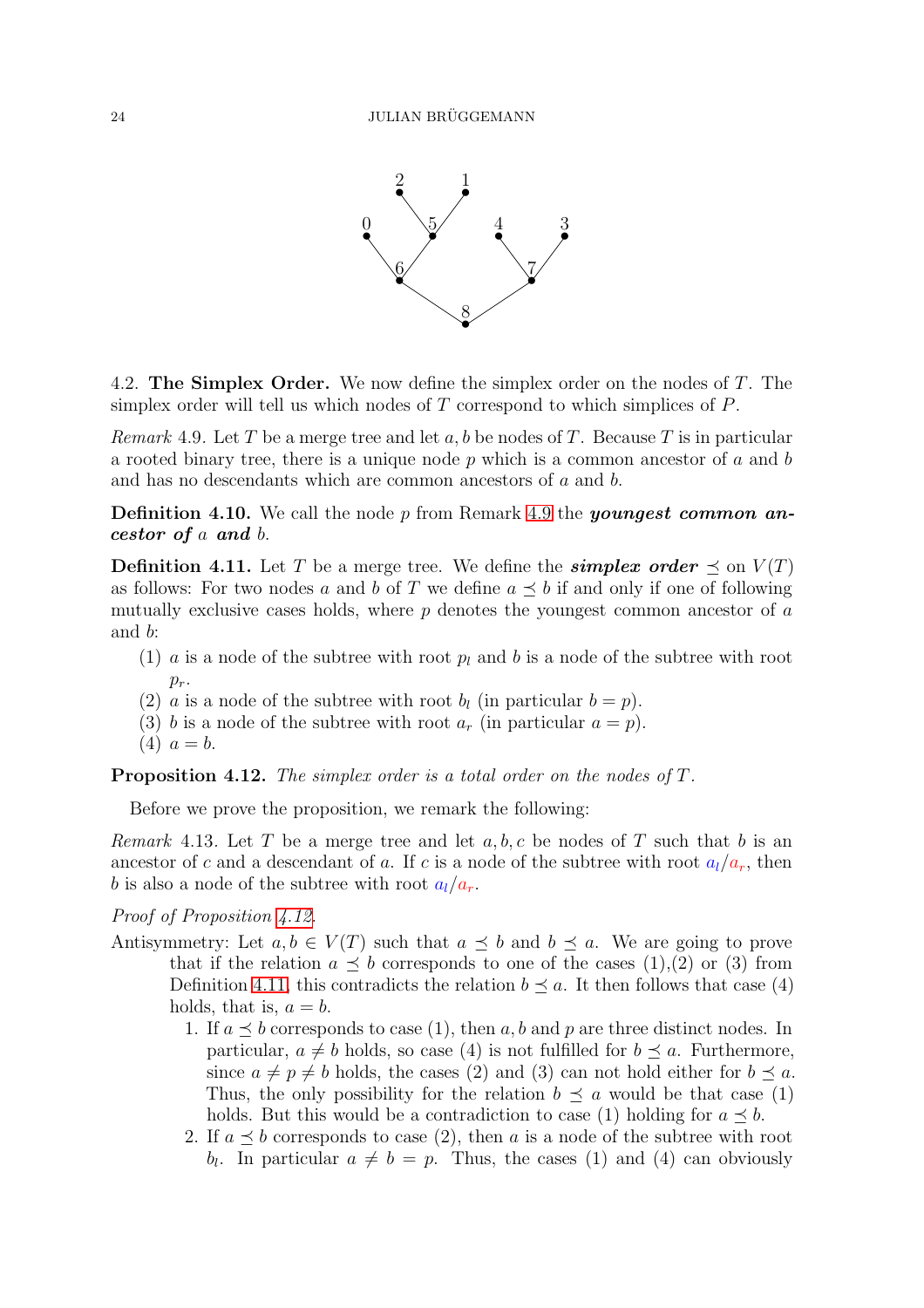not hold for  $b \preceq a$ . Additionally, case (2) can not hold for  $b \preceq a$  because otherwise a would need to be an ancestor of  $b$ . Furthermore,  $a$  is not a node of the subtree with root  $b_r$ , so case (3) is also not possible for  $b \preceq a$ . 3. Case (3) works completely symmetric to case (2).

In conclusion, case (4) must hold. This means that  $a = b$  holds.

- Transitivity: Let  $a, b, c \in V(T)$  such that  $a \preceq b$  and  $b \preceq c$  holds. If one of the relations belongs to case (4), there is nothing to prove. In order to prove transitivity we distinguish three cases depending on what case of Definition [4.11](#page-23-1) the relation  $b \preceq c$  belongs to:
	- $b \preceq c$  belongs to case (1): Let p be the youngest common ancestor of b and c. Then, by assumption, b is a node of the subtree with root  $p_l$  and c is a node of the subtree with root  $p_r$ . If the relation  $a \preceq b$  belongs to case (2), a cannot be an ancestor of  $p$  and it follows by Remark [4.13](#page-23-4) that a belongs to the subtree with root  $p_l$ , in particular,  $a \preceq c$  holds. If  $a \preceq b$  belongs to case  $(3)$ , then a is either an ancestor of p or the other way around. If a is an ancestor of  $p$ , then, by Remark [4.13,](#page-23-4)  $p$  is a node of the subtree with root  $a_r$ . Thus, c is also contained in the subtree with root  $a_r$  and  $a \preceq c$ holds by case (3). If p is an ancestor of a, then a belongs to the subtree with root  $p_l$  and  $a \preceq c$  holds by case (1). The situation looks like one of the following:



In these pictures, the dotted lines indicate that there might be other nodes in between the two nodes which are connected by dotted lines.

If  $a \preceq b$  belongs to case (1), we consider the youngest common ancestor  $p'$  of a and b. Then, by assumption, a is a node of the subtree with root  $p'_l$  and b is a node of the subtree with root  $p'_r$ . Since p and p' are both ancestors of  $b$ , either  $p$  is an ancestor of  $p'$ , or the other way around. If p is an ancestor of p', then p' is contained in the subtree with root  $p_l$ by Remark [4.13.](#page-23-4) Hence,  $a$  is also contained in the subtree with root  $p_l$ . Furthermore, the node  $p$  is then the youngest common ancestor of  $a$  and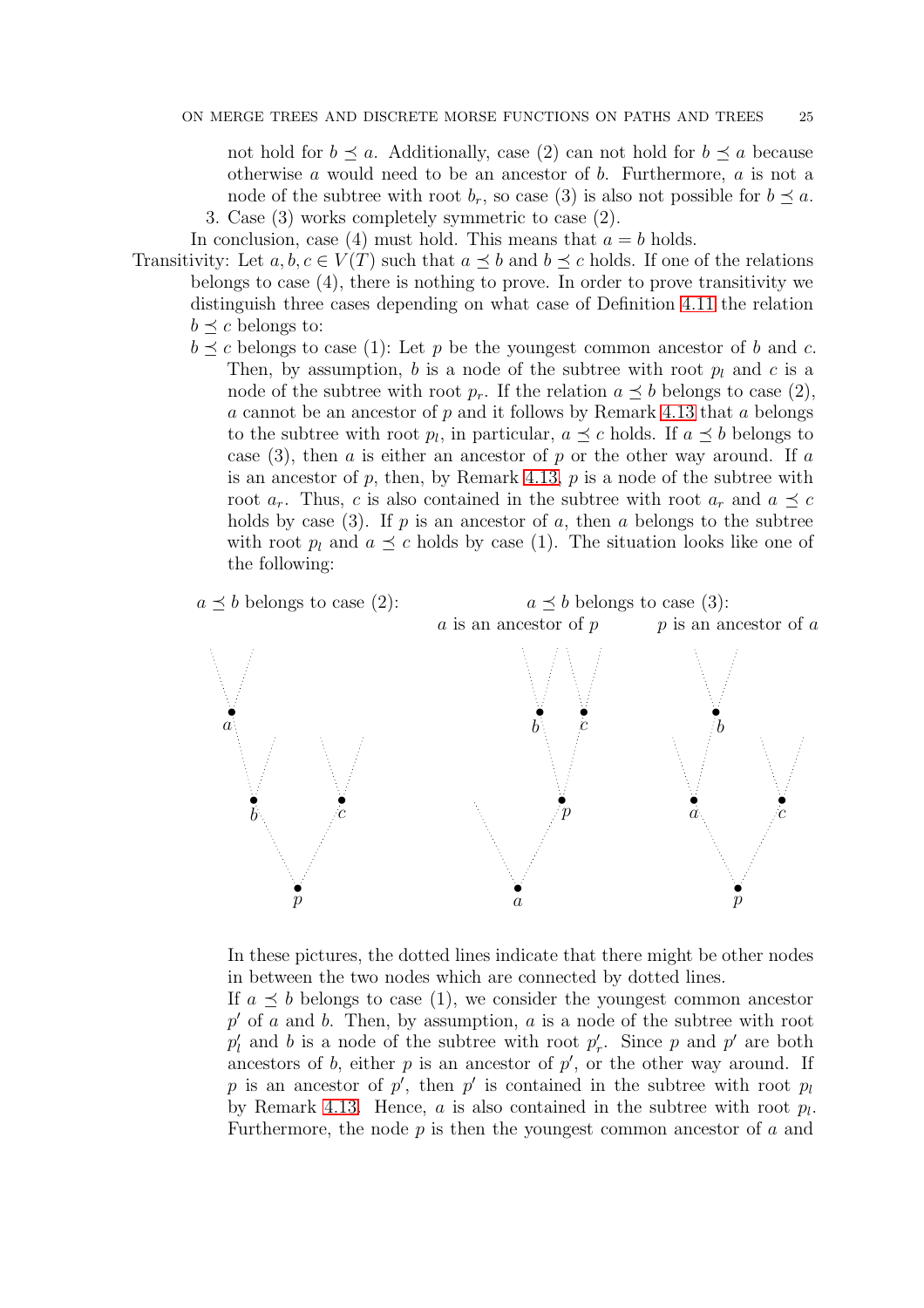c as well as the youngest common ancestor of  $p'$  and c. This implies  $a \preceq c$ because case (1) is fulfilled.

If  $p'$  is an ancestor of p, then p and c are contained in the subtree with root  $p'_r$ . Furthermore, the node  $p'$  is then the youngest common ancestor of  $a$  and  $c$  as well as the youngest common ancestor of  $a$  and  $p$ . It follows that  $a \preceq c$  holds by case (1). The situation looks like this:



 $b \preceq c$  belongs to case (2): The node b is a node of the subtree with root  $c_l$ . If the relation  $a \preceq b$  belongs to case (2), then a is a node of the subtree with root  $c_l$  because a's ancestor b is. Thus,  $a \preceq c$  holds by case (2). If  $a \preceq b$ belongs to case (3), then either a is an ancestor of c, or c an ancestor of a. If a is an ancestor of c, then, by Remark [4.13,](#page-23-4) the node c is contained in the subtree with root  $a_r$ . Thus,  $a \preceq c$  holds by case (3). If c is an ancestor of a, then a is a node of the subtree with root  $c_l$  by Remark [4.13,](#page-23-4) in particular  $a \preceq c$  holds by case (2). The situation looks like this:



If  $a \preceq b$  belongs to case (1), we consider the youngest common ancestor p of a and b. Then a is a node of the subtree with root  $p_l$  and b is a node of the subtree with root  $p_r$ . Since p and c are both ancestors of b, it is either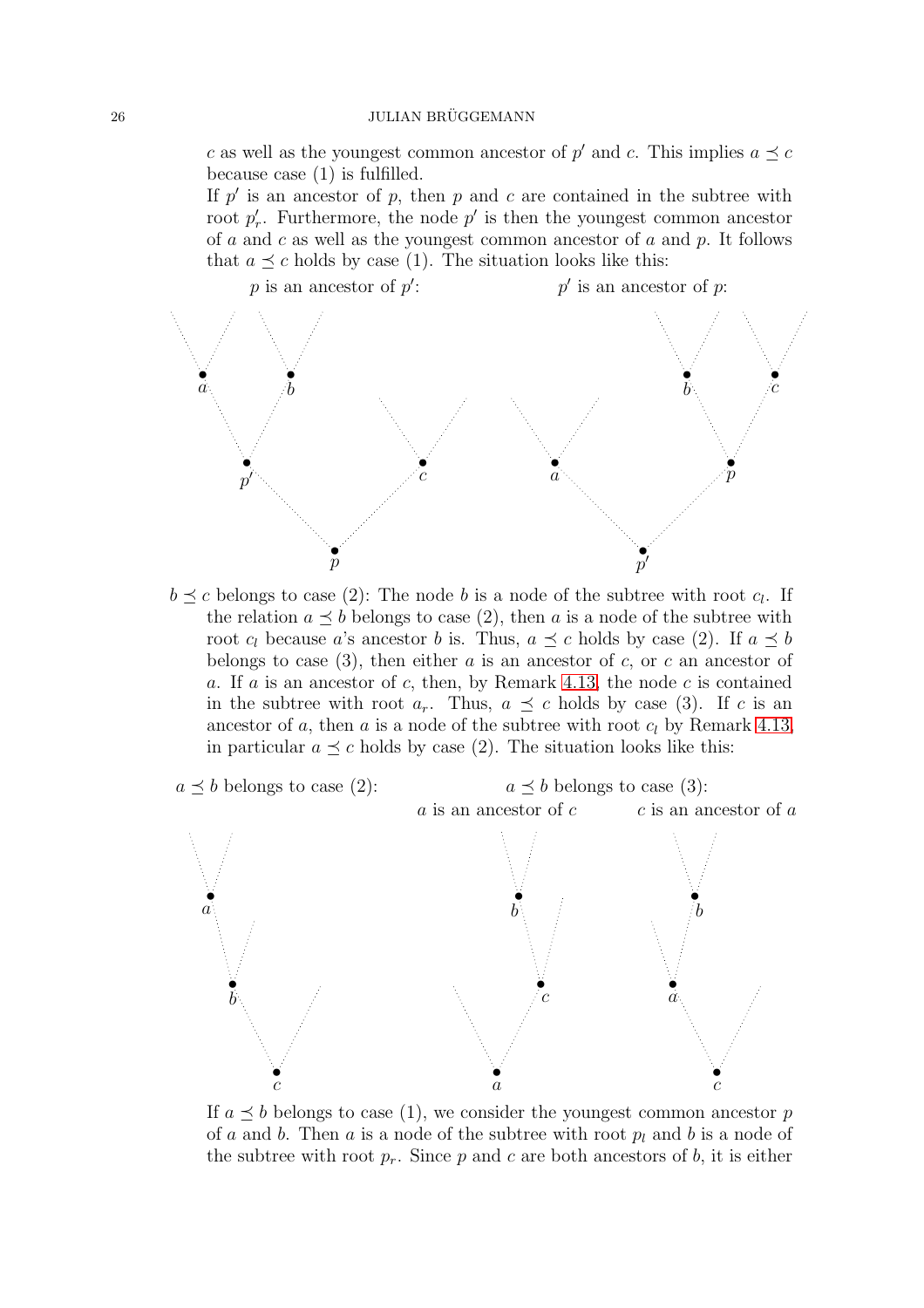p an ancestor of c or c an ancestor of p. If c is an ancestor of p, then a is a node of the subtree with root  $c_l$  because a's ancestor p is by Remark [4.13.](#page-23-4) Therefore,  $a \preceq c$  holds because of case (2). If p is an ancestor of c, then c has to be a node of the subtree with root  $p_r$  by Remark [4.13](#page-23-4) and a is a node of the subtree with root  $p_l$ . Thus,  $a \preceq c$  holds by case (1). The situation looks as follows:



 $b \preceq c$  belongs to case (3): Again, the proof for case (3) works completely symmetrically to case (2).

Totality: Let  $a, b$  be nodes of T. Because T is by assumption a rooted binary tree, there is a common ancestor  $p$  of  $a$  and  $b$ . It follows that one of the cases 1-4 from Definition [4.11](#page-23-1) must hold, so  $a \prec b$  or  $b \prec a$  holds.

We use the following definition to make the intuition of leaves being adjacent precise. This allows us to analyze the simplex order further.

**Definition 4.14.** Let T be a merge tree and let a and b be leaves of T. We call a and b **adjacent** if one of the following holds:

- (1)  $a \preceq b$  and there is no leaf node c of T such that  $a \preceq c \preceq b$  holds.
- (2)  $b \preceq a$  and there is no leaf node c of T such that  $b \preceq c \preceq a$  holds.

<span id="page-26-0"></span>**Lemma 4.15.** Subtrees of T form chains of cover relations in  $(V(T), \prec)$ . In detail, this means the following:

Let p be an inner node of T and let  $a/b$  be the leftmost/rightmost leaf of the subtree with root p. Then the nodes of the subtree with root p in  $T$  form the chain of cover relations  $a \prec \cdots \prec p \prec \cdots \prec b$  in  $(V(T), \preceq)$ . Moreover, any two adjacent leaves of T have the property that the left one of the two adjacent leaves is covered by the youngest common ancestor of the two, whereas the right one covers the youngest common ancestor.

*Proof.* We prove the lemma inductively. Let p be a node of T such that both child nodes of p are leaves. It follows directly by Definition [4.11](#page-23-1) that  $p_r$  covers p and p covers  $p_l$ . That is, the subtree with root p forms the chain of cover relations  $a = p_l \prec p \prec p_r = b$ .

If  $p$  is an arbitrary inner node, then by the inductive hypothesis the subtree with root  $p_l/p_r$  forms the chain of cover relations  $a_1 \prec \cdots \prec p_l \prec \cdots \prec b_1/a_2 \prec \cdots \prec$  $p_r \prec \cdots \prec b_2$  where  $a_1/a_2$  is the leftmost and  $b_1/b_2$  the rightmost leaf of the subtree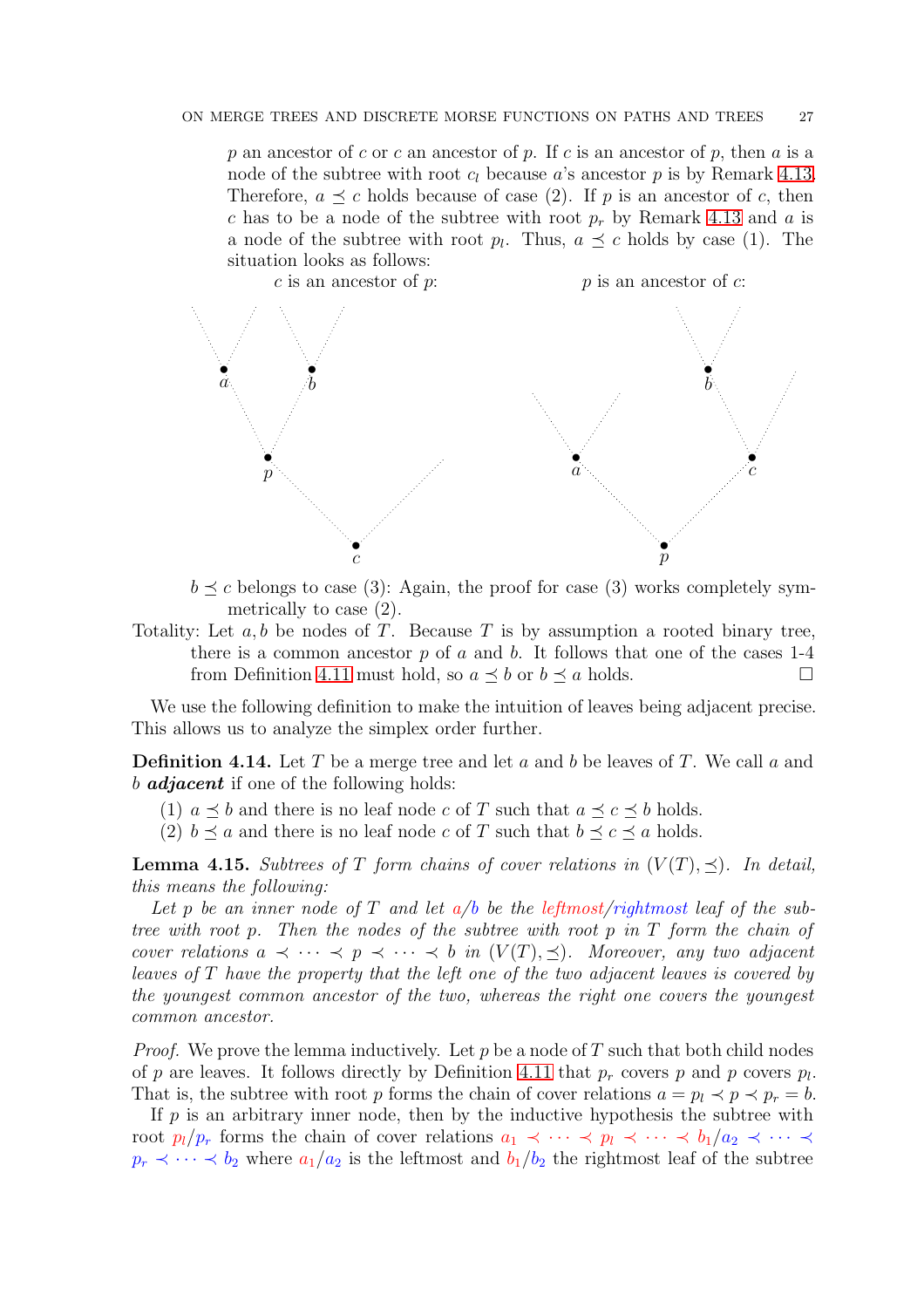#### $28$  JULIAN BRÜGGEMANN

with root  $p_l/p_r$ . Since  $b_l/a_2$  is a node of the subtree with root  $p_l/p_r$ , it follows by case  $(2)/(3)$  of Definition [4.11](#page-23-1) that  $b_1 \prec p/p \prec a_2$  holds. For all nodes c of T which are not nodes of the subtree with root  $p$ , the same case from Definition [4.11](#page-23-1) holds for  $c$  and  $p$  as for c and  $b_1/a_2$ . Thus, and because  $b_1/a_2$  is maximal/minimal in the subtree with root  $p_l/p_r$  by the inductive assumption, there is no node c such that  $b_1 \prec c \prec p/p \prec c \prec a_2$ holds. In conclusion, p covers  $b_1/a_2$  covers p.

As mentioned before, we will use the simplex order to relate the nodes of T to the simplices of a path  $P$ . In order to do that, we now define a corresponding simplex order on the simplices of P.

<span id="page-27-4"></span>**Definition 4.16.** Let P be a path. There are two 0-simplices  $p_0$  and  $p_1$  in P which belong only to one respective 1-simplex. For each simplex  $\sigma$  of P there is a unique shortest path  $\gamma_{\sigma}$  from  $p_0$  to  $\sigma$ . We denote the length, that is, the number of simplices, of such a path  $\gamma_{\sigma}$  by  $L(\gamma_{\sigma})$ . The **simplex order** on P is defined as follows: For two simplices  $\sigma$  and  $\tau$  of P we define  $\sigma \preceq \tau$  if and only if  $L(\gamma_{\sigma}) \leq L(\gamma_{\tau}).$ 

<span id="page-27-0"></span>**Lemma 4.17.** The simplex order on  $P$  is a total order on the simplices of  $P$ .

*Proof.* The proof is straightforward and only uses that  $P$  is a path and that the integers are linearly ordered.

<span id="page-27-2"></span>Remark 4.18. Connected subcomplexes of P correspond to chains of cover relations with respect to the simplex order. Furthermore, any 1-simplex covers its left boundary 0-simplex and is covered by its right boundary 0-simplex. If one visualizes  $P$  as being horizontally embedded in a plane such that  $p_0$  is the leftmost 0-simplex of P and  $p_1$  is the rightmost 0-simplex of P, then for simplices  $s, s' \in P$  the relation  $s \prec s'$  holds if and only if s is left of s'. This reminds us of the fact that the simplex order is only defined up to a choice of orientation.

<span id="page-27-1"></span>**Proposition 4.19.** Let T be a merge tree and let P be a path with  $i(T)$  1-simplices. Then we have an isomorphism  $\phi: (P, \preceq) \stackrel{\cong}{\to} (V(T), \preceq)$  of totally ordered sets. The isomorphism  $\phi$  only depends on the choice of  $p_0$  and  $p_1$ , that is, on a choice of orientation on P.

*Proof.* It is immediate that  $V(T)$  and P have the same number of elements. Since both sets are totally ordered, finite, and have the same number of elements, there is exactly one order-preserving bijection between them. Choosing  $p_0$  and  $p_1$  the other way around would reverse the total order on P. This would result in a different isomorphism according to the inverse order.

Before we continue with the definition of the index-ordered dMf, we consider how the simplex order can be used to classify the connected components of sublevel complexes of dMfs on paths  $(P, f)$ :

<span id="page-27-3"></span>**Proposition 4.20.** Let  $f: P \to \mathbb{N}_0$  be a dMf on a path P. Then the connected components  $P_c[v]$  of sublevel complexes  $P_c$  of P are precisely maximal sequences  $\sigma :=$  $(s_0, \ldots, v, \ldots, s_k)$  of simplices of P such that  $s_i \in P_c$  for all  $i = 0, \ldots, k$  and  $s_0 \prec$  $\cdots \prec v \prec \cdots \prec s_k$  is a chain of cover relations in  $(P, \preceq)$ .

*Proof.* As mentioned in Remark [4.18,](#page-27-2) connected subcomplexes of  $P$  are given by chains  $\sigma$  of cover relations in  $(P, \preceq)$ . Thus, it follows directly that connected components of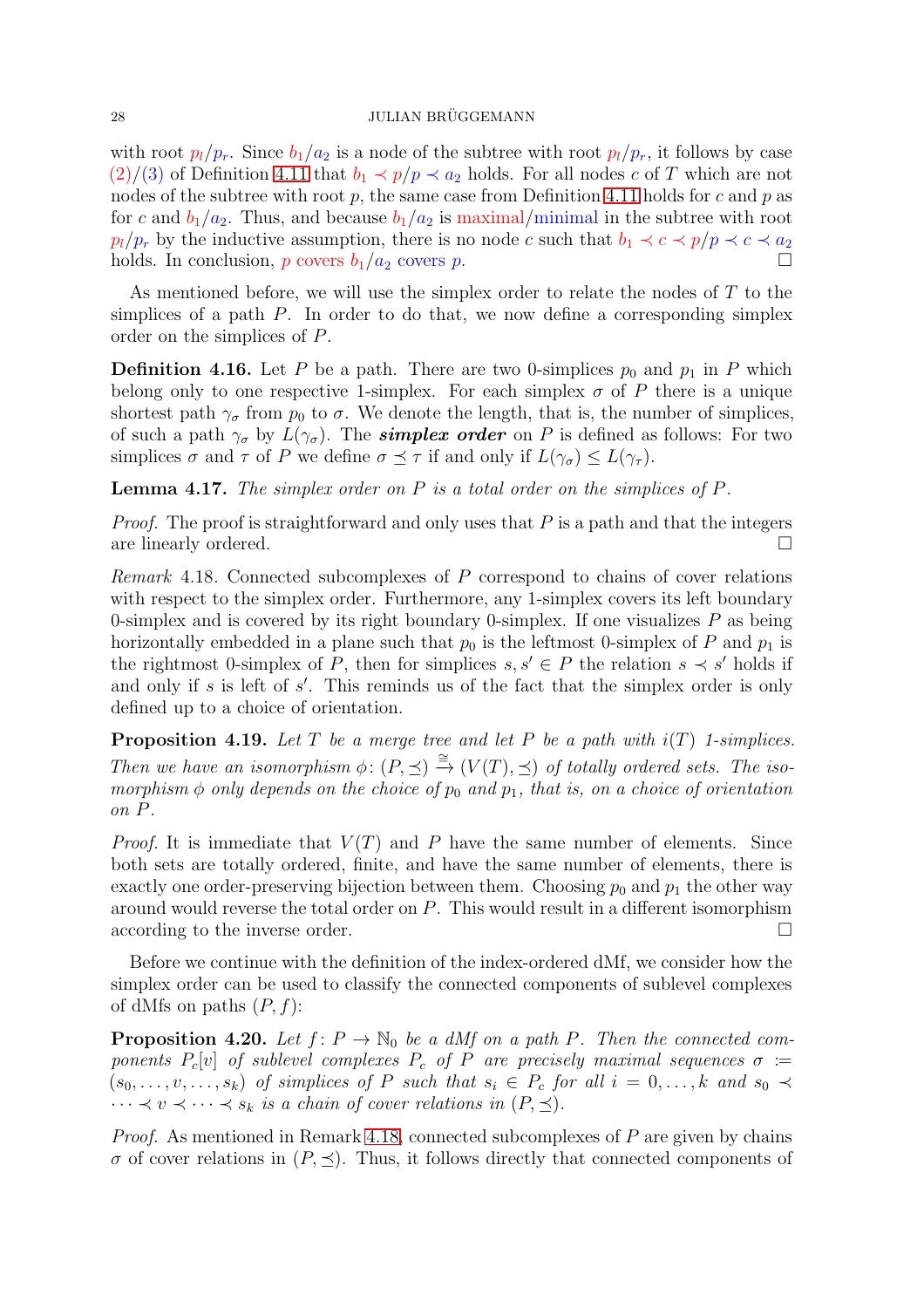sublevel complexes are maximal chains  $\sigma$  of cover relations in P that consist only of simplices of  $P_c$ .

For the other way around, it is clear that sequences  $\sigma$  of simplices of  $P_c$  form a subset of  $P_c$ . Because  $\sigma$  is supposed to be a sequence of cover relations in  $(P, \preceq)$ , it is connected by Remark [4.18.](#page-27-2) By the assumption that  $\sigma$  is maximal, its simplices form a maximal connected subcomplex, or in other words, a connected component of  $P_c$ .  $\Box$ 

<span id="page-28-1"></span><span id="page-28-0"></span>4.3. The Induced Index-Ordered DMF. Now we explain how the simplex order can be used to construct dMfs on  $P$  from Morse orders on  $T$ :

**Definition 4.21.** Let T be a merge tree and P be a path such that the number of 1-simplices is  $i(T)$  and let  $\phi: (P, \preceq) \to (V(T), \preceq)$  be the isomorphism from Proposition [4.19.](#page-27-1)

For a Morse order  $\leq$  and its induced Morse labeling  $\lambda$  we define a map  $f_{\lambda}: P \to \mathbb{N}_0$ by



The map  $f_{\lambda}$  is then called the **dMf** induced by the Morse order  $\leq$  or the **dMf** induced by the Morse labeling  $\lambda$ .

In particular, the map  $f_{io} := \lambda_{io} \circ \phi$  induced by the index Morse order is called the induced index-ordered dMf.

Remark 4.22. Although  $\phi$  and  $\lambda$  are order-preserving maps with respect to the previously defined total orders, the map  $f_{io}$  does not respect the simplex order in general. Since  $f_{io}$  is supposed to be an index-ordered dMf, it does not need to respect the simplex order. Because the map  $f_{io}$  is supposed to be index-ordered, it rather needs to be compatible with face relation on  $P$ , which we will see to be true later on.

Example 4.23. The index Morse order from Example [4.4,](#page-21-1) respectively the index Morse labeling from Example [4.8,](#page-22-1) produces the following pair  $(P, f_{io})$ :

> $\theta$ • 2 • 1 • 4 • 3 • 6 2 5 1 8 4 7

<span id="page-28-2"></span>**Proposition 4.24.** For any given Morse order  $\leq$  on any merge tree T the dMf induced  $by \leq is a \ dMf$  that has only critical cells.

*Proof.* Because the maps  $\lambda$  and  $\phi$  are injective, the same is true for  $f_{\lambda}$ . In particular,  $f_{\lambda}$  is matching and all simplices of P are critical with respect to f.

We now prove that  $f_{\lambda}$  is weakly increasing: Let  $\sigma$  be a 1-simplex of P. By Re-mark [4.18](#page-27-2)  $\sigma$  and its boundary 0-simplices form a chain of cover relations in  $(P, \preceq)$ . By Lemma [4.15,](#page-26-0) the boundary 0-simplices of  $\sigma$  correspond to adjacent leaves in T such that  $\sigma$  is their youngest common ancestor. By property (1) of Definition [3.17,](#page-7-0) it follows that  $\sigma$  has a higher Morse label than its boundary 0-simplices. Thus, the map  $f_{\lambda}$  is weakly increasing.

In conclusion,  $f_{\lambda}$  is a dMf with only critical cells.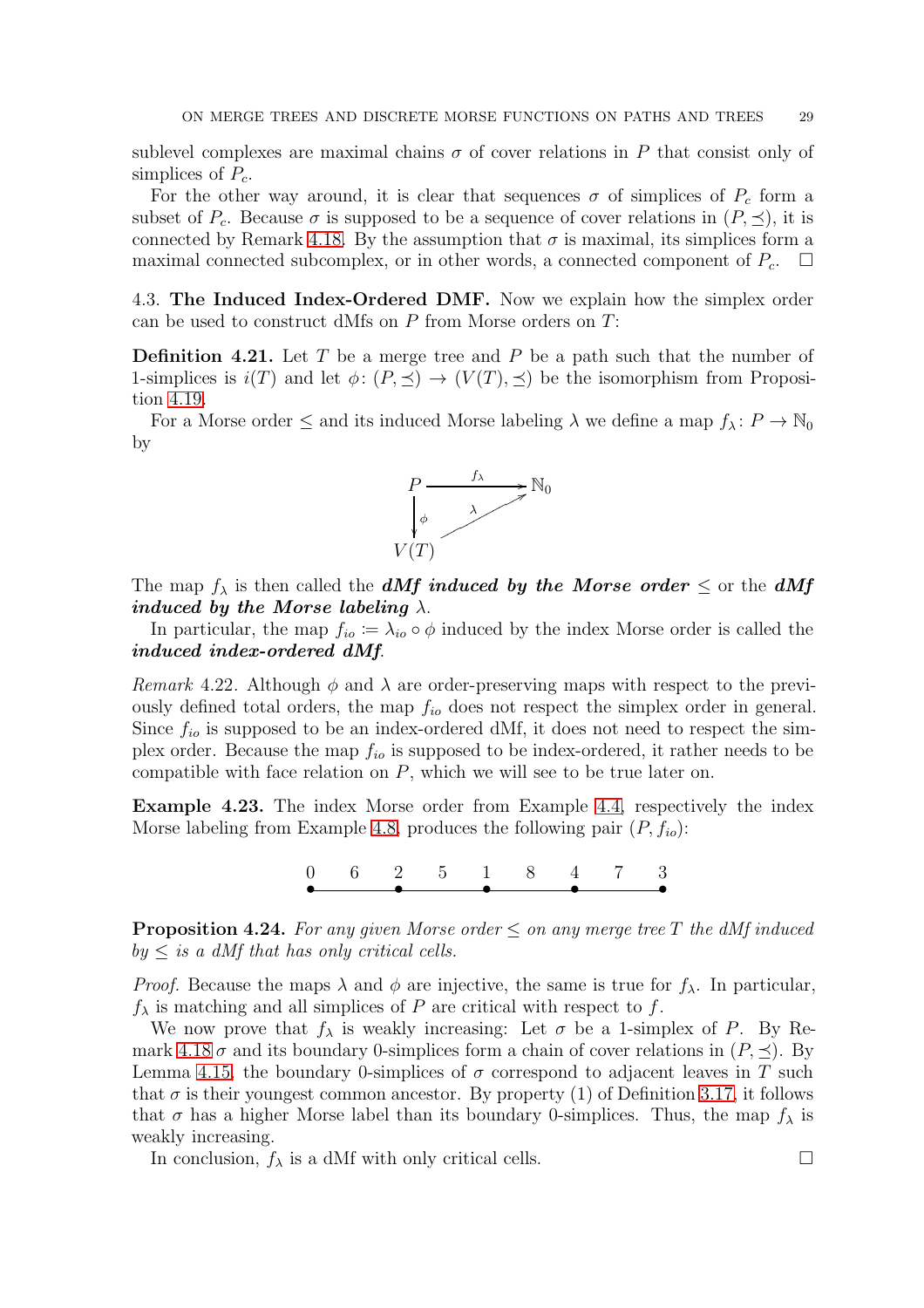#### $30$  JULIAN BRÜGGEMANN

*Remark* 4.25. The previous proposition proves that Morse orders  $\leq$  on merge trees T always induce dMfs  $f_{\lambda}$ . It is a priori unclear though whether the induced dMf  $f_{\lambda}$ induces the given merge tree T as its induced merge tree  $M(P, f_\lambda)$ . We prove this to be true in Theorem [6.5.](#page-34-0)

Furthermore, condition (1) from Definition [3.17](#page-7-0) is necessary for  $f_{\lambda}$  to be a dMf, because a violation of (1) between an inner node and a leaf would result in a violation of  $f_{\lambda}$  being weakly increasing on the corresponding simplices.

*Remark* 4.26. It is clear that for a given merge tree T the path P from this section and the path P from [A](#page-41-0)ppendix A are isomorphic as paths since they both contain  $i(T) + 1$ many 0-simplices and  $i(T)$  many 1-simplices.

Before we continue with the sublevel-connected dMf, we consider how the simplex order can be used to improve our understanding of sublevel complexes of dMfs on paths  $(P, f_\lambda)$  and how they are related to subtrees of T. The condition for this approach to be applicable is that the dMf  $f_{\lambda}$  is induced by a Morse order  $\leq$  on T as in Definition [4.21,](#page-28-1) which we will see to be the general case later on. We will apply this approach to the sublevel-connected case in Section [5](#page-30-0) where it will be of more importance.

<span id="page-29-0"></span>**Proposition 4.27.** Let  $f_{\lambda}$ :  $P \to \mathbb{N}_0$  be a dMf on a path P that is induced by a Morse order  $\leq$  on T. Then the connected components  $P_c[v]$  of sublevel complexes  $P_c$  of  $(P, f)$ induce subtrees of T via  $\phi$ .

Proof. It was shown in Proposition [4.20](#page-27-3) that connected components of sublevel complexes  $P_c[v]$  are maximal sequences  $\sigma = (s_0, \ldots, v, \ldots, s_k)$  of simplices of P such that  $s_i \in P_c$  holds for all  $i = 0, \ldots, k$  and  $s_0 \prec \cdots \prec v \prec \cdots \prec s_k$  is a chain of cover relations in  $(P, \preceq)$ . It follows directly from the construction of  $\phi$  in Proposition [4.19](#page-27-1) that  $\phi(\sigma) := \phi(s_0) \prec \cdots \prec \phi(v) \prec \cdots \prec \phi(s_n)$  is a maximal chain of cover relations in  $(V(T), \prec)$  such that  $s_i \in P_c$  holds for all i.

Let  $\lambda$  be the Morse labeling induced by  $\leq$ . Since  $f_{\lambda} = \lambda \circ \phi$  holds by construction of  $f_{\lambda}$  in Definition [4.21,](#page-28-1) this means that the condition for the simplices of  $\sigma$  to belong to a sublevel complex can be characterized as  $\lambda(\phi(s_i)) \leq c$  for all *i*.

Since restrictions of total orders to subsets are again total orders, the chain  $\phi(\sigma)$  has a maximal node  $\phi(s_{max})$  with respect to the Morse labeling  $\lambda$ . Equivalently,  $\phi(s_{max})$ is maximal among the nodes of  $\phi(\sigma)$  with respect to the Morse order.

We now prove that the subtree with root  $\phi(s_{max})$  is equal to  $\phi(\sigma)$  by proving that the two sets of nodes are contained within each other.

Because the Morse labeling is induced by a Morse order, all descendants of  $\phi(s_{max})$ in T have a lower Morse label than  $\phi(s_{max})$  by property (1) of Definition [3.17.](#page-7-0) By Lemma [4.15](#page-26-0) the subtree with root  $\phi(s_{max})$  forms a chain of cover relations in  $(V(T), \preceq)$ . Thus, the subtree with root  $\phi(s_{max})$  is contained in  $\phi(\sigma)$  because  $s_{max}$  is an element of  $\sigma$  and  $\phi(\sigma)$  is maximal such that  $\lambda(\phi(s_i)) \leq c$  for all *i*.

We prove that  $\phi(\sigma)$  is contained in the subtree with root  $\phi(s_{max})$  by contradiction. We assume the existence of a node  $\tau \in \phi(\sigma)$  which is not contained in the subtree with root  $\phi(s_{max})$ . Because the simplex order  $\preceq$  on T is a total order, either  $\tau \preceq \phi(s_{max})$ or  $\phi(s_{max}) \preceq \tau$  holds. Since  $\phi(s_{max})$  holds the maximal Morse label among all nodes of  $\phi(\sigma)$ , no node of  $\phi(\sigma)$  can be an ancestor of  $\phi(s_{max})$ . In particular, this holds for τ. The node τ can by assumption neither be a descendant nor an ancestor of  $\phi(s_{max})$ . Thus, there is a youngest common ancestor p of  $\phi(s_{max})$  and  $\tau$  which is responsible for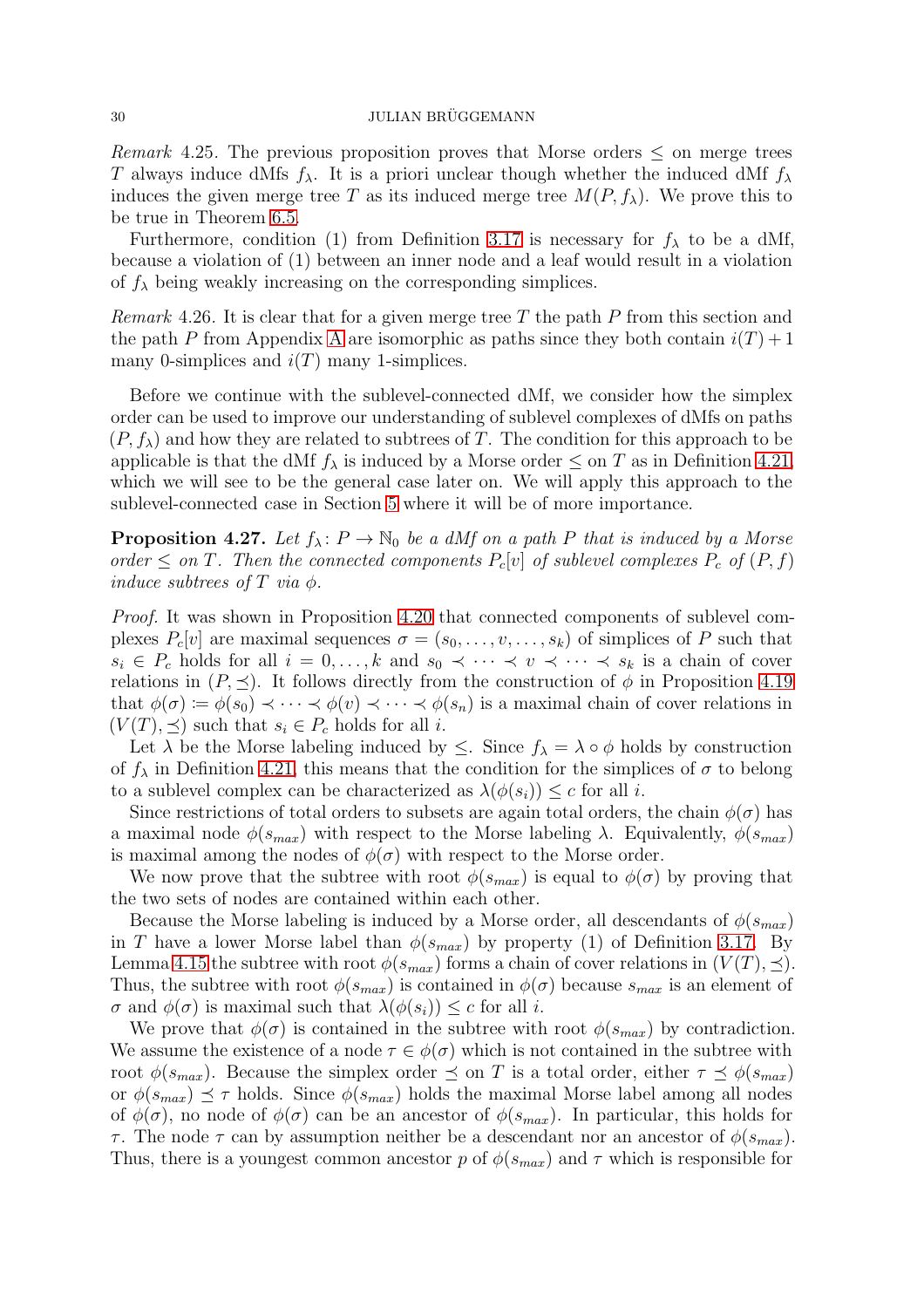the comparison relation between the two in the simplex order. But then  $p$  would be a node of  $\phi(\sigma)$  because  $\phi(\sigma)$  is a chain of cover relations and either  $\tau \preceq p \preceq \phi(s_{max})$ or  $\phi(s_{max}) \preceq p \preceq \tau$  would hold. This contradicts the maximality of the Morse label of  $\phi(s_{max})$  because p would have a higher Morse label than  $\phi(s_{max})$  by property (1) of Definition [3.17.](#page-7-0)

<span id="page-30-0"></span>Altogether we proved that  $\phi(\sigma)$  is equal to the subtree with root  $\phi(s_{max})$ .

## 5. The Sublevel-Connected DMF

As remarked in Section [3.2](#page-11-0) it might sometimes be more convenient to work with sublevel-connected dMfs rather than with index-ordered dMfs. In this section we introduce a slightly different version of the Morse order from Definition [4.3](#page-21-0) to construct a sublevel-connected dMf which is shuffle-equivalent to the induced index-ordered dMf and, hence, induces the same given merge tree.

<span id="page-30-2"></span>**Definition 5.1.** Let T be a merge tree. We define the **sublevel-connected Morse** order  $\leq_{sc}$  on the nodes of T as follows:

Let a, b be arbitrary nodes of T. Let  $a_0a_1 \ldots a_n$  be the path word corresponding to a and  $b_0b_1 \ldots b_n$  the path word corresponding to b (see Definition [4.1\)](#page-20-2). Furthermore, let  $k \in \mathbb{N}$  be maximal such that  $a_i = b_i$  for all  $i \leq k$ . If  $a_k = b_k = L/R$  we define  $a \leq_{sc} b$ if and only if one of the following cases hold:

a)  $a_{k+1} = L$  and  $b_{k+1} = R/a_{k+1} = R$  and  $b_{k+1} = L$ 

b)  $b_{k+1} =$ c)  $a = b$ 

<span id="page-30-4"></span>Remark 5.2. The only difference between the definition of the index Morse order and the definition of the sublevel-connected Morse order is that we do not treat leaves and inner nodes differently anymore. Thus, both orders induce the same order on inner nodes and the same order on leaves. However, the order relation between a leaf and an inner node is in general different then in the index Morse order.

Remark 5.3. The fact that the sublevel-connected Morse order is a Morse order can be proved the same way as the corresponding statement Proposition [4.6](#page-21-2) for the index Morse order was proved. There are just fewer case distinctions to be made for the sublevel-connected Morse order.

<span id="page-30-3"></span>**Lemma 5.4.** Subtrees of T form intervals in  $(V(T), \leq_{sc})$ .

*Proof.* Let  $T'$  be a subtree in  $T$ . The nodes of  $T'$  correspond to path words that begin with the same couple of letters. We denote the path words of nodes  $a$  of  $T'$  by  $a_0a_1 \ldots a_n$ . Then there is a maximal  $k \in \mathbb{N}$  such that  $a_0 \ldots a_k$  is the same for all nodes of T'. In particular, the path word  $a_0 \ldots a_{k-1} \ldots$  corresponds to the root of T'.

Let b be a node of T that is not in T' and let  $b_0 \ldots b_n$  be the corresponding path word. Then  $a_i \neq b_i$  holds for at least one  $i \leq k$ . Thus, the order relations between b and any node of T' are decided by the letters  $a_i$  and  $b_i$  for the minimal such i. In particular, the relation is the same for all nodes of  $T'$ . Thus, all nodes b which are not in  $T'$  are either greater than all nodes of  $T'$  or smaller than all nodes of  $T'$ . In conclusion, the nodes of T' form a chain of cover relations because  $\leq_{sc}$  is a total order.

<span id="page-30-1"></span>The induced sublevel-connected labeling  $\lambda_{sc}$  and the induced sublevel-connected dMf  $f_{sc}$  are defined analogously to the index-ordered case: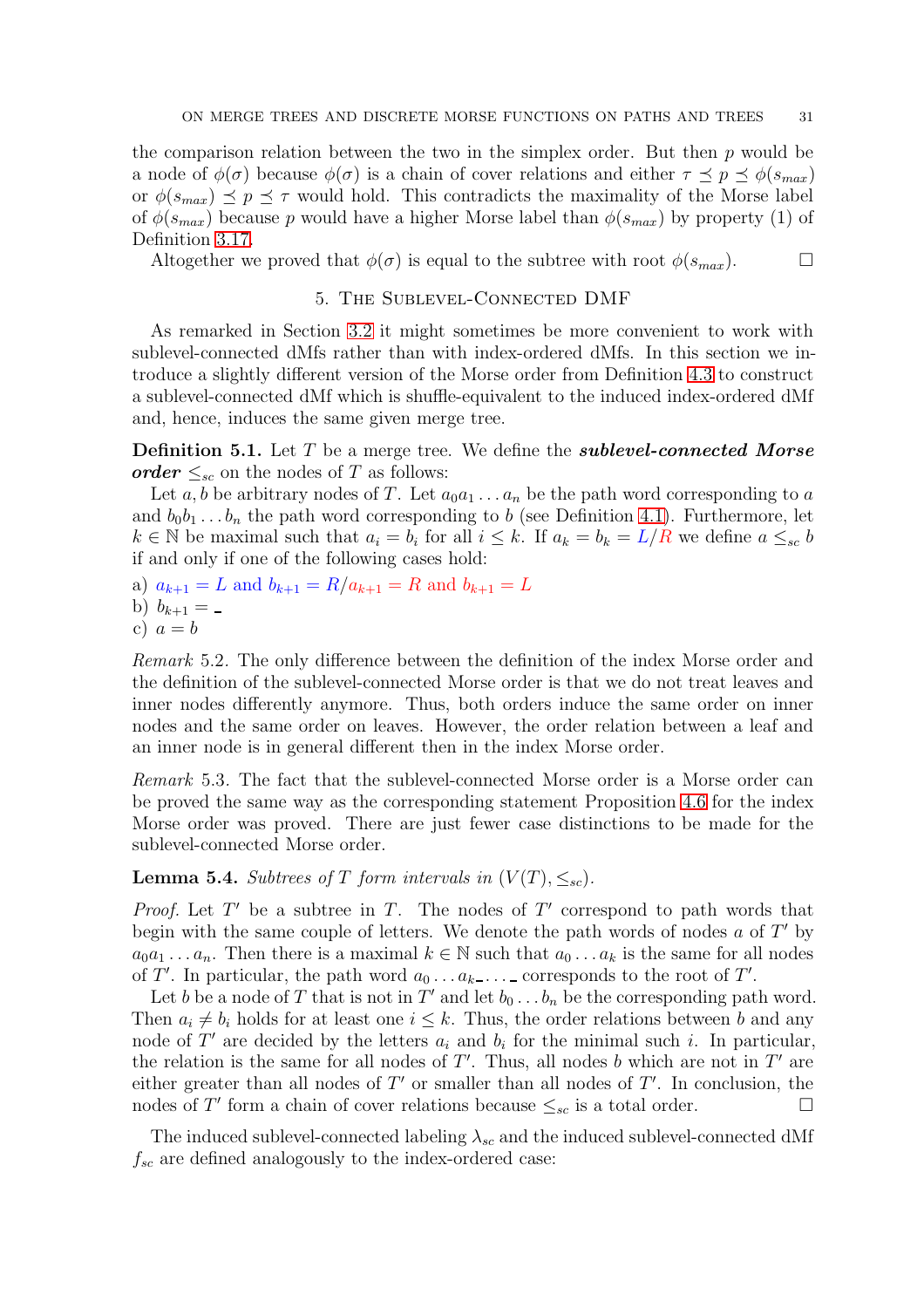**Definition 5.5.** Let  $T$  be a merge tree and  $P$  be a path such that the number of 1-simplices is  $i(T)$ . We call the Morse labeling  $\lambda_{sc}$ :  $(V(T), \leq_{sc}) \rightarrow \{0, 1, \ldots, i(T) +$  $l(T) - 1$  induced by the sublevel-connected Morse order the *sublevel-connected* **Morse labeling** on T. The dMf  $f_{sc} = \lambda_{sc} \circ \phi$  induced by  $\lambda_{sc}$  is called the *induced* sublevel-connected dMf.

**Example 5.6.** Let  $T$  be the merge tree from Example [4.4.](#page-21-1) The sublevel-connected Morse labeling on T and the induced sublevel-connected dMf are given below.



<span id="page-31-0"></span>There are now two things left to prove: that the map  $f_{sc}$  is indeed a sublevelconnected dMf and that it induces the given merge tree T.

**Proposition 5.7.** The induced sublevel-connected dMf  $f_{sc}$  is a sublevel-connected dMf that has only critical cells.

*Proof.* As a dMf induced by a Morse order, the map  $f_{sc}$  is by Proposition [4.24](#page-28-2) a dMf that has only critical cells. It is left to prove that  $f_{sc}$  is sublevel-connected:

By Proposition [4.27,](#page-29-0) the connected components of sublevel complexes of  $(P, f)$  induce subtrees of T via  $\phi$ . By Lemma [5.4,](#page-30-3) subtrees of T form intervals in  $(T, \leq_{sc})$ . The sublevel-connected Morse labeling  $\lambda_{sc}$  by definition maps intervals of  $(T, \leq_{sc})$  to intervals of N<sub>0</sub>. By concatenation of these arguments, it follows that  $f_{sc} = \lambda_{sc} \circ \phi$ maps connected components of sublevel complexes to intervals of  $\mathbb{N}_0$ , i.e. the map  $f_{sc}$ is sublevel-connected.

<span id="page-31-1"></span>**Theorem 5.8.** Let  $T$  be a merge tree and let  $P$  be a path such that the number of 1simplices in P is  $i(T)$ . Then  $f_{io}$  and  $f_{sc}$  are shuffle-equivalent where  $f_{sc}$  is the induced sublevel-connected dMf and  $f_{io}$  is the induced index-ordered dMf. Thus,  $M(P, f_{sc}) \cong$  $M(P, f_{io})$  holds as merge trees.

Proof. By Remark [5.2,](#page-30-4) the restrictions of the index Morse order and the sublevelconnected Morse order to the leaves of  $T$  are the same. Thus, the index Morse labeling and the sublevel-connected Morse labeling induce the same order on the leaves of T. Because the induced dMfs are constructed by the concatenation of  $\lambda$  with  $\phi$ , the induced index-ordered dMf and the induced sublevel-connected dMf induce the same order on 0-simplices. It follows analogously that both induced dMfs induce the same order on the 1-simplices of P. That is, the dMfs  $f_{sc}$  and  $f_{io}$  are shuffle-equivalent.

Thus,  $M(P, f_{sc}) \cong M(P, f_{io})$  follows by Proposition [3.36,](#page-13-1) where  $f_{io}$  is the induced index-ordered dMf defined in Definition [4.21.](#page-28-1)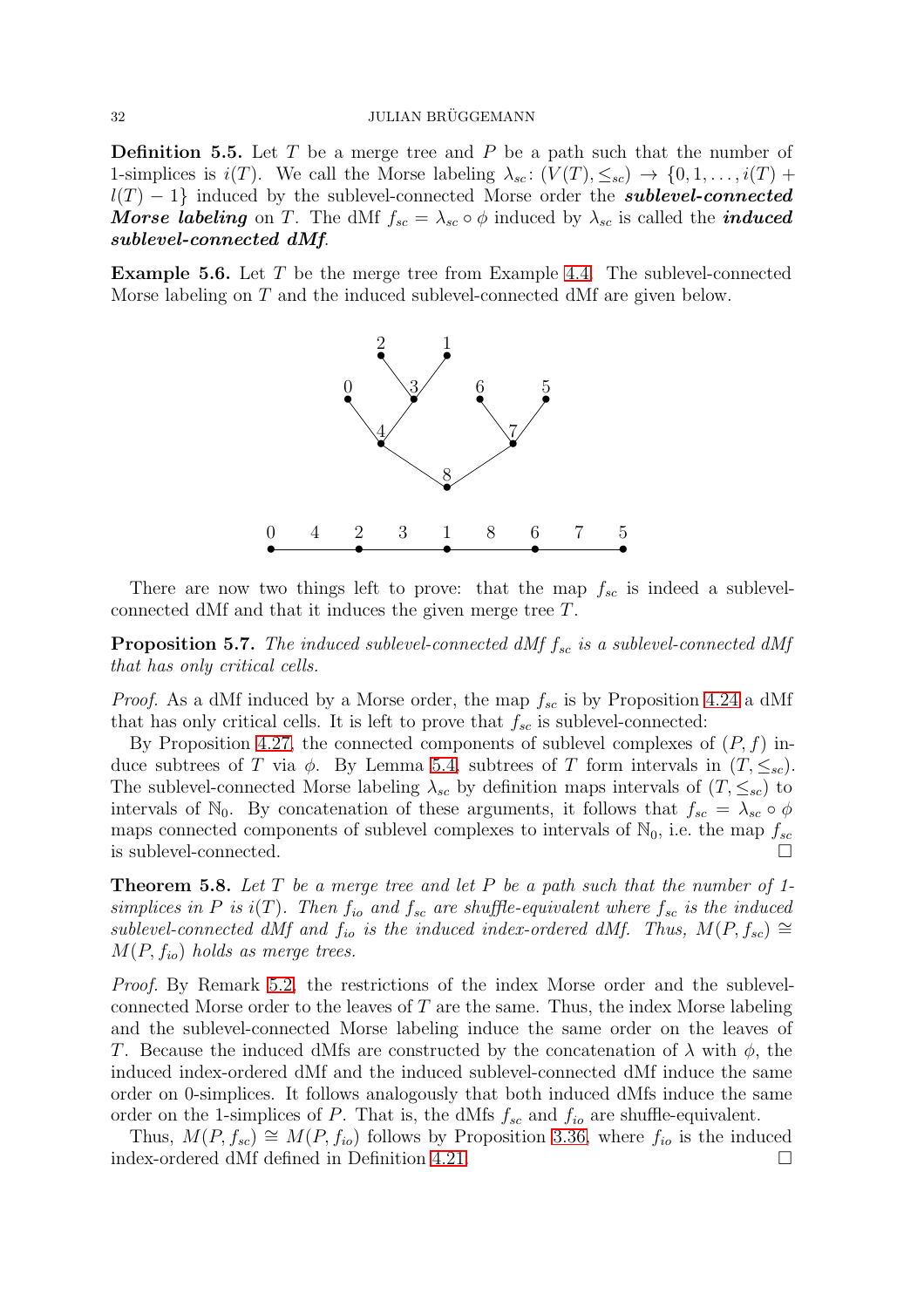## 6. Relationships Between Merge Trees and DMFs on Paths

<span id="page-32-0"></span>In this section we want to take a look at the bigger picture again and consider how we can relate dMfs on paths and trees to merge trees. In order to do this in a structured way, we consider the different sets of dMfs and merge trees and relate them to each other by bijections that are compatible with the various notions of equivalence we introduced earlier. Afterwards, we use said bijections in order to prove that the aforementioned dMfs  $f_{io}$ , Definition [4.21,](#page-28-1) and  $f_{sc}$ , Proposition [5.7,](#page-31-0) both represent the given merge tree. We also relate the sets of dMfs and merge trees mentioned here to the setting of [\[Cur19\]](#page-58-16).

<span id="page-32-3"></span>Remark 6.1. In order to obtain bijections that are compatible with the various notions of equivalence, we restrict ourselves to the case of dMfs for which all simplices are critical. Since the induced merge tree does not take matched cells into account, we would otherwise need to define a notion of equivalence similar to Forman equivalence (see [\[JS20,](#page-58-15) Def 4.1]) of dMfs that in particular takes simple homotopy equivalences as well as combinatorial aspects of dMfs into account. This could be done by additional pre- and post-composition of the equivalences as we defined them with simple homotopy equivalences that are compatible with the given dMfs. For simplicity, we chose to leave this aspect out of this work.

We denote the set of merge trees up to isomorphism by  $Mer$  and the set of dMfs on paths with only critical simplices up to symmetry equivalence by  $DMF_P^{\text{crit}}$ . It follows by Proposition [3.49](#page-17-0) that the assignment  $M(\square, \square)$  is well-defined on  $DMF_P^{\text{crit}}$ . Furthermore, the construction of the induced dMf from Definition [4.21](#page-28-1) extends to a map which we denote by  $\Phi$ . Since  $\phi$  is well defined up to a choice of orientation, the map  $\Phi$  is in particular well defined up to symmetry equivalence. This leaves us with the following diagram:



<span id="page-32-2"></span>Figure 1. Relationships Between Merge Trees and DMFs on Paths

<span id="page-32-1"></span>The arrows induced by the index Morse order and the sublevel-connected Morse order are not left-inverse to the forget arrow as the following example shows. We have marked them in red because they are the only arrows that prevent the diagram from commuting completely. Nonetheless, it is obvious that the arrows induced by the two Morse orders are right-inverses of the forgetful arrow.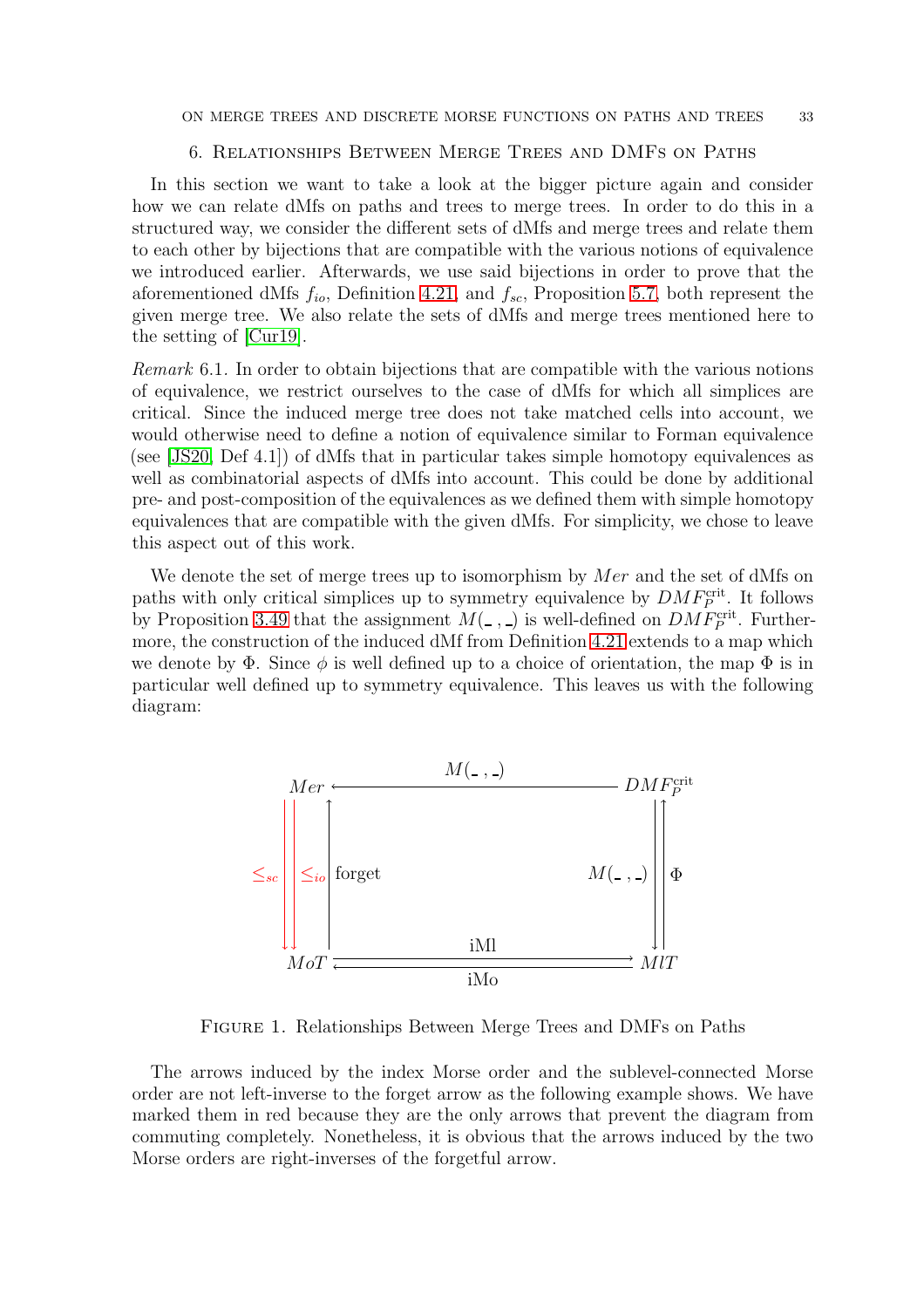Example 6.2. Consider the following Ml trees and their corresponding Mo trees:



It is immediate the  $(T, \lambda)$  and  $(T', \lambda')$  are neither isomorphic nor shuffle equivalent. Thus,  $(T',\lambda') \ncong (T,\lambda) = (\text{forget}(T',\lambda'),\lambda_{io})$  holds. Nonetheless, the MI tree  $(T',\lambda')$ induces an index-ordered dMf.

But we clearly have the following.

Remark 6.3. Let T, T' be isomorphic merge trees. Then  $(T, \leq_{io}) \cong (T', \leq_{io})$  and  $(T, \leq_{sc}) \cong (T', \leq_{sc})$  holds as Mo trees. Furthermore, we have forget $(T, \leq_{io}) \cong T \cong T$ forget $(T, \leq_{sc})$  as merge trees.

We have already seen in Proposition [3.26](#page-11-2) that the maps iMo and iMl are inverse to each other in the sense that they are bijections compatible with isomorphisms, order equivalences and shuffle-equivalences. We now show that  $M(\_ ,\_ )$  and  $\Phi$  are also inverse to each other up to the respective notions of equivalence.

<span id="page-33-0"></span>**Theorem 6.4.** The induced labeled merge tree  $M(\_ , \_ )$  and the induced dMf  $\Phi$  define maps  $M($ , ():  $DMF_P^{crit} \leftrightarrow MIT$ :  $\Phi$  that are inverse to each other in the following sense:

- (1) For any  $dMf(P, f)$  with only critical cells, the  $dMf\Phi(M(P, f), \lambda_f)$  is symmetryequivalent to  $(P, f)$ , and
- (2) For any Ml tree  $(T, \lambda)$ , the Ml tree  $M(\Phi T, f_{\lambda})$  is isomorphic to  $(T, \lambda)$ .
- *Proof.* (1) Let  $(P, f)$  be a dMf on a path. We construct a symmetry equivalence between f and  $f_{\lambda_f}$ . It is given as follows: For any simplex  $\sigma$  of  $\Phi M(P, f)$  there is exactly one simplex  $\tilde{\sigma}$  of P such that  $f(\tilde{\sigma}) = f_{\lambda_f}(\sigma)$ . This induces a bijection  $\varphi: P \to \Phi M(P, f)$  which is compatible with  $f, f_{\lambda_f}$  and id<sub>R</sub> by definition. But in general, the map  $\varphi$  is not simplicial. This is because the simplex order on  $M(P, f)$  might be different than the left/right relation on the corresponding simplices of P. In other words, the map  $M(\_)$ :  $P \to M(P, f)$  is in general not compatible with the two different simplex orders. Nonetheless, the Morse labeling  $\lambda_f$  induced by f orders the nodes of  $M(P, f)$  in the same order as their corresponding simplices of P. Thus, connected components of sublevel complexes of  $(P, f)$  still correspond to subtrees of  $M(P, f)$ . Since the induced merge tree assigns the chirality of child nodes according to which connected component carries the minimal value of f, at each inner node of  $M(P, f)$  the chirality of the two child nodes is either assigned in accordance with the left/right relation on the corresponding sublevel complex, or it is the opposite. If it is the opposite, this can be corrected by application of the reflection of the corresponding sublevel complex, that is, by application of a sublevel equivalence. In consequence,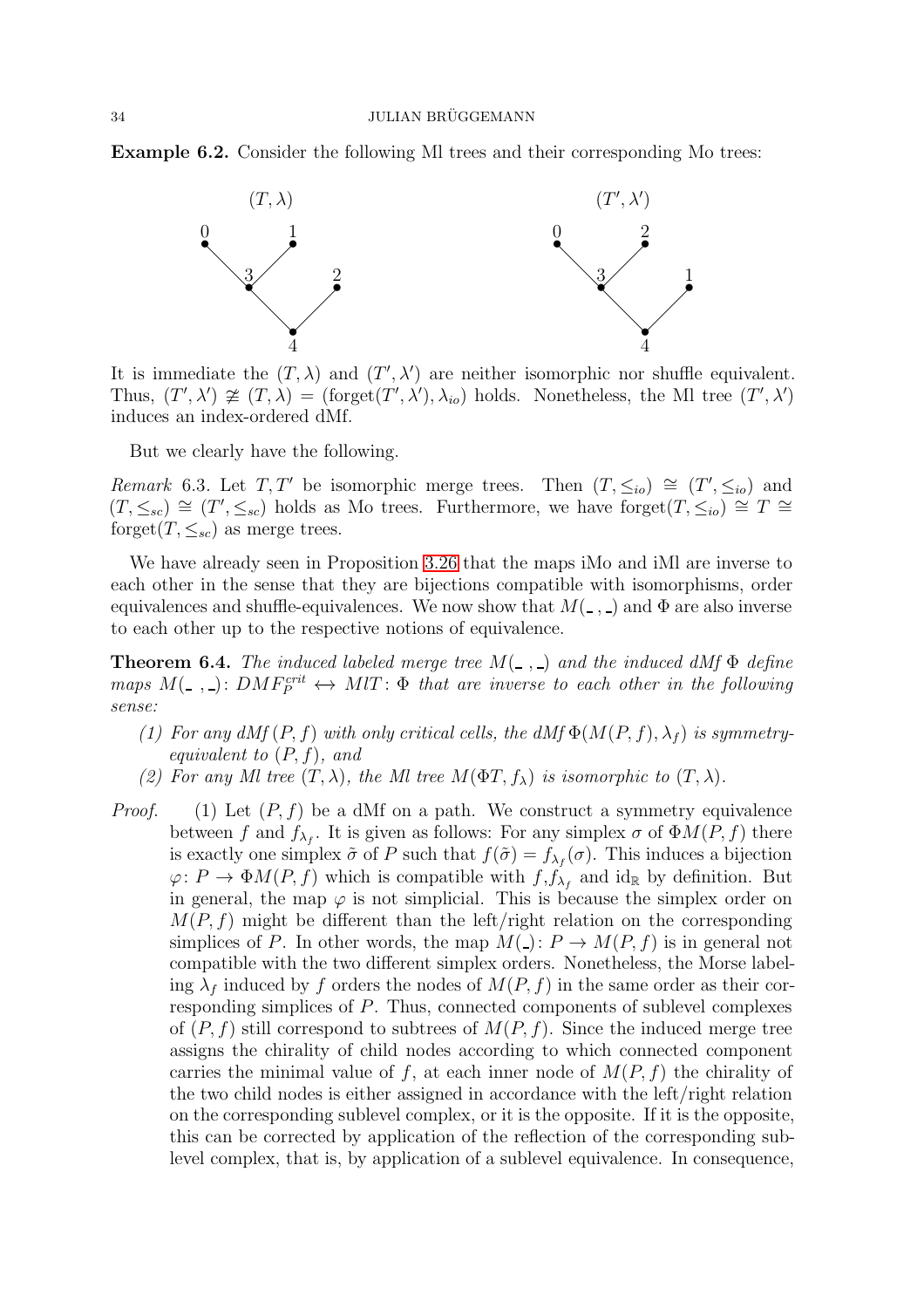the difference between the right/left relation of the corresponding simplices in P and the simplex order only lies in symmetry equivalences of P. Thus,  $\varphi$  can be decomposed into a symmetry equivalence of  $P$  and a simplicial isomorphism  $\tilde{\varphi}$ . Hence,  $(\varphi, \psi)$  is a symmetry equivalence of dMfs on paths.

(2) Let  $(T, \lambda)$  be an Ml tree. Let  $c_0 < c_1 < \cdots < c_n$  be the critical values of  $f_{\lambda}$ and let  $\sigma_i \in \Phi T$  such that  $f_{\lambda}(\sigma_i) = c_i$ . We recall that the induced merge tree M defines in particular a bijection between the critical simplices of  $\Phi T$  and the nodes of  $M(\Phi T, f_\lambda)$ . For any simplex  $\sigma \in \Phi T$ , we denote the node of  $M(\Phi T, f_\lambda)$ that corresponds to  $\sigma$  by  $M(\sigma)$ . An isomorphism  $\varphi: (T, \lambda) \to M(\Phi T, f_\lambda)$  is given by  $\varphi := M \circ \phi^{-1}$ . It is immediate that  $\varphi$  is a bijection because M and  $\phi$ are. Furthermore,  $\varphi$  is by construction compatible with the respective Morse labelings. It is only left to show that  $\varphi$  is compatible with the chiral child relation and the respective roots.

Consider  $\sigma_n \in \Phi T$ . For both trees, the simplex  $\sigma_n$  corresponds to the root of the respective tree. In  $M(\Phi T, f_{\lambda})$  this is the case because  $\sigma_n$  carries the maximal value of  $f_{\lambda}$ . In  $(T, \lambda)$  this holds because  $\phi(\sigma_n)$  holds the maximal Morse label  $\lambda(\phi(\sigma_n)) = c_n$ . Thus, the map  $\varphi$  maps the root of  $(T, \lambda)$  to the root of  $M(\Phi T, f_\lambda)$ .

Let  $\sigma_i$  be a simplex of  $\Phi T$ . We now prove that  $\varphi$  is compatible with the chiral child relation, that is, that  $\varphi(\phi(\sigma_i)_l) = M(\sigma_i)_l/\varphi(\phi(\sigma_i)_r) = M(\sigma_i)_r$  holds. If  $\sigma_i$ is a 0-simplex then there is nothing to show because then both  $M(\sigma_i)$  and  $\phi(\sigma_i)$ are leaves. Let  $\sigma_i$  be a critical edge with chirality L. The case for chirality R works symmetrically to the case with chirality L.

By Construction [3.14,](#page-6-0) the node  $M(\sigma_i)_l/M(\sigma_i)_r$  corresponds to a critical simplex of the connected component of  $\Phi T_{c_i-\varepsilon}$  that carries/does not carry the minimal value of  $f_{\lambda}$  on these two connected components. Furthermore, the node  $M(\sigma_i)_l/M(\sigma_i)_r$  corresponds to the critical simplex that carries the maximal value of  $f_{\lambda}$  of the respective connected component of  $\Phi T_{c_i-\varepsilon}$ .

By application of Proposition [4.27,](#page-29-0) we see that the connected components  $\Phi T_{c_i-\varepsilon}[M^{-1}(M(\sigma_i)_l)]/\Phi T_{c_i-\varepsilon}[M^{-1}(M(\sigma_i)_r)]$  induce subtrees of  $(T, \lambda)$  via  $\phi$ . It follows that the node  $\phi(\sigma_i)_l/\phi(\sigma_i)_r$  is contained in the subtree that corresponds to  $\Phi T_{c_i-\varepsilon}[M^{-1}(M(\sigma_i)_l)]/\Phi T_{c_i-\varepsilon}[M^{-1}(M(\sigma_i)_r)]$  via  $\phi$  because by (2) of Defini-tion [3.17](#page-7-0) the subtree with root  $\phi(\sigma_i)_l$  does/ $\phi(\sigma_i)_r$  does not carry the minimal Morse label of the subtree with root  $\phi(\sigma_i)$  in  $(T, \lambda)$ . Furthermore, the node  $\phi(\sigma_i)_l/\phi(\sigma_i)_r$  corresponds to the simplex that carries the maximal value of  $f_\lambda$ of  $\Phi T_{c_i-\varepsilon}[M^{-1}(M(\sigma_i)_l)]/\Phi T_{c_i-\varepsilon}[M^{-1}(M(\sigma_i)_r)]$  because by (1) of Definition [3.17](#page-7-0) it carries the maximal Morse label on said subtree and because  $\phi$  is orderpreserving. Thus,  $\varphi(\phi(\sigma_i)_l) = M(\sigma_i)_l/\varphi(\phi(\sigma_i)_r) = M(\sigma_i)_r$  holds.

 $\Box$ 

By considering Figure [1](#page-32-2) we see that the difference between taking the induced merge tree of a dMf on a path is the same as taking its induced Ml tree and forgetting the Morse labeling. Thus, constructing a dMf that represents a given merge tree  $T$  is up to symmetry equivalence the same as choosing a Morse order on T. This leads us to the following:

<span id="page-34-0"></span>**Theorem 6.5.** Let T be a merge tree and let P be a path such that the number of 1simplices in P is i(T). Then  $T \cong M(P, f_{io}) \cong M(P, f_{sc})$  holds as merge trees where  $f_{io}$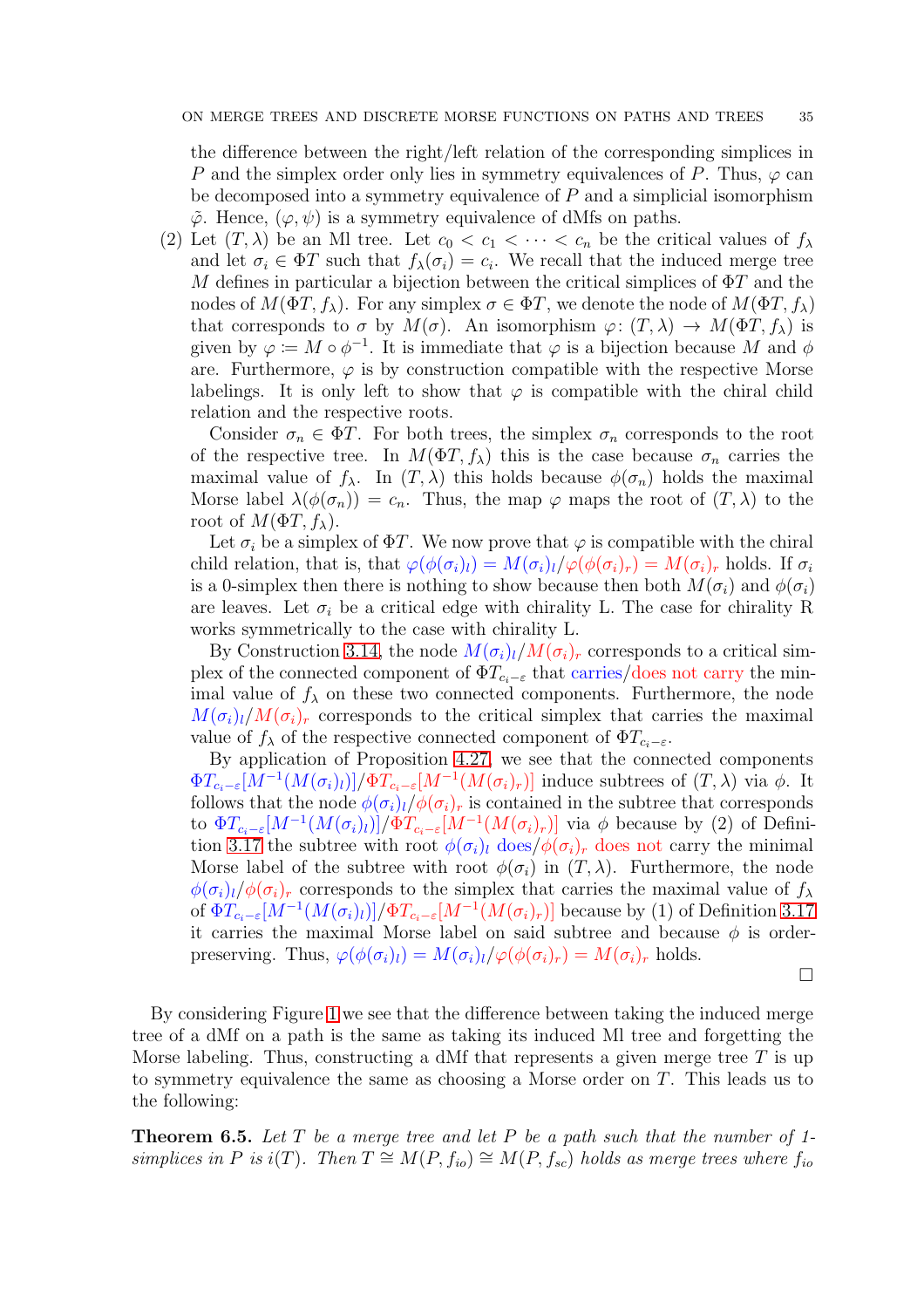denotes the induced index-ordered dMf (Definition [4.21\)](#page-28-1) and  $f_{sc}$  denotes the sublevelconnected dMf (Definition [5.5\)](#page-30-1).

*Proof.* It is immediate that  $M(P, f_{io}) \cong$  forget(iMo( $M(P, f_{io}), \lambda_{f_{io}}$ )) holds as merge trees, where on the left-hand-side  $M(P, f_{io})$  denotes the induced merge tree and on the right-hand-side  $M(P, f_{io})$  denotes the induced Ml tree. By Theorem [6.4,](#page-33-0)  $(M(P, f_{io}), \lambda_{f_{io}}) \cong$  $(T, \lambda_{io})$  holds as Ml trees. This implies iMo $(M(P, f_{io}, \lambda_{f_{io}})) \cong \text{iMo}(T, \lambda_{io})$  as Mo trees by Proposition [3.26.](#page-11-2) The statement follows because by Definition [3.23](#page-10-1) isomorphisms of Mo trees are in particular isomorphisms of the underlying merge trees. Furthermore,  $M(P, f_{io}) \cong M(P, f_{sc})$  holds by Theorem [5.8.](#page-31-1)

Using the notion of component-merge equivalence, Definition [3.51,](#page-18-0) we can extend Theorem [6.4](#page-33-0) to a bijection between the set of dMfs with only critical simplices on trees up to cm equivalence  $DMF_X^{\text{crit}}$  and the set of Ml trees up to isomorphism  $MI$ :

<span id="page-35-0"></span>**Theorem 6.6.** The induced labeled merge tree  $M(\_ ,\_ )$  and the induced dMf  $\Phi$  define maps  $M($ ,  $)$ :  $DMF_X^{crit}$   $\leftrightarrow MIT$ :  $\Phi$  that are inverse to each other in the sense that:

- (1) for any dMf  $(X, f)$  with only critical cells, the dMf  $\Phi(M(X, f), \lambda_f)$  is cmequivalent to  $(X, f)$ , and
- (2) for any Ml tree  $(T, \lambda)$ , the Ml tree  $M(\Phi T, f_{\lambda})$  is isomorphic to  $(T, \lambda)$ .

Proof. The proof for statement (2) works exactly as in the proof for Theorem [6.4](#page-33-0) because symmetry equivalences are in particular cm equivalences. For (1) we apply Proposition [3.54](#page-19-0) to consider a representative of the cm equivalence class of  $(X, f)$ which is a dMf on a path  $(P, f')$ . By Proposition [3.53,](#page-18-1) the isomorphism type of the induced Ml tree does not depend on this choice. Thus, Theorem [6.4](#page-33-0) implies that  $\Phi(M(P, f'))$  is symmetry-equivalent to  $(P, f')$ . Since  $(P, f')$  is cm-equivalent to  $(X, f)$ , so is  $\Phi(M(P, f'))$ . )).  $\Box$ 

**Corollary 6.7.** Let T be a merge tree. By Theorem [6.5](#page-34-0) and Theorem [6.6](#page-35-0) it follows that there are dMfs on trees  $(X, f)$  such that  $M(X, f) \cong T$  as merge trees.

Corollary 6.8. Applying Theorem [6.6](#page-35-0) together with Proposition [3.26](#page-11-2) and Proposi-tion [3.41](#page-15-0) yields the result that there is a bijection  $DMF_X^{crit}/\sim \cong M \circ T$  where  $\sim$  denotes order equivalence.

We conclude this section by discussing our results and comparing them to the results of [\[Cur19\]](#page-58-16). Using the bijections appearing in Figure [1](#page-32-2) and Theorem [6.6](#page-35-0) we replaced the question of finding dMfs on paths or arbitrary trees that represent a given merge tree  $T$  by finding Morse orders on  $T$  instead. This argument can be used to replace the question of classifying merge equivalence classes of dMfs on trees by classifying merge equivalence classes of Mo trees. Example [6.2](#page-32-1) tells us that, if a merge tree  $T$ has at least three leaves, there might be different Morse orders on T which are not shuffle-equivalent. That is, there are dMfs on trees  $(X, f)$  contained in the image of  $\Phi \circ i$ Ml which induce T as their merge tree but are neither isomorphic, nor symmetryequivalent, nor cm-equivalent, nor shuffle-equivalent, nor a combination of the four to each other. A complete classification of merge-equivalence classes of dMfs on trees would hence need to classify Morse orders on merge trees as well. We found a nonempty shuffle equivalence class of Morse orders on any merge tree, defined by either the index Morse order or the sublevel-connected Morse order, since the two have been shown to be shuffle-equivalent and, hence, merge-equivalent in Theorem [5.8.](#page-31-1) This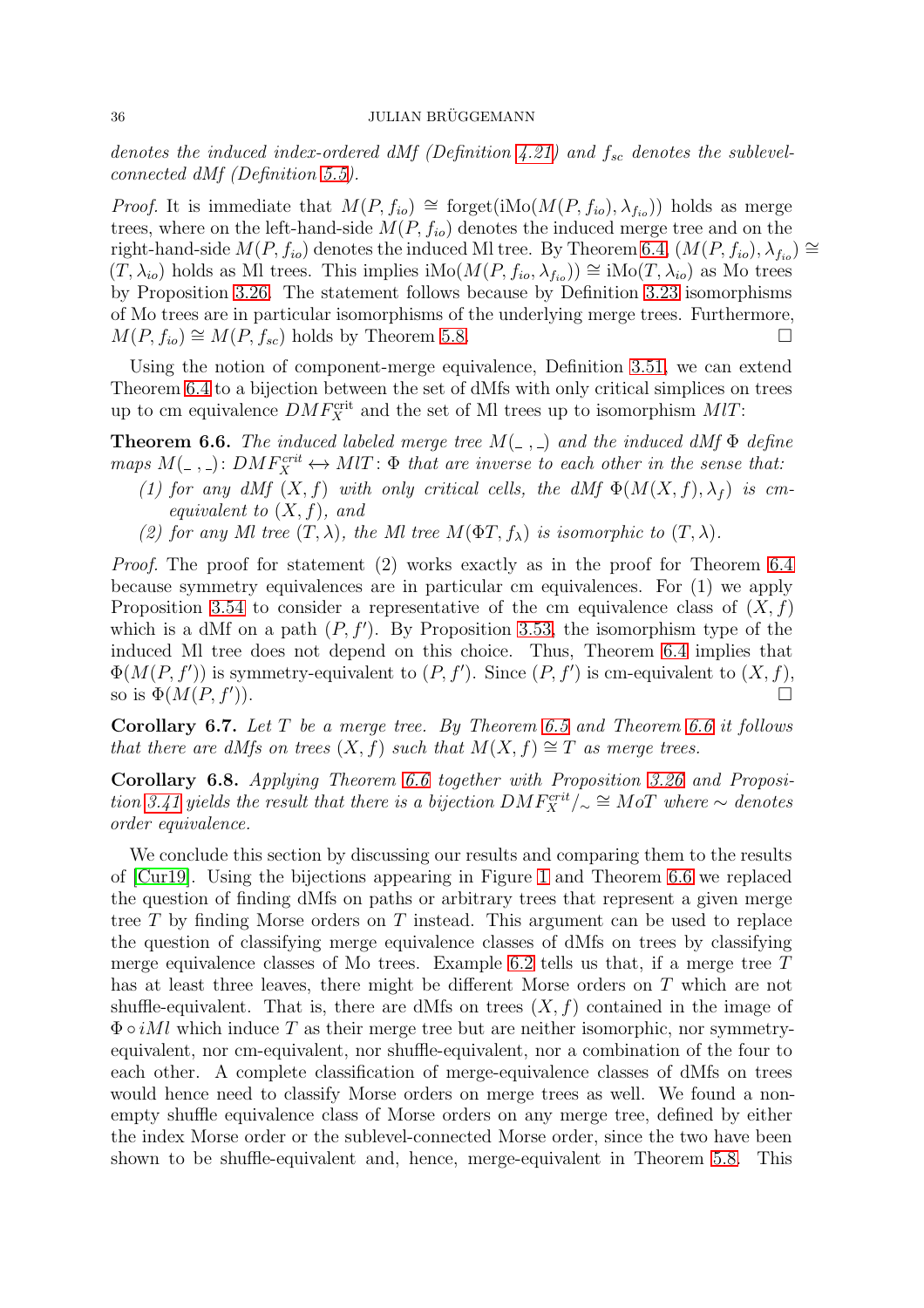allowed us to answer the aforementioned question of Johnson–Scoville affirmatively. That is, any merge tree is indeed represented by a dMf on a path, which is induced by a Morse order. Using a non-trivial cm equivalence, one can also find a dMf on a tree other than a path as a representative.

Furthermore, our results from Section [3.1,](#page-5-0) Section [3.2,](#page-11-0) and Section [6](#page-32-0) allow us to structure the study of the set of merge equivalence classes of dMfs on trees using the following four notions of merge-invariant equivalences between dMfs on trees:

- Forman equivalence,
- symmetry equivalence,
- cm equivalence, and
- shuffle equivalence.

We discussed in Remark [6.1](#page-32-3) how Forman equivalences could be considered together with the other notions of equivalence and why we left Forman equivalences out of this work. In Theorem [6.4](#page-33-0) it becomes quite clear that passing to the induced Ml tree identifies symmetry-equivalent dMfs with each other up to isomorphism. Passing from the induced Ml tree to the induced Mo tree then identifies dMfs up to order equivalence with each other up to isomorphism of the underlying Mo tree. Last of all, passing from the induced Mo tree to the induced merge tree in particular identifies shuffle-equivalent dMfs with each other. This allows us to study the different equivalence classes separately for dMfs on paths. The more liberal notion of cm equivalence, Definition [3.51,](#page-18-0) allowed us to generalize Theorem [6.4](#page-33-0) to dMfs on arbitrary trees as seen in Theorem [6.6.](#page-35-0)

In [\[Cur19\]](#page-58-16), the author establishes a bijection between graph-equivalence ([\[Cur19,](#page-58-16) Def 6.1]) classes of Morse-like ([\[Cur19,](#page-58-16) Def 6.9]) continuous functions on the interval that attain minima at the boundary on the one hand and isomorphism classes of chiral merge trees ([\[Cur19,](#page-58-16) Def 5.3]) on the other hand.

At first glance it might seem likely that Ml trees in the sense of Definition [3.19](#page-7-1) and chiral merge trees in the sense of [\[Cur19,](#page-58-16) Def 5.3] are directly related by geometric realization and considering the corresponding abstract simplicial complex but, as mentioned in the introduction, there is a subtle difference in the construction of the induced merge tree. To be precise, the two constructions only differ in the induced chirality. In [\[Cur19,](#page-58-16) Sec 5] the chirality is given by which of the two merging components is the left or right one with respect to the chosen orientation on the interval. In [\[JS20\]](#page-58-15) the chirality is given such that drawing the induced merge tree is compatible with the elder rule: The component with the minimal value gets the same chirality as the merged component. This means that following the same chirality leads to the oldest component.

<span id="page-36-0"></span>This convention leads to the necessity to assume property (2) of Definition [3.17:](#page-7-0) a certain compatibility between the Morse order and the chirality. The compatibility between Morse orders and the chirality implies, as seen in Proposition [3.49,](#page-17-0) that the induced Ml tree does not distinguish between symmetry-equivalent dMfs. If one defines induced Ml trees analogously to [\[Cur19\]](#page-58-16), that is by inducing the chirality by a chosen orientation of the path, this notion of induced Ml trees would distinguish symmetryequivalent dMfs on paths. Moreover, Ml trees induced by symmetry-equivalent dMfs would be related by sequences of reflections of subtrees. The definition could be as follows: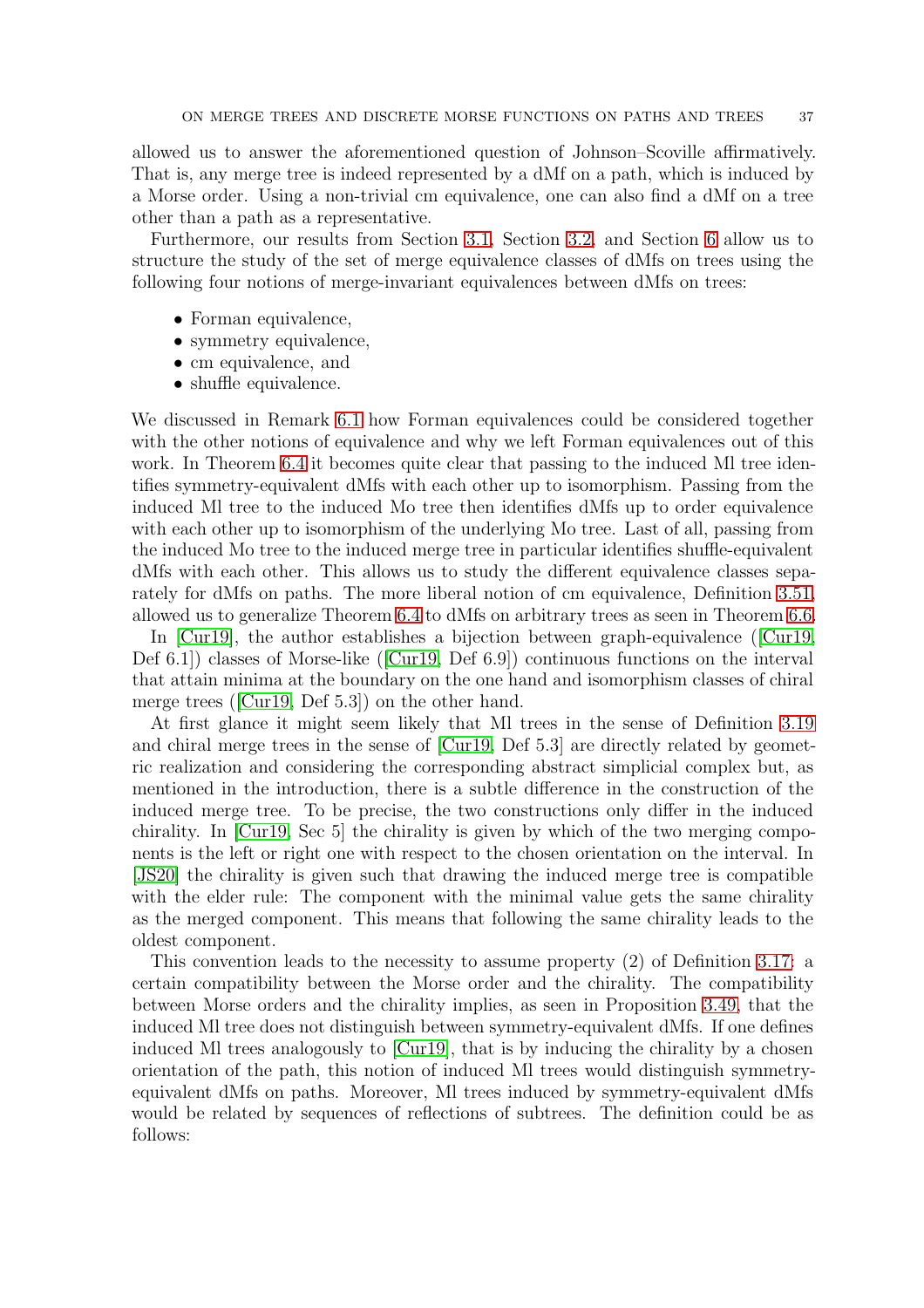**Definition 6.9.** Let T be a merge tree. A **Curry Morse order** is a total order  $\leq$  on the nodes of  $T$  such that the maximal node of any subtree is the root of said subtree. A Curry Morse labeling on a merge tree T is a labeling  $\lambda$  on the nodes of T that induces a Curry Morse order on T.

A pair  $(T, \leq)$  of a merge tree with a Curry Morse order on it is called a *Curry* **Morse ordered merge tree (CMo tree).** A pair  $(T, \lambda)$  of a merge tree with a Curry Morse labeling on it is called a **Curry Morse labeled merge tree** (**CMI**) tree).

Let  $f: P \to \mathbb{R}$  be a dMf where P is an oriented path. Then the CMI tree induced by  $f$  is defined as follows:

Let  $c_0 < c_1 < \cdots < c_m$  be the critical values of f that are assigned to 1-simplices. The induced CMI tree  $M_C(P, f)$  is constructed by induction over these critical values in descending order. Furthermore, we label the nodes n of  $M_C(P, f)$  with  $\lambda(n)$ .

For the start of the induction we begin by creating a node  $n<sub>m</sub>$  which corresponds to the critical 1-simplex in P labeled  $c_m$  and setting its label  $\lambda(n_m) \coloneqq c_m$  and its chirality to L.

For the inductive step, let  $n_i$  be a node of  $M(X, f)$  that corresponds to a critical 1simplex between two 0-simplices v and w. Define  $\lambda_v := \max\{f(\sigma) | \sigma \in P_{c_i-\varepsilon}[v], \sigma \text{ critical}\}\$ and  $\lambda_w := \max\{f(\sigma)|\sigma \in P_{c_i-\varepsilon}[w], \sigma \text{ critical}\}\.$  Two child nodes of  $n_i$  are created, named  $n_{\lambda_v}$  and  $n_{\lambda_w}$ . Then label the new nodes  $\lambda(n_{\lambda_v}) \coloneqq \lambda_v$  and  $\lambda(n_{\lambda_w}) \coloneqq \lambda_w$ . If  $P_{c_i-\varepsilon}[v]$  is left of  $P_{c_i-\varepsilon}[w]$  with respect to the orientation on P, we assign  $n_{\lambda_v}$  the chirality L and give  $n_{\lambda_w}$  the opposite chirality. Continue the induction over the rest of the critical 1-simplices.

<span id="page-37-0"></span>Example 6.10. We consider two of the symmetry-equivalent dMfs from Example [3.48](#page-17-1) and see how the induced CMl tree distinguishes them whereas the induced Ml trees identifies them as one:



The notion of CMl trees is related to the notion of chiral merge trees in the sense of [\[Cur19\]](#page-58-16) by the interplay between abstract and geometrical simplicial complexes. In detail, the bijection is given as follows:

**Construction 6.11.** Let  $(T, \lambda)$  be a CMI tree. We define a chiral merge tree  $|(T, \lambda)|$ associated to  $(T, \lambda)$  as follows: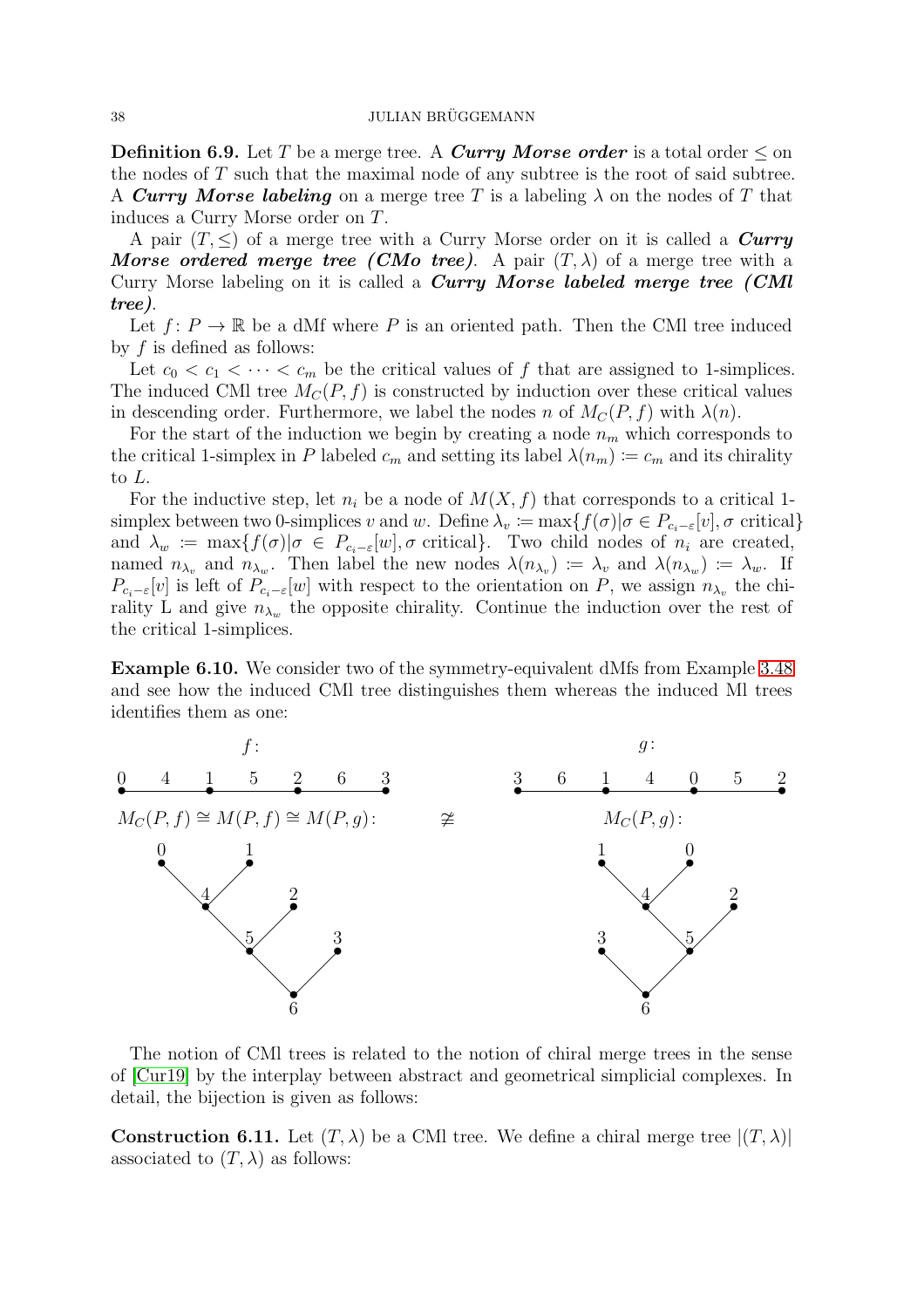The compact rooted tree is given by the geometric realization  $|T|$ . We attach a distinguished edge  $e_{\infty}$  to the vertex which corresponds to the root of T in order to obtain a cell complex which we will by abuse of notation also refer to as  $|T|$ . The map  $\pi: |T| \to \mathbb{R}$  is given by  $\lambda$  on vertices, and by a linear extension of  $\lambda$  on edges. To make the linear extensions on edges between parent nodes  $p$  and child nodes  $c$  unique, we assume that every edge in  $|T|$  has length one and choose extensions of the form  $\lambda(c) + t \cdot (\lambda(p) - \lambda(c))$ , where  $t \in [0, 1]$ . The chirality on the edges in |T| is given by the chirality of the child nodes adjacent to the corresponding edges in T.

For the other way around let  $\pi: T \to \mathbb{R}$  be a chiral merge tree in the sense of [\[Cur19,](#page-58-16) Def 5.3. We define a merge tree  $abs(T)$  associated to T as follows:

We take the 0-skeleton  $T_0$  as the vertex set and the 1-skeleton  $(T \setminus \{e_{\infty}\})_1$  as the set of edges. We define the node which corresponds to  $v_{\infty}$  to be the root of abs(T). The chiral child relation is induced by the chirality of the edges between the corresponding parent and child nodes in T. The labeling  $\lambda$  is directly induced by  $\pi$ . The proof that the two constructions are inverse to each other is straightforward.

Furthermore, there is a similar bijection between the two notions of Morse functions:

**Construction 6.12.** Let  $(P, f)$  be a dMf with only critical cells on an oriented path. We define a Morse-like function  $f$  on the interval which attains minima at the boundary as follows:

Let  $k + 1$  be the number of 0-simplices in P. We denote the 0-simplices of P by  $n_0, n_1, \ldots, n_k$  from left to right with respect to the given orientation. Then we define  $\tilde{f}(\frac{i}{k})$  $\lambda_k^i := f(n_i)$  for  $i \in \{0, 1, \ldots, k\}$ . We denote the 1-simplices of P by  $e_1, \ldots, e_k$ , again according to the given orientation. Then we define  $\tilde{f}(\frac{2i-1}{2k})$  $\frac{i-1}{2k}) \coloneqq f(e_i) \text{ for } i \in \{0, 1, \ldots, k\}.$ We define  $\tilde{f}$  on the rest of the interval as the linear extension. This makes  $\tilde{f}$  a distinctvalued PL function that attains minima at the boundary. Hence,  $\tilde{f}$  is Morse-like.

For the other way around let  $f: I \to \mathbb{R}$  be a Morse-like function that attains minima at the boundary. We define a path  $P$  and a dMF  $f'$  on  $P$  as follows:

Let  $n_0, n_1, \ldots, n_k$  be the local minima of f ordered by the orientation on I, so in particular  $n_0 = 0$  and  $n_k = 1$ . We define P to be a path with  $k+1$  simplices of dimension 0. We choose one of the 0-simplices which is a face of only one 1-simplex to be denoted by  $s_0$  and the other such simplex by  $s_k$ . We denote the other 0-simplices such that their indices are in accordance with their position in the simplex order (Definition [4.16\)](#page-27-4), making  $s_0$  the minimal simplex with respect to the simplex order. The dMf  $f'$  is defined by  $f'(s_i) := f(n_i)$  on 0-simplices. Let  $c_1, \ldots, c_k$  be the local maxima of f, ordered in accordance to the orientation on I, and let  $e_1, \ldots, e_k$  be the 1-simplices of P, ordered in accordance to the aforementioned simplex order on  $P$ . Then  $f'$  is defined by  $f'(e_i) \coloneqq f(c_i)$  on 1-simplices.

It is easy to check that the two given constructions are inverse to each other.

A theorem which, analogously to Theorem [6.4,](#page-33-0) defines a pair of inverse bijections  $M_C(\text{I}, \text{I}): + DMF_P^{\text{crit}} \leftrightarrow CMIT: \Phi$  can be proved similarly to the proof of Theorem [6.4.](#page-33-0) The difference is that the induced CMl tree keeps track of symmetry equivalences in the sense that symmetry equivalences of dMfs induce reflections at roots of subtrees on the induced CMl trees. The map  $\Phi$  can be defined the same way as before. Alternatively, one could define the bijection  $\Phi$  as the composition abs  $\Phi^{-1} \circ | \cdot |$  in the following diagram: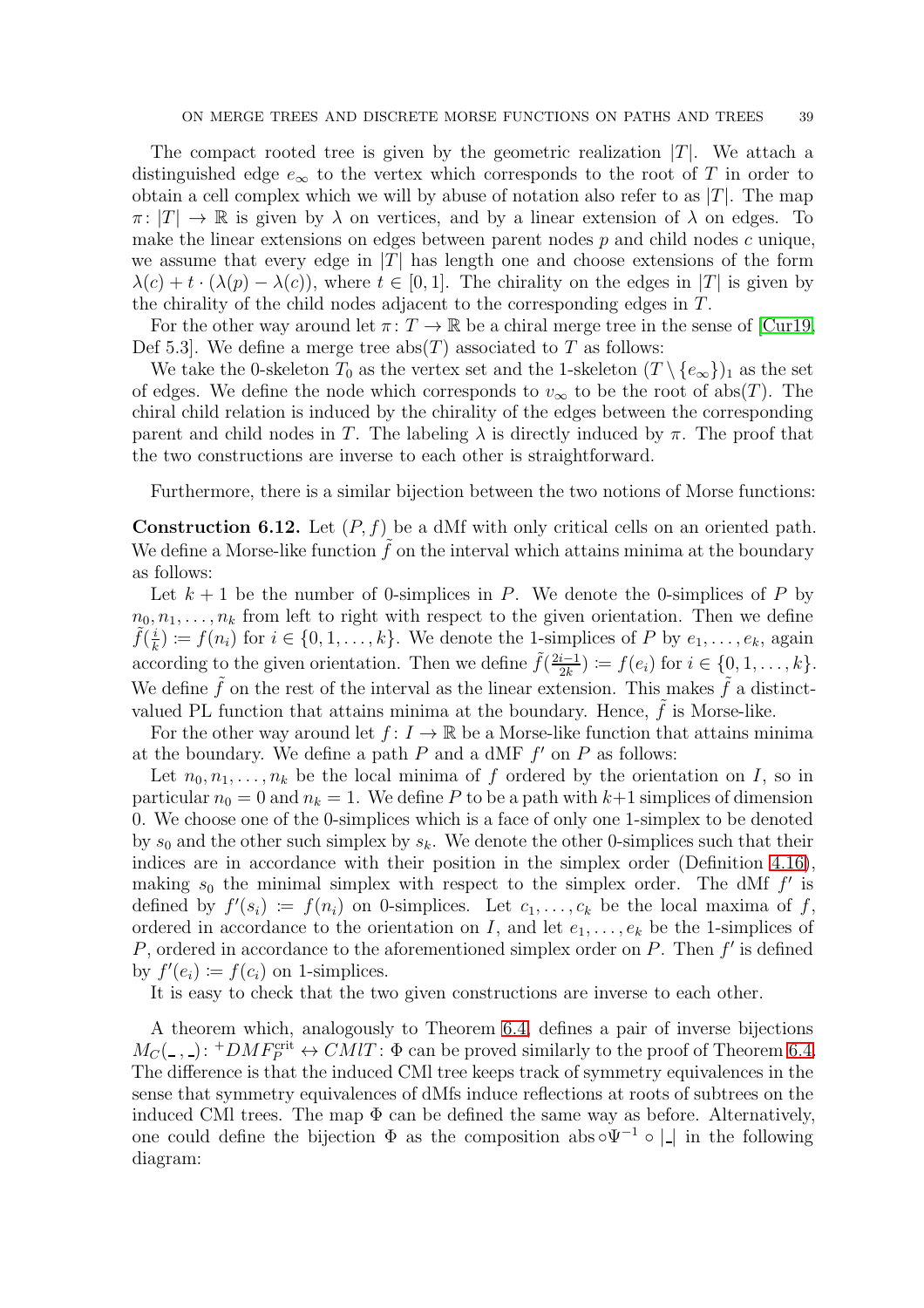

<span id="page-39-0"></span>Figure 2. Relationship to the continuous case

Here  $\Psi$  denotes the bijection between the set of Morse-like functions on the interval M and the set of chiral merge trees  $\mathcal X$  from [\[Cur19,](#page-58-16) Cor 6.11]. The map i is the inclusion induced by considering Ml trees as CMl trees. Ml trees can be considered as a special kind of CMl trees because they only differ in the additional property (2) of Definition [3.17](#page-7-0) which does not need to hold for CMI trees. The map  $\frac{1}{symm}$  is the quotient map that identifies symmetry equivalent dMFs. The map  $o_{JS}$  is defined as the composition  $\Phi \circ i \circ M($ ,  $)$ . This definition coincides with choosing the representative of a dMf  $(P, f)$  with respect to symmetry equivalence such that the simplex order on P is compatible with f in the following way: At each critical edge e with  $f(e) = c$ the connected component of  $P_{c-\varepsilon}$  that corresponds to  $M(e)_l/M(e)_r$  is left/right of the edge e with respect to the orientation induced by the simplex order. Here we recall that  $M(e)$  denotes the inner node of  $M(P, f)$  that corresponds to the critical edge e and that  $M(e)_l/M(e)_r$  denotes the left/right child node of  $M(e)$ . In Example [6.10](#page-37-0) we have  $o_{JS}(P, g) = (P, f)$  where  $(P, f)$  is oriented from left to right.

The map JS is defined as  $JS := M($ ,  $) \circ /_{symm} \circ \Phi$ . This definition coincides with division by the equivalence relation generated by reflections of subtrees.

Example 6.13. We consider how a sequence of reflections of subtrees maps the CMl trees from Example [6.10](#page-37-0) to each other. Here, we denote by  $a_{\lambda}$  the reflection of the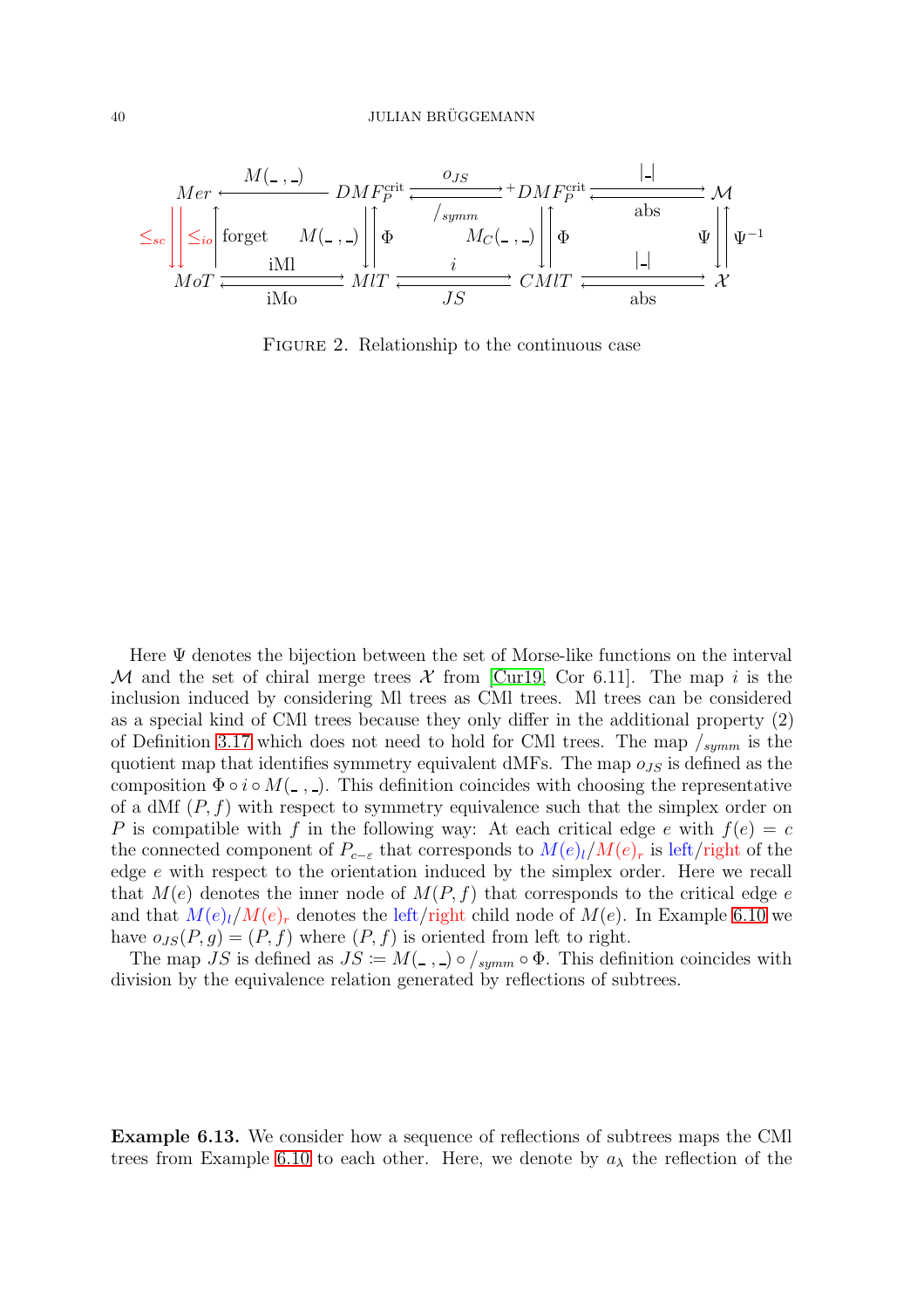subtree with root labeled  $\lambda$ .



The proof that the two possible definitions for  $\Phi$  coincide and that the diagram from Figure [2](#page-39-0) commutes are straightforward.

As a result, the map  $\Phi$  can be seen as a discrete version of the map  $\Psi$  from [\[Cur19,](#page-58-16) Cor 6.11]. Moreover, moving from the setting of [\[Cur19\]](#page-58-16) to the setting of [\[JS20\]](#page-58-15) basically means to divide by symmetry equivalences which allows the authors of [\[JS20\]](#page-58-15) to generalize the construction of the induced merge tree to dMfs on trees. In order to extend our generalization Theorem [6.6](#page-35-0) to the oriented case, one would need to find a notion of orientation-preserving cm equivalences which distinguishes symmetryequivalent dMfs.

Furthermore, we conjecture that the correspondence between dMfs, Ml trees and Mo trees can be categorified. That is, there are categories of dMfs, Ml trees and Mo trees that have the aforementioned types of equivalences as isomorphisms and the aforementioned bijections define equivalences of categories.

## 7. Further Directions and Possible Applications

<span id="page-40-0"></span>In this section we want to take a look at possible applications of our results. The structured overview of the different notions of equivalence of discrete Morse functions and their connections to each other might be useful to explore the space of discrete Morse functions on a given simplicial complex. Even though the construction of the induced merge tree from [\[JS20\]](#page-58-15) does not easily extend to arbitrary simplicial complexes, the notions of equivalence from this article do. Hence, one could try to use e.g. the notion of symmetry equivalence to structure the space of discrete Morse functions in a nice way, i.e. into orbits of a groupoid action. In a second step, one could then try to define the space of merge trees as a quotient of the space of discrete Morse functions on some "large enough" simplicial complex. With such a construction, one could assemble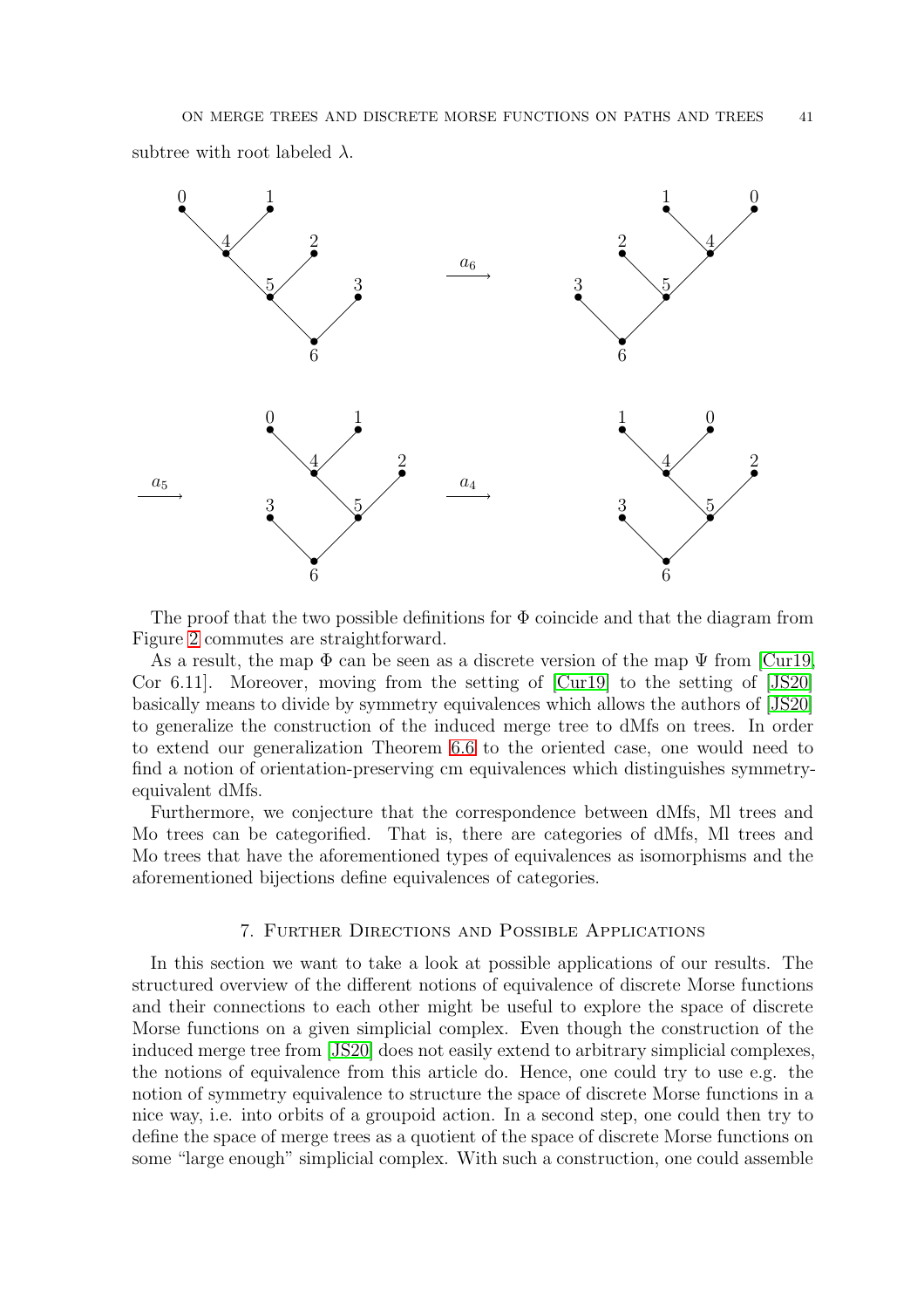## 42 JULIAN BRÜGGEMANN

the results from this article and the results from [\[CDG](#page-58-17)<sup>+</sup>21] into an analysis of a larger instance of the persistence map.

Aside from this, one could try to generalize and enhance the construction of the induced merge tree from [\[JS20\]](#page-58-15) to arbitrary simplicial complexes. Then, in a second step, one could try to use the induced merge tree to find possible cancellations of pairs of critical simplices. This way, the induced merge tree might be helpful to optimize discrete Morse functions.

Furthermore, one could study the possible Morse orders on a given merge tree. With a classification of all Morse orders on a given merge tree  $T$ , one could classify all discrete Morse functions on any given tree that induce  $T$  as the induced merge tree with the help of Definition [4.21](#page-28-1) and cm equivalences.

Ultimately, the proofs of Theorem [6.6](#page-35-0) and all the lemmas that lead to it describe exactly which information is lost when considering the induced Ml tree instead of the original dMf. This knowledge might be useful for applications in TDA because it tells the user which kind of features will not be seen by the induced merge tree, and hence, by the persistent zeroth homology and the barcode. Moreover, the knowledge about the exact lost information can be used to enhance the induced merge tree with extra structure such that it no longer disregards certain desired information.

# <span id="page-41-0"></span>Appendix A. Step-by-Step Construction of the Induced Index-Ordered DMF

The basic idea is to reconstruct  $T$  node by node, following the values of the indexordered dMf  $f_{io}$  from higher values to lower values. This means that we build P and  $f: P \to \mathbb{N}_0$  simplex by simplex according to the nodes of T.

The idea of reverse-engineering the construction of the induced merge tree is that each time a left/right node is being considered, the smallest value of its subtree is supposed to be in the left/right direction. Thus, the next highest value is supposed to be to the right/left. We always continue in the direction where the next highest value is supposed to be and add a new 1-simplex to  $P$  for each inner node we pass on the way. This corresponds precisely to considering the nodes of T from highest to lowest with respect to the index Morse order.

In each step of the construction we assign a label to the new 1-simplex of  $P$  such that it will induce a corresponding node in  $M(P, f)$ . The labels of the pre-existing simplices will be modified in an order preserving way such that the existing nodes of  $M(P, f)$  will remain unchanged.

Before we actually start with the inductive construction, we need more notation:

**Notation A.1.** For an inner node c of T we denote the 1-simplex of P corresponding to c in the step-by-step construction by  $s(c)$ . It will be clear from the construction that this correspondence defines a bijection  $s: V(T) \to P$  between the nodes of T and the simplices of P. The map s will turn out to be the inverse of the map  $\phi$  from Proposition [4.19.](#page-27-1)

For the construction, we imagine  $P$  as being horizontally embedded in a plane. This way, every 1-simplex of  $P$  has a left and a right 0-simplex as its boundary. We denote the left boundary 0-simplex of a simplex  $s(c)$  by  $s<sub>l</sub>(c)$  and the right boundary 0-simplex by  $s_r(c)$ . If we want to assign labels to all three,  $s_l(c)$ ,  $s(c)$  and  $s_r(c)$  simultaneously, we write that we label  $\bar{s}(c)$  with a triple  $(x, y, z)$ . That is,  $s<sub>l</sub>(c)$  is labeled with x, the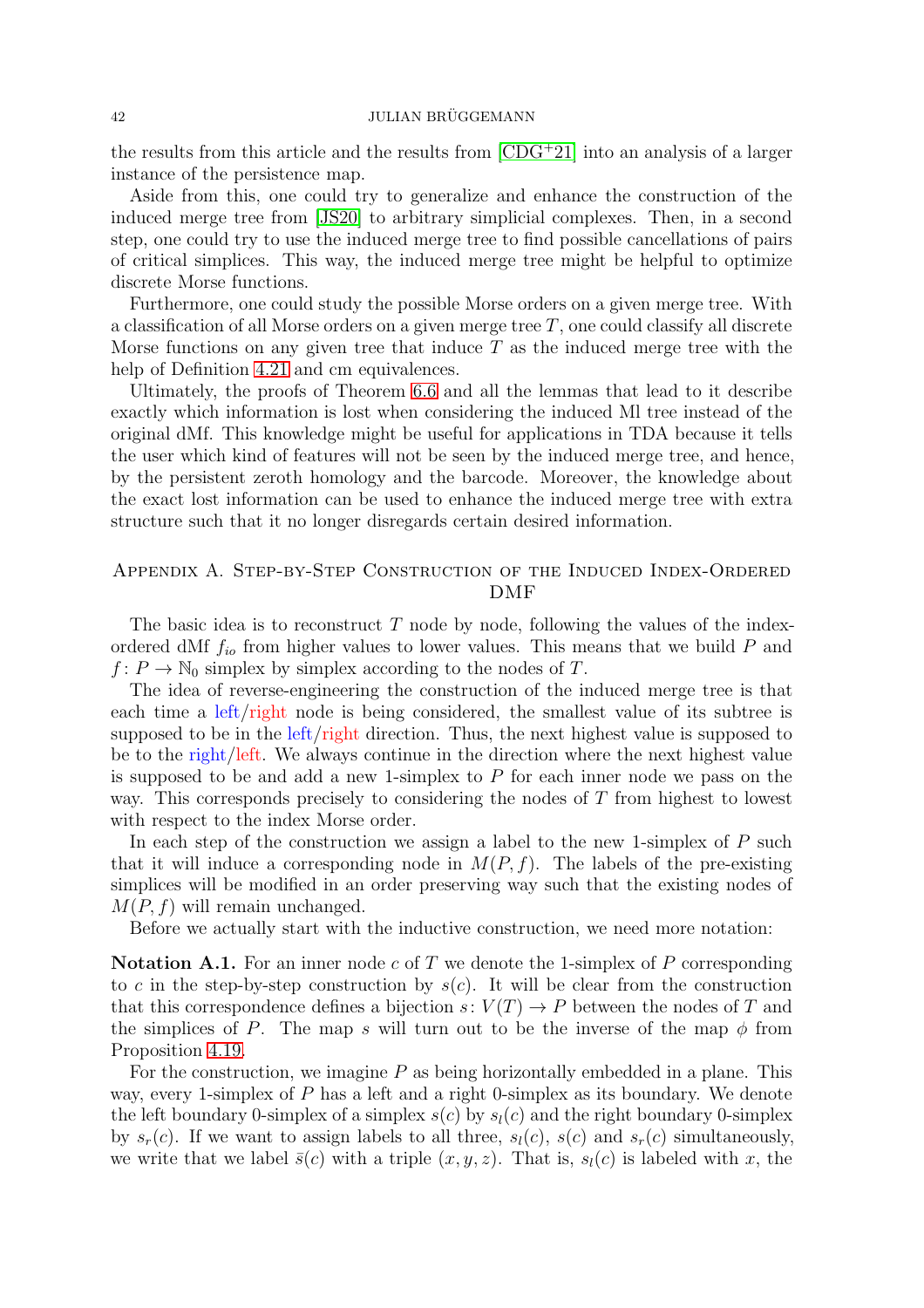simplex  $s(c)$  is labeled with y and  $s_r(c)$  is labeled with z. Additionally, we recall that by Notation [3.11](#page-6-1) we denote the left child of c with  $c_l$  and the right child with  $c_r$ . We illustrate this notation in the following example, where we label  $\bar{s}(p)$  with  $(a, b, x)$  and  $\bar{s}(c)$  with  $(x, y, z)$ :



For a node  $c$  of  $T$  we denote the path  $P$  that is obtained directly after considering  $c$ by  $P_c$ . The path that is obtained directly before c has been considered is denoted by  $P_{c-\varepsilon}$ . The path  $P_c$  is labeled by the map  $f_c$  and  $P_{c-\varepsilon}$  is labeled by  $f_{c-\varepsilon}$ .

Analogously we denote the filled tree that contains all nodes of T that have been considered up until c by  $T_c$ . In particular, this means that c is also included in  $T_c$ . By the adjective 'filled' we mean that we artificially add leaves to  $T_c$  such that all considered nodes are inner nodes. We denote by  $T_{c-\varepsilon}$  the filled tree that contains the nodes of T that have been considered up until c, except c. That is,  $T_c$  and  $T_{c-\varepsilon}$  coincide except for that in  $T_{c-\varepsilon}$  there is just a leaf where in  $T_c$  there is a subtree consisting of c and two leaves.

<span id="page-42-0"></span>A.1. Step-by-Step Construction. We begin at the root  $\rho$  of T and start the construction of P and f with a 1-simplex which is labeled  $(0, 2, 1)$ . That is:

$$
\overset{0}{\bullet} \overset{2}{\bullet} \overset{1}{\bullet}
$$

If the right child  $\rho_r$  of the root  $\rho$  is an inner node, we continue with  $\rho_r$ . Else, if the left child  $\rho_l$  of the root  $\rho$  is an inner node, we continue with  $\rho_l$ . Otherwise, we are already done.

For the inductive step, we continue as long as there are any inner nodes that have not been considered yet. Assume we are considering an inner node c that has not been considered yet. The inductive step depends on the chiralities of c and  $c$ 's parent node p. That leaves us with four cases:

LR/RL First we suppose that c is a right/left child of a left/right parent node p. We attach a new 1-simplex  $s(c)$  directly to the right/left of  $s(p)$ , that is,  $s<sub>l</sub>(c)$  =  $s_r(p)/s_r(c) = s_l(p)$ . If there was a 1-simplex  $\sigma$  directly right/left of  $s(p)$  beforehand,  $s(c)$  is placed in between  $s(p)$  and  $\sigma$ , that is,  $\sigma_l = s_r(c)/\sigma_r = s_l(c)$ . If  $\bar{s}(p)$ was labeled  $(x, y, z)$ , we label  $\bar{s}(c)$  with  $(z + 1, y + 1, x + 1)/(z + 1, y + 1, x + 1)$ . Then we increase the labels of all pre-existing 1-simplices by 2. Increase the labels of all pre-existing 0-simplices with labels  $\lambda$  such that  $\lambda > z/\lambda > x$  by 1. We declare that c has been considered.

If  $c_l/c_r$  is an inner node, then proceed with  $c_l/c_r$ . Else, if  $c_r/c_l$  is an inner node, continue with  $c_r/c_l$ . Else, go back to p.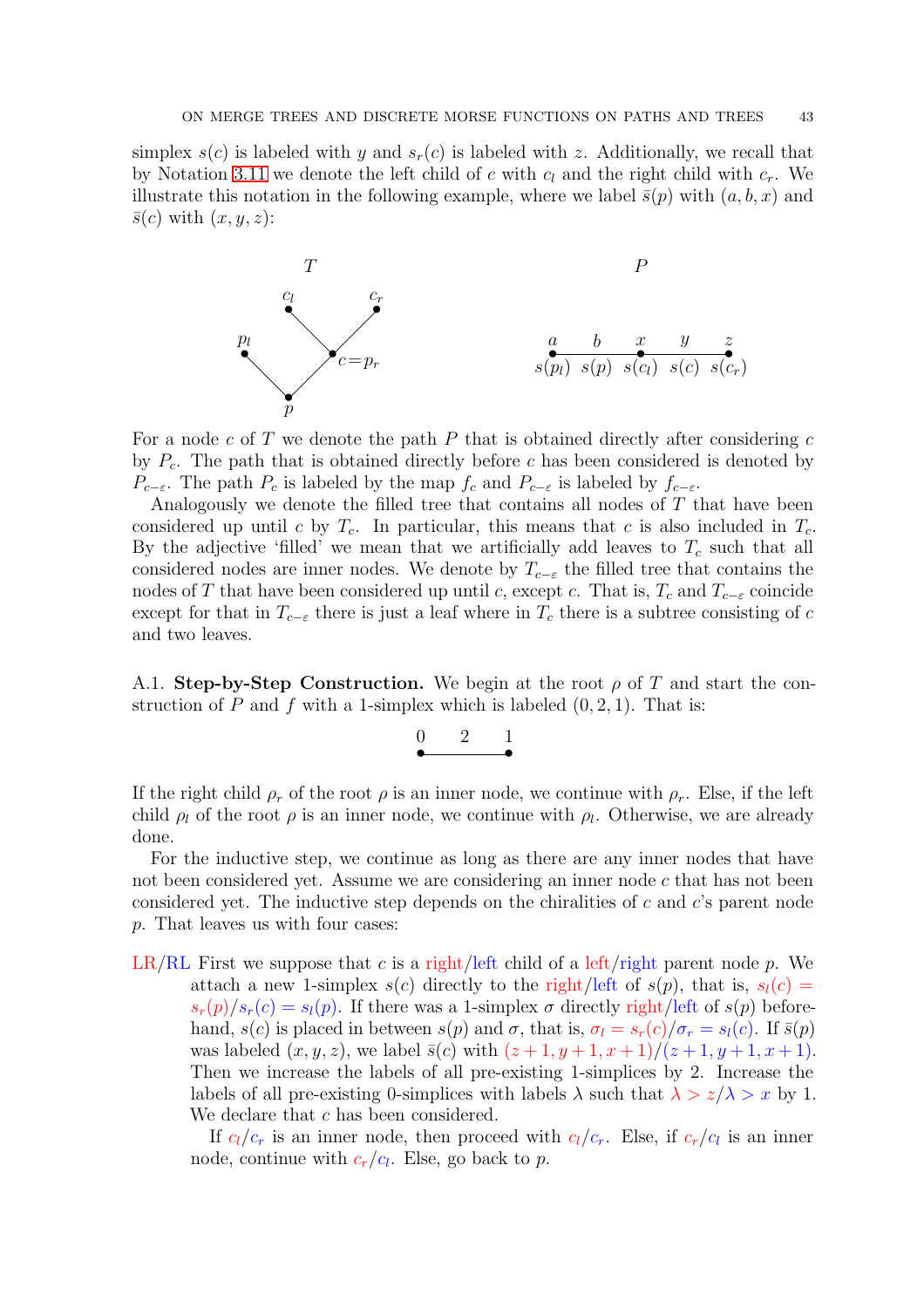## 44 JULIAN BRÜGGEMANN

RR/LL Then we assume that c is a right/left child of a right/left parent node p. We attach a new 1-simplex  $s(c)$  directly to the right/left of  $s(p)$ , that is,  $s_l(c) = s_r(p)/s_r(c) = s_l(p)$ . If there was a simplex  $\sigma$  directly right/left of  $s(p)$  beforehand,  $s(c)$  is placed in between, that is,  $\sigma_l = s_r(c)/\sigma_r = s_l(c)$ . Let  $(x, y, z)$  be the label of  $\bar{s}(p)$ . Define  $m := \min\{\lambda | \lambda \text{ is the label of a simplex }\}$ s(d) for an inner node d of the subtree with root p in  $T_{c-\varepsilon}$ . We label  $\bar{s}(c)$  with  $(z+1, m+1, z)/(x, m+1, x+1)$ . Then we increase the labels of all pre-existing 1simplices by two and the labels of the pre-existing 0-simplices which had labels  $\lambda > z/\lambda > x$  by 1. We declare that c has been considered.

If  $c_l/c_r$  is an inner node, then proceed with  $c_l/c_r$ . Else, if  $c_r/c_l$  is an inner node, continue with  $c_r/c_l$ . Else, go back to p.

If we are at a node  $c$  that already has been considered, there are two cases:

- L c is left node, so  $c_r$  has already been considered. If  $c_l$  is an inner node that has not been considered yet, proceed with  $c_l$ . Else, proceed with  $c$ 's parent node.
- R c is a right node, so  $c_l$  has already been considered. If  $c_r$  is an inner node that has not been considered yet, proceed with  $c_r$ . Else, proceed with c's parent node.

As long as there are nodes of  $T$  that have not been considered yet, we keep following the described algorithm.

<span id="page-43-0"></span>A.2. Properties of the Step-by-Step Construction. Before we take a closer look at the relationship between T and  $M(P, f)$  we first notice that the algorithm visits every relevant node of T. We observe that leaves are irrelevant to the algorithm since their data is given implicitly by their parent nodes. Hence we only consider inner nodes.

<span id="page-43-1"></span>**Lemma A.2.** The algorithm visits all inner nodes of  $T$  from highest to lowest, corresponding to the index Morse order  $\leq_{io}$ .

Proof. We consider the order in which the step-by-step algorithm visits the nodes of T and show that the node which is currently being considered always covers the node which is next in line. Since all leaf nodes are ranked lower than any inner node by the Morse order, we do not need to consider them here. In the entire proof, the covering relation is always meant with respect to the index Morse order.

Whenever an inner node  $p$  has been considered for the first time, the algorithm moves on to p's child node c if c is an inner node with the other chirality than p's. We now prove that in this case  $p$  covers  $c$ .

Because c has a different chirality than  $p$ , by case a) of Definition [4.3,](#page-21-0) the node c is ranked higher than any inner node of the subtree with  $p$ 's other child  $c'$  as root. Furthermore, by case b), the node  $c$  is also ranked higher than any other inner node of the subtree with root c. Additionally,  $c \preceq p$  holds by case b) of Definition [4.3.](#page-21-0) Moreover, c is lower than any ancestor of p by case b). For any other inner node  $\tilde{c}$  of T which is neither an ancestor nor a descendant of p, the same relation between c and  $\tilde{c}$ holds as it does between  $p$  and  $\tilde{c}$ . Thus, the node  $p$  covers  $c$  in the index Morse order.

If c is a leaf, the step-by-step algorithm proceeds with the other child  $c'$  if it is an inner node. In that case one can prove that  $p$  covers  $c'$  with similar arguments as we have used to prove that  $p$  covers  $c$  in the previous case.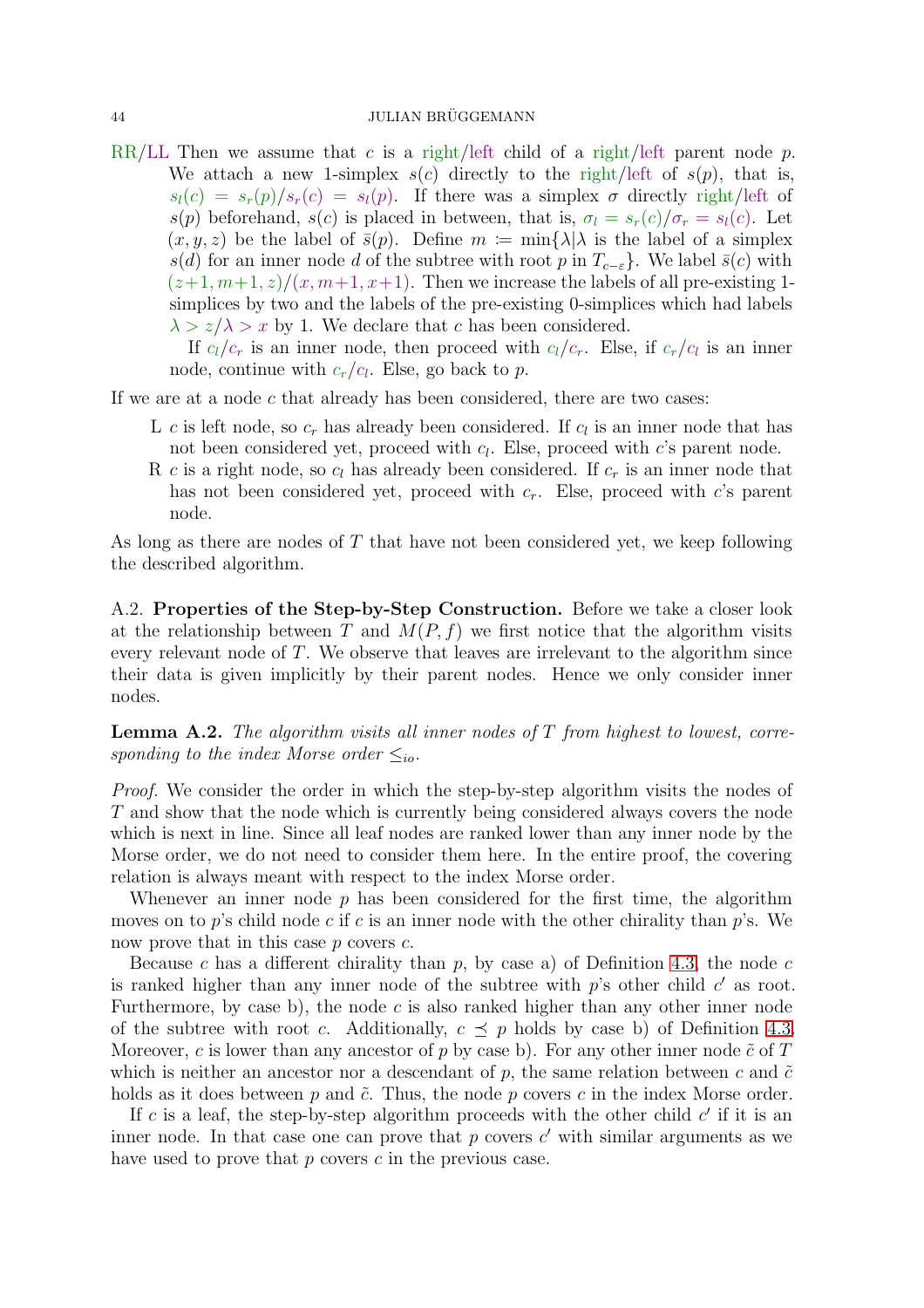If both children of  $p$  are leaves, the algorithm goes back to the youngest ancestor  $\tilde{p}$  of p that has an inner node  $q'$  which has not yet been considered as a child. Let q be the other child of  $\tilde{p}$ . Because q was by assumption considered before  $q'$ , the node q has another chirality than  $\tilde{p}$  and q' has the same chirality as  $\tilde{p}$ . Thus, the node  $q'$  is considered to be less than  $p$  in the index Morse order because the corresponding path words differ after the position that corresponds to  $\tilde{p}$ . At that point, the path word corresponding to p continues with the other letter whereas the path word corresponding to  $q'$  has the same letter.

We now show that the node  $p$  is the smallest inner node in the subtree with root  $q$ : For the nodes on the shortest path between q and p it follows directly by case b) that p is smaller. In particular,  $p \leq_{io} q$  holds by b). If there are other nodes in the subtree with root  $q$  which do not lie on the shortest path between  $q$  and  $p$ , it follows inductively that they have already been considered. Otherwise it would be a contradiction to the choice of  $\tilde{p}$  to be the youngest such ancestor.

Thus, it follows inductively that these nodes, together with the nodes on the shortest path between  $q$  and  $p$ , form a chain of cover relations with respect to the index Morse order.

Because  $p$  is smaller than  $q$  and the nodes that have been considered before  $q'$  are part of this chain of cover relations,  $p$  must be smaller than all nodes of the chain. In conclusion, the node  $p$  is the smallest node of the subtree with root  $q$  with respect to the index Morse order.

Additionally, all other inner nodes of the subtree with root  $q'$  are smaller than  $q'$ by case b) and it can be proved similarly as before that the relationship between any other inner node of  $T$  and  $q'$  is the same as with  $p$ .

In conclusion, the step-by-step algorithm considers the nodes in the descending index Morse order. That is, it follows a zig-zag path down to an inner node that has two leaves as children. Then the step-by-step algorithm alternates between going to the sibling, going down the sibling's subtree in a zig-zag, and going back up a level. This way, once a node c has been visited for the first time, the algorithm recursively considers all nodes of  $c$ 's subtree. Because the algorithm starts at the root, every node of  $T$  is  $\Box$ considered.  $\Box$ 

<span id="page-44-0"></span>We take a closer look at some properties of the step-by-step construction:

**Lemma A.3.** The 1-simplex  $s(c)$  has the smallest label among all 1-simplices of  $P_c$ . Furthermore, if  $\tilde{c}$  is the node that was considered directly before c, then the label of  $s(\tilde{c})$ in  $P_c$  is exactly 1 higher than the label of  $s(c)$ .

*Proof.* We prove the statement by induction over the nodes of T in the same order as they are considered by the construction algorithm: For the initial case, let  $c = r$  be the root of T. Then  $T_r$  and  $(P_r, f_r)$  look like this: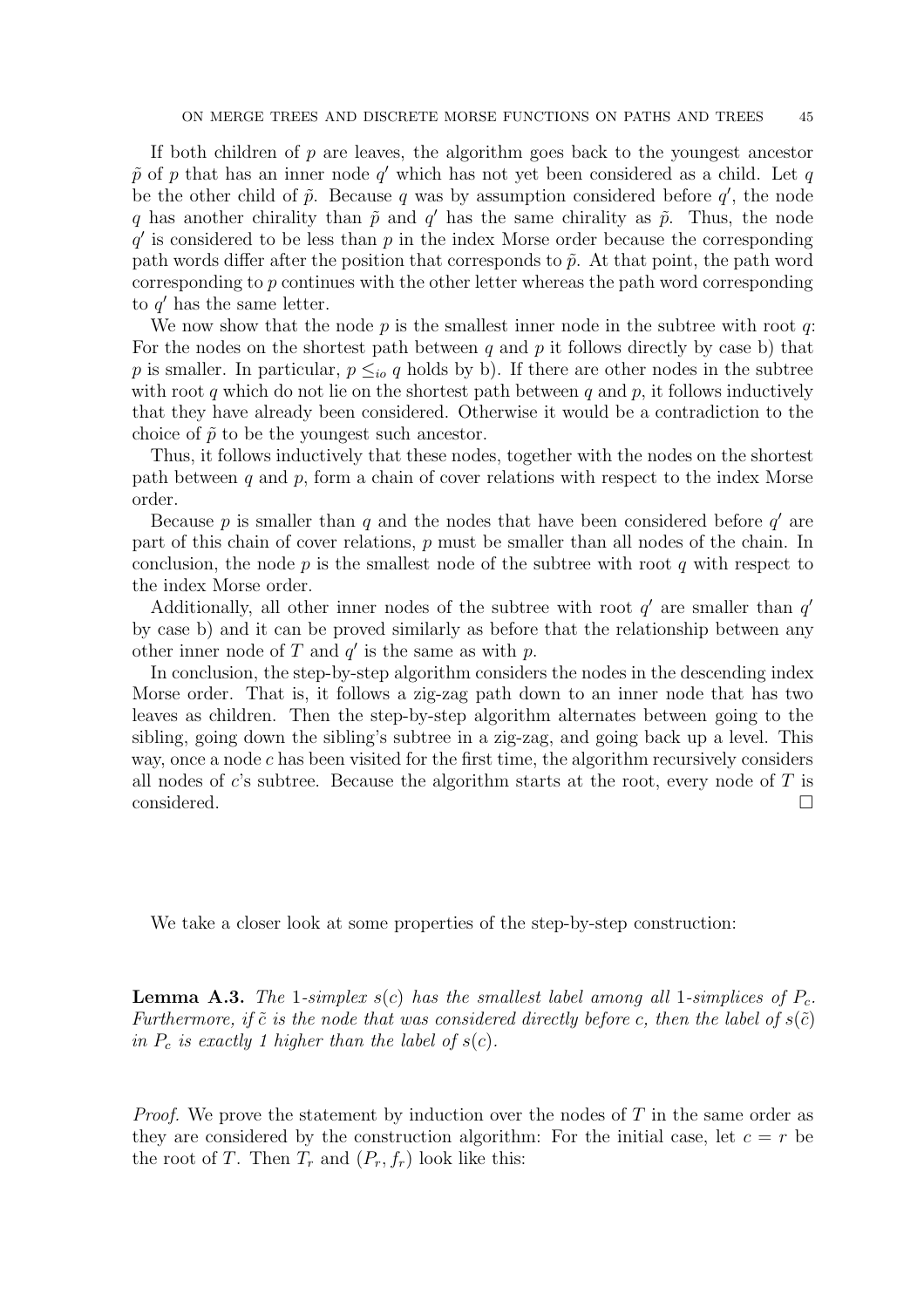

The statement obviously holds. For the inductive step, we assume that for some node c of T the statement holds for the node  $\tilde{c}$  which was considered directly before c. In the cases LR and RL, the parent node p was considered directly before c, so  $\tilde{c} = p$ . By inductive hypothesis, this implies that  $s(p)$  has the smallest label among 1-simplices in  $P_{c-\varepsilon}$ . Thus, by construction, the label of  $s(c)$  in  $P_c$  is exactly 1 higher than the label of  $s(p) = s(\tilde{c})$  in  $P_{c-\varepsilon}$ . In the cases LL and RR  $\tilde{c}$  is an inner node of the subtree with root p in  $P_{c-\varepsilon}$ . By construction, s(c) gets a label exactly 1 higher than the label of  $s(\tilde{c})$ , because by inductive hypothesis  $s(\tilde{c})$  has the smallest label among the simplices induced by nodes of the subtree with root p. In conclusion,  $s(c)$  is assigned a label exactly 1 higher than the smallest value assigned to 1-simplices in  $P_{c-\varepsilon}$ . Because in every of the four cases the labels of all pre-existing 1-simplices are increased by 2,  $s(c)$ has now the smallest label among all 1-simplices in  $P_c$ .

<span id="page-45-0"></span>Remark A.4. If the given merge tree T has  $i(T)$  inner nodes, it follows inductively from Lemma [A.3](#page-44-0) that the labels on the 1-simplices of P are  $i(T) + 1, \ldots, 2 \cdot (i(T))$ . Furthermore, the order of the labels corresponds to the inverse order in which the corresponding nodes of T were considered.

<span id="page-45-1"></span>We consider the relationship between the index Morse labeling and the function from the step-by-step approach:

**Lemma A.5.** For every inner node c of T, the label on  $s(c)$  as defined in the step-bystep construction is the same as the index Morse label  $\lambda(c)$ .

*Proof.* It follows by Remark [A.4](#page-45-0) and Lemma [A.2](#page-43-1) that for an inner node c of T the label that the step-by-step construction assigns to the 1-simplex  $s(c) \in P$  is the same as the index Morse label  $\lambda(c)$  defined in Definition [4.7.](#page-22-0)

<span id="page-45-2"></span>**Lemma A.6.** For any leaf c in T, the label of  $s(c)$  as constructed in the step-by-step construction coincides with the index Morse label  $\lambda(c)$ .

*Proof.* Now we consider the labels on the leaves of  $T$ . The leaf nodes inherit the index Morse ordering from their parent nodes because their path words contain their parent's path words. In the step-by-step construction, the labels of the 0-simplices are constructed alongside their corresponding 1-simplices. As long as the algorithm continues on inner nodes of alternating chirality, it constructs new 0-simplices with increasing labels along the way. The leaves corresponding to these 0-simplices are increasing with respect to the index Morse order as the labels increase. This is because the alternating chirality of their parent nodes induces alternating letters in the corresponding path words.

Whenever the step-by-step algorithm visits a node c that has the same chirality as its parent node  $p$ , from now on the labels of all 0-simplices corresponding to the previously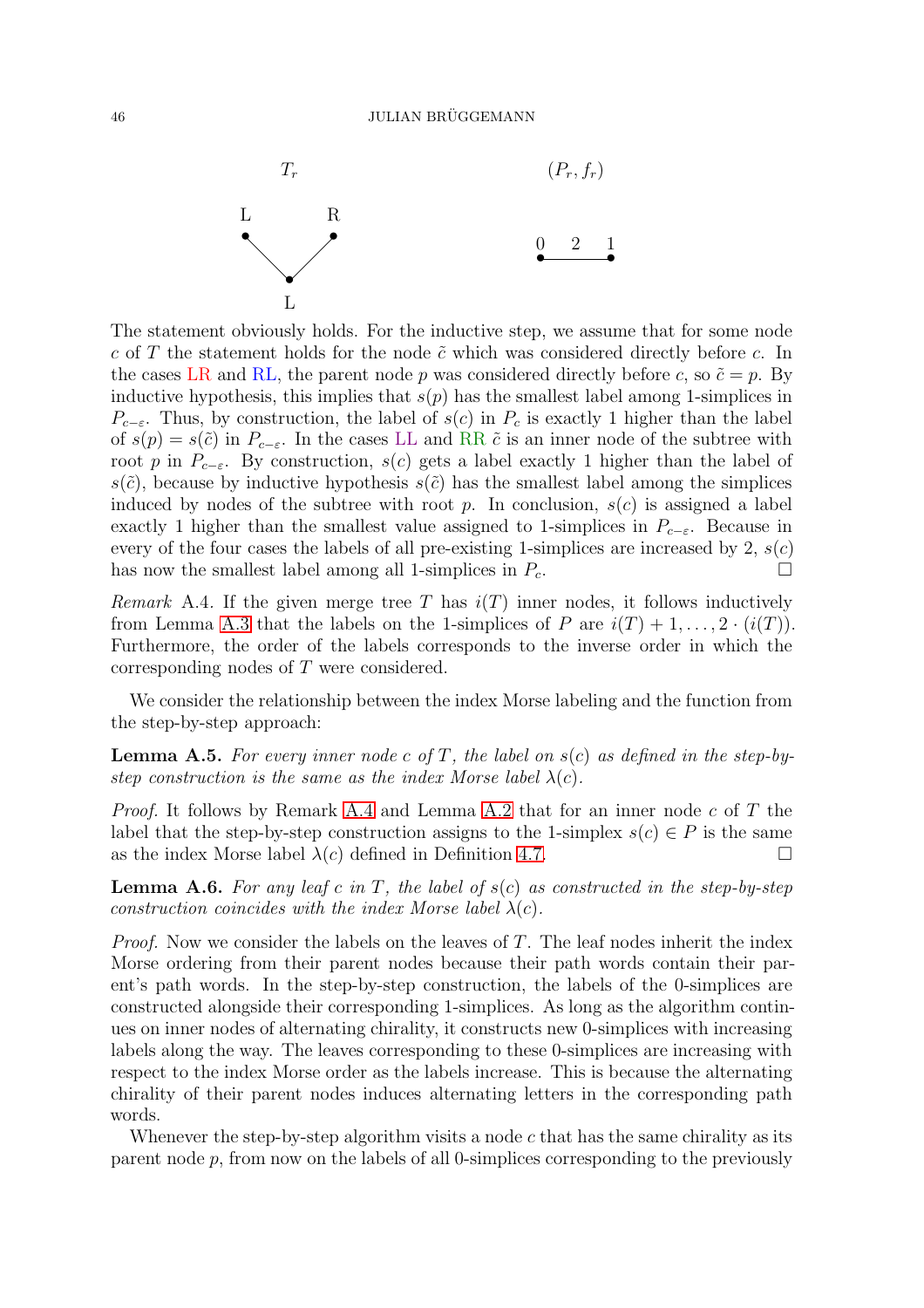considered descendants of  $p$  will be increased in every later step of the construction by +1 because their current labels are higher than the label of the 0-simplex corresponding to the leaf that was at c's place in  $T_{c-\varepsilon}$ . Thus, all 0-simplices that are constructed in later steps of the construction will have lower labels than the ones corresponding to pre-existing descendants of p.

The leaves of T which are children of inner nodes that are considered later by the step-by-step construction algorithm are smaller with respect to the index Morse order because the same is true for their parent nodes. It can be proved inductively that the leaves of T are ordered by the index Morse order in the same order as by the labels of their corresponding 0-simplices. It follows by the same inductive argument that these labels are  $\{0, 1, \ldots, l(T) - 1 = i(T)\}.$ 

<span id="page-46-0"></span>We now consider the relationship between the placement of simplices in the step-bystep construction and the simplex orders on P and T.

**Lemma A.7.** For nodes a, b of T, the relation  $a \prec b$  holds if and only if  $s(a)$  is left of s(b) in the sense of Appendix [A.1.](#page-42-0)

Proof.

 $\Rightarrow$  We consider the different cases from Definition [4.11](#page-23-1) that the relation  $a \prec b$ might correspond to. The colors in this proof are only used for conciseness and do not correspond to the colors used in Appendix [A.1.](#page-42-0) First we assume that  $a \prec b$  corresponds to case (1):

Let p be the youngest common ancestor of a and b. Then  $a/b$  is a node of the subtree with root  $p_l/p_r$ . In the construction algorithm from Appendix [A.1,](#page-42-0) the simplex  $s(p_l)/s(p_r)$  is placed left/right of  $s(p)$ . Since the algorithm from Appendix [A.1](#page-42-0) places new simplices directly next to the ones of the corresponding parent nodes, all simplices which correspond to nodes of the subtree with root  $p_l/p_r$  are placed left/right of  $s(p)$ . Thus, the simplex  $s(a)/s(b)$  is placed left/right of  $s(p)$ , so in particular  $s(a)$  is placed left of  $s(b)$ .

If  $a \prec b$  corresponds to case  $(2)/(3)$ , then  $a/b$  is a node of the subtree with root  $b_l/a_r$ . The statement follows by the same argument as for the nodes of the subtree with root  $p_l/p_r$  and p in case (1).

 $\Leftarrow$  Let  $s(a)$  be left of  $s(b)$  in P. Suppose  $a \prec b$  does not hold. Then, by totality of  $\prec$ ,  $b \prec a$  must hold. If  $a = b$  holds, then  $s(a) = s(b)$  holds, which is a contradiction to the assumption. If  $b \prec a$  holds, then  $s(b)$  is left of  $s(a)$ , which is also a contradiction to the assumption. Thus,  $a \prec b$  must hold.  $\Box$ 

<span id="page-46-1"></span>**Proposition A.8.** Let  $\phi$  be the map from Proposition [4.19](#page-27-1) where  $p_0$  from Definition [4.16](#page-27-4) was chosen to be the leftmost 0-simplex in the sense of the step-by-step construction. Then the assignment  $s: T \to P$  that assigns each node c of T its corresponding simplex  $s(c)$  as in Appendix [A.1](#page-42-0) is the inverse of  $\phi$  as maps of totally ordered sets.

Proof. Let  $\sigma$  and  $\sigma'$  be simplices of P. We show that  $\sigma \prec \sigma'$  holds if and only if  $s(\phi(\sigma)) \prec s(\phi(\sigma'))$  holds in P.

The relation  $\sigma \prec \sigma'$  holds in P if and only if  $\phi(\sigma) \prec \phi(\sigma')$  holds in T by Proposi-tion [4.19.](#page-27-1) By Lemma [A.7,](#page-46-0) the relation  $\phi(\sigma) \prec \phi(\sigma')$  holds in T if and only if  $s(\phi(\sigma))$ is left of  $s(\phi(\sigma'))$  in P. By Remark [4.18,](#page-27-2)  $s(\phi(\sigma))$  is left of  $s(\phi(\sigma'))$  in P if and only if  $s(\phi(\sigma)) \prec s(\phi(\sigma'))$  holds.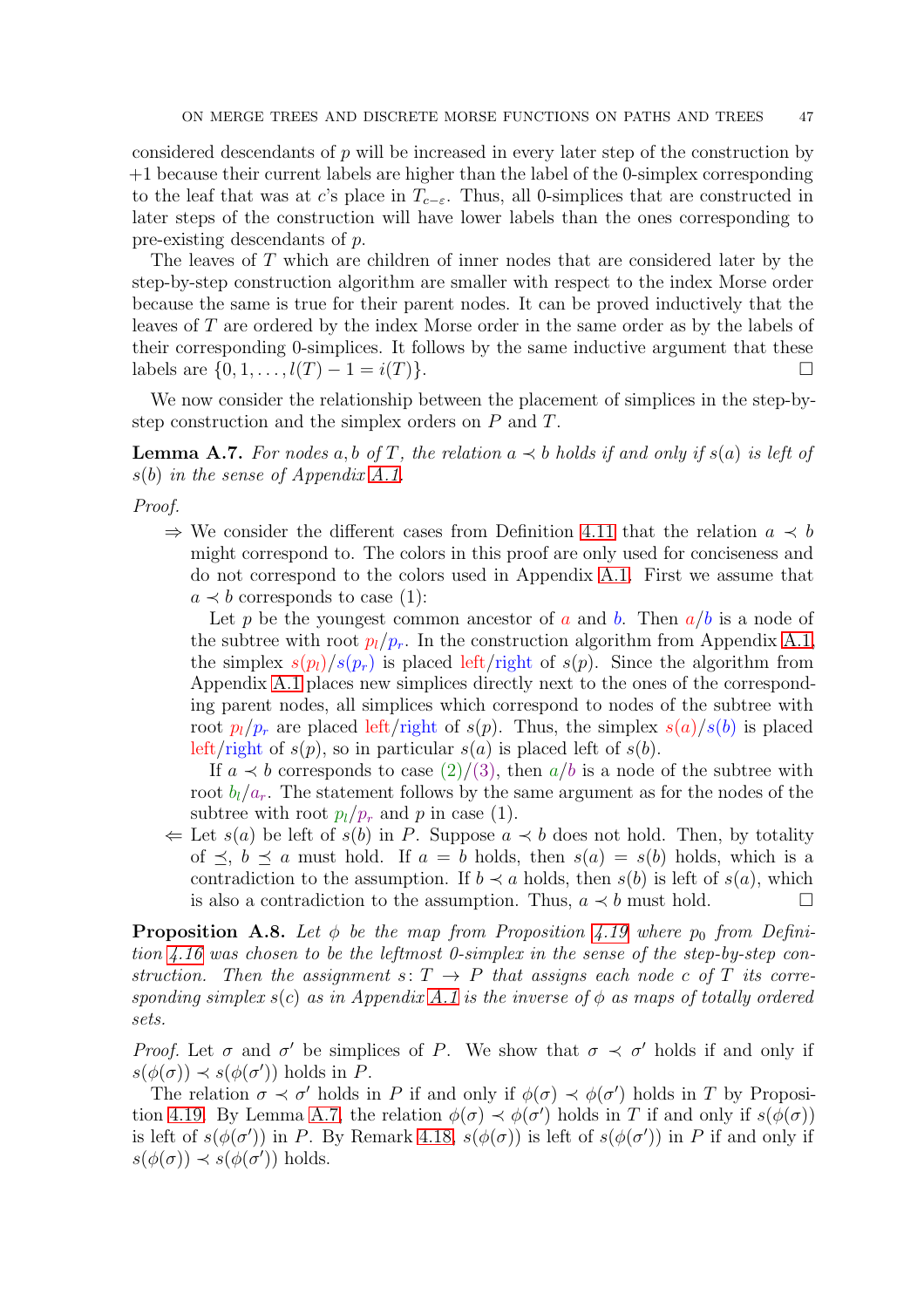## 48 JULIAN BRÜGGEMANN

It follows now inductively that  $s \circ \phi$  is the identity on P because P is a finite totally ordered set and  $s \circ \phi$  is bijective and order-preserving as a composition of two orderpreserving bijections. Thus,  $s = \phi^{-1}$  holds.

<span id="page-47-0"></span>**Theorem A.9.** Let f be the dMf from the step-by-step approach and let  $f_{io}$  be the induced index-ordered dMf from the all-at-once approach (see Definition [4.21\)](#page-28-1). Then  $f = f_{io}$  holds.

*Proof.* By Proposition [A.8,](#page-46-1) the step-by-step construction assigns nodes c of T to simplices  $s(c)$  such that  $\phi(s(c)) = c$ . By Lemma [A.5](#page-45-1) and Lemma [A.6,](#page-45-2) the index Morse label  $\lambda(c)$  is equal to the value of the Morse function  $f(s(c))$  from Appendix [A.](#page-41-0) In conclusion, by Definition [4.21,](#page-28-1) it follows that for any simplex  $s$  of  $P$  the equation  $f_{io}(s) \coloneqq \lambda(\phi(s)) \coloneqq \lambda(c) = f(s(c)) = f(s)$  holds.

We present an alternative proof for the fact that the step-by-step construction produces an index-ordered dMf without using that we already know that  $f_{io}$  is an indexordered dMf.

<span id="page-47-1"></span>**Lemma A.10.** If  $\bar{s}(c)$  is labeled  $(\alpha_c, \beta_c, \gamma_c)$  in  $P_c$  the following holds, depending on the chirality of c:

$$
L \gamma_c = \alpha_c + 1
$$
  

$$
R \alpha_c = \gamma_c + 1
$$

Furthermore, if  $\bar{s}(c)$  is labeled  $(\alpha, \beta, \gamma)$  in P, the following holds:

L  $\alpha < \gamma$  $R \gamma < \alpha$ 

Proof. Although the statement itself does not rely on the chirality of c's parent node  $p$ , the proof does. In the cases LL and RR, the first statement follows directly by construction.

For the other two cases we observe that before a node  $c$  is considered during an  $LR/RL$  step, the preceding step is one of L (the initial step), LL,  $RL/RR$ , LR and considers  $c$ 's parent node  $p$ . Thus, we prove the first statement in these cases inductively.

For the three base cases we observe that if the previous case was L, LL/RR, by construction,  $\bar{s}(p)$  was labeled  $(x, y, x + 1)$  for some  $x, y \in \mathbb{N}/(z + 1, y, z)$  for some  $y, z \in \mathbb{N}$ . Thus, by construction,  $\bar{s}(c)$  is labeled  $(x+2, y+1, x+1)/(z+1, y+1, z+2)$ .

For the inductive step it follows by inductive hypothesis that  $\bar{s}(p)$  was labeled  $(x, y, x + 1)$  for some  $x, y \in \mathbb{N}/(z + 1, y, z)$  for some  $y, z \in \mathbb{N}$ . Thus, by construction,  $\bar{s}(c)$  is labeled  $(x+2, y+1, x+1)/(z+1, y+1, z+2)$ . This concludes the proof of the first statement.

For the second statement we remark that the first statement implies that the desired inequalities for c hold in  $P_c$ . It is left to show that the following steps of the construction do not affect these inequalities.

If c has chirality  $L/R$  in T, the subtree with root  $c_r/c_l$  is considered completely before the subtree with root  $c_l/c_r$  is considered. While the subtree with root  $c_r/c_l$  is being considered, the label of  $s_r(c)/s_l(c)$  increases during some steps, whereas the label of  $s_l(c)/s_r(c)$  remains unchanged because inductively the label of 0-simplices corresponding to leaves of the subtree with root  $c_r/c_l$  is higher than the label of  $s_l(c)/s_r(c)$ . The increase of the label of  $s_r(c)/s_l(c)$  only occurs when a step inserts a new 1-simplex which has  $s_r(c)/s_l(c)$  as its left/right boundary simplex.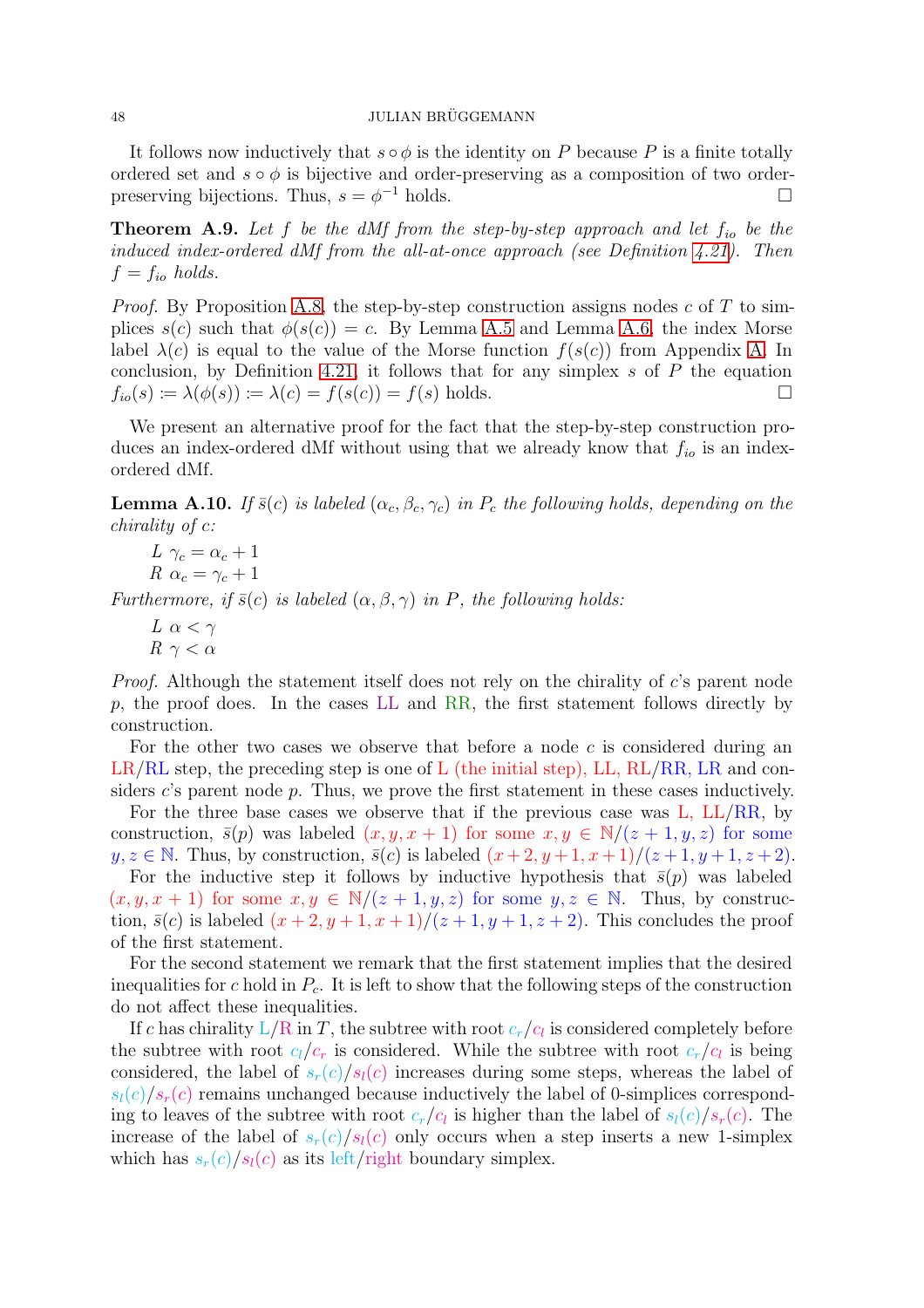When the subtree with root  $c_l/c_r$  is being considered, the label of  $s_l(c)/s_r(c)$  increases during some steps, but the label of  $s_r(c)/s_l(c)$  increases during every step because inductively, the label of  $s_r(c)/s_l(c)$  is higher than the label of 0-simplices corresponding to leaves of the subtree with root  $c_l/c_r$ . The increase of the label of  $s_l(c)/s_r(c)$  only occurs when a step inserts a new 1-simplex which has  $s_l(c)/s_r(c)$  as its right/left boundary simplex.

The inequalities are also not affected in later steps of the construction because the labels of 0-simplices corresponding to nodes of the subtree with root  $p$  in  $T$  form an interval in N. This can be proven using the same argument as for the first statement of this lemma together with the observation that the subtree with root  $p$  in  $T$  is considered completely directly after p before any other node of  $T$  is considered.

<span id="page-48-0"></span>In conclusion it follows inductively that the inequalities hold in  $P$ .

Lemma A.11. The function f assigns strictly lower values to 0-simplices than to 1simplices of  $P_c$ . Furthermore, the lowest label assigned to 1-simplices is exactly 1 higher than the highest label assigned to 0-simplices.

Proof. The initial case is again straightforward. For the inductive step we assume again that for some node c of T the statement holds for the node  $\tilde{c}$  which was considered directly before c. Define  $a := \max\{\lambda \in \mathbb{R} | \lambda \text{ is label of a 0-simplex of } P_{c-\epsilon}\}\$ and  $b := \min\{\lambda \in \mathbb{R} | \lambda \text{ is label of a 1-simplex of } P_{c-\varepsilon}\}\$ as well as  $\alpha := \max\{\lambda \in \mathbb{R} | \lambda \in \mathbb{R} | \lambda \in \mathbb{R}\}\$  $\mathbb{R}|\lambda$  is label of a 0-simplex of  $P_c$  and  $\beta := \min\{\lambda \in \mathbb{R}|\lambda \text{ is label of a 1-simplex of }\lambda\}$  $P_c$ . By inductive hypothesis,  $a + 1 = b$  holds and by Lemma [A.3:](#page-44-0)  $\beta = b + 1$ . By construction, only labels that are at most 1 higher than pre-existing labels of 0-simplices in  $P_{c-\varepsilon}$  are assigned to 0-simplices of  $P_c$ . Thus,  $\alpha \leq a+1$  holds. It follows that  $\alpha \leq a + 1 = b < b + 1 = \beta.$ 

We now show the inductive step for the fact that  $\alpha = a + 1$  holds. It is only left to show  $\alpha \geq a + 1$ . For that we again distinguish between the four cases depending on the chirality of  $c$  and  $p$ :

- LR/RL If  $\bar{s}(p)$  was labeled  $(x, y, z)$  in  $P_{c-\varepsilon}$ ,  $a \ge z/a \ge x$  holds. If  $a = z/a = x$ holds, we consider that  $s_l(c)/s_r(c)$  is labeled  $z + 1/x + 1$  and since there was no label on 0-simplices larger than  $z/x$  beforehand, no other label on 0-simplices is increased. In conclusion,  $\alpha \ge a+1$ . If  $a > z/a > x$  holds, the label a is not assigned to a simplex of  $s(p)$ . Nonetheless the label a is increased by 1 because  $a > z/a > x$  holds in  $P_{c-\varepsilon}$ . Thus,  $\alpha \ge a+1$  holds.
- RR/LL If  $\bar{s}(p)$  was labeled  $(x, y, z)$  in  $P_{c-\varepsilon}$ , by Lemma [A.10](#page-47-1)  $x > z/z > x$  holds and in particular  $a > z/a > x$ . Thus, the label of any 0-simplex which was labeled a in  $P_{c-\varepsilon}$  is increased by 1. In conclusion  $\alpha \ge a+1$  holds.

In all four cases the label  $a$  is increased by 1 during the step that considers  $c$ . Thus,  $\alpha = a + 1$  holds which implies  $\alpha = a + 1 = b < b + 1 = \beta \Rightarrow \beta = \alpha + 1$ .

<span id="page-48-1"></span>**Theorem A.12.** The constructed function f is an index-ordered dMf that has only critical cells.

*Proof.* We only have to show that f is injective. Lemma [A.11](#page-48-0) then implies that f is weakly increasing and index-ordered. The injectivity implies that all cells are critical.

We prove the injectivity of  $f$  inductively. The initial case again follows the same way as the initial step in Lemma [A.3.](#page-44-0) The injectivity on 1-simplices follows by Lemma [A.3](#page-44-0) and Lemma [A.11](#page-48-0) and the fact that the map  $+2: \mathbb{R} \to \mathbb{R}$  is a bijection. Thus, we only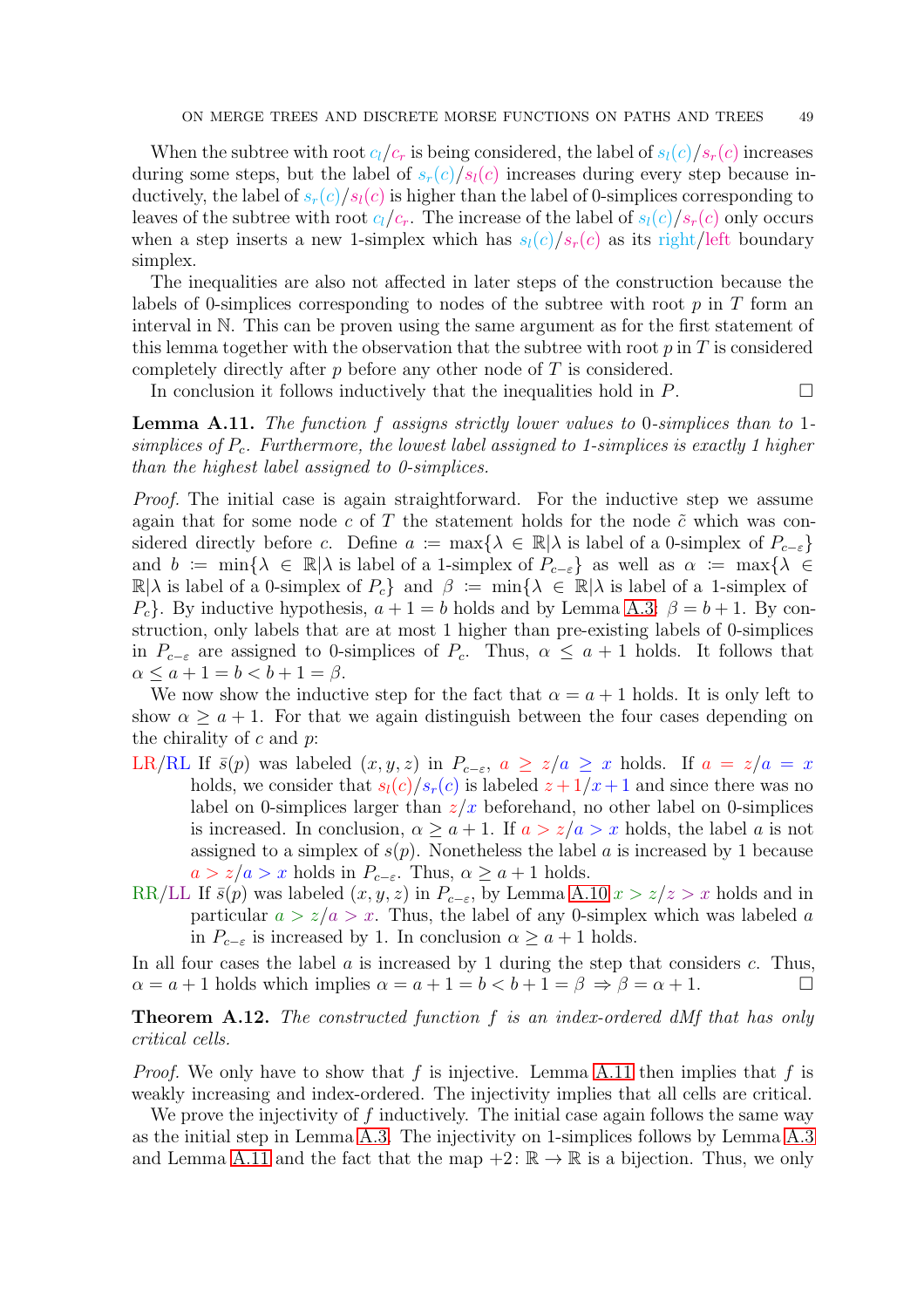have to show injectivity on 0-simplices. For the inductive step, we again distinguish between the four cases corresponding to the chirality of c and its parent node  $p$ .

LR/RL By construction, p was considered directly before c. If  $\bar{s}(p)$  was labeled  $(x, y, z)$ 

- in  $P_{c-\varepsilon}$ , Lemma [A.10](#page-47-1) implies that  $z = x + 1/x = z + 1$  holds.
	- Thus, we can divide the 0-simplices of  $P_{c-\varepsilon}$  into three disjoint types:
- a) 0-simplices that have labels lower than  $x/z$ ,
- b) the 0-simplices  $s_l(p)$  and  $s_r(p)$  which are labeled x and z, respectively, and
- c) 0-simplices with higher labels than  $z/x$ .

The 0-simplices of type a) keep their labels, so  $f_c$  is injective on these simplices in  $P_c$ . In  $P_c$ , the simplex  $\bar{s}(p)$  is labeled  $(x, y+2, z+1)/(x+1, y+2, z)$  and  $\bar{s}(c)$ is labeled  $(z+1, y+1, x+1)/(z+1, y+1, x+1)$ . Because  $z = x + 1/x = z + 1$ holds, it follows that  $f_c$  is injective on the simplices of type b). By construction, the 0-simplices of type c) are increased by 1, so they are assigned values larger than  $z + 1/x + 1$ . Because  $+1: \mathbb{R} \to \mathbb{R}$  is a bijection,  $f_c$  is injective on the 0-simplices of type c) in  $P_c$ .

RR/LL We can divide the 0-simplices of  $P_{c-\varepsilon}$  in three disjoint types:

- a) 0-simplices that have labels lower than  $z/x$ ,
	- b) the 0-simplex with the label  $z/x$ , and
	- c) 0-simplices with higher labels than  $z/x$ .

The 0-simplices of type a) keep their labels, so  $f_c$  is injective on these simplices in  $P_c$ . The 0-simplex that had the label  $z/x$  gets the label  $z + 1/x + 1$  and the new 0-simplex gets the label  $z/x$ . By construction, the 0-simplices of type c) are assigned values larger than  $z + 1/x + 1$ . Because  $+1: \mathbb{R} \to \mathbb{R}$  is a bijection,  $f_c$  is injective on the 0-simplices of type c) in  $P_c$ .

In both cases, the images of simplices of different types under  $f_c$  are disjoint. In conclusion,  $f_c$  is injective on all simplices of  $P_c$ , so it follows inductively that f is injective.

<span id="page-49-1"></span>Remark A.13. In the preceding proof, we used the fact that the maps  $+1: \mathbb{R} \to \mathbb{R}$  and  $+2: \mathbb{R} \to \mathbb{R}$  are order-preserving bijections. We will use this fact later to show that the adjustment preserves the order in which the construction algorithm of the induced merge tree considers the 1-simplices of P.

## <span id="page-49-0"></span>A.3. The Constructed DMF Represents T.

**Theorem A.14.** Let  $T$  be a merge tree. The step-by-step construction (Construc-tion [3.14\)](#page-6-0) yields a path P with a dMf f:  $P \to \mathbb{R}$  such that  $M(P, f) \cong T$  as merge trees.

*Proof.* It was already shown in Theorem [A.12](#page-48-1) that  $f$  is an injective dMf. In particular, all simplices of  $P$  are critical with respect to  $f$ . Thus, the construction algorithm of the induced merge tree considers all 1-simplices of P.

We prove the theorem inductively: We prove that  $M(P_c, f_c) \cong T_c$  holds throughout every step of the construction.

For the initial case, let r be the root of T. Then  $T_r$ ,  $(P_r, f_r)$  and  $M(P_r, f_r)$  look like this: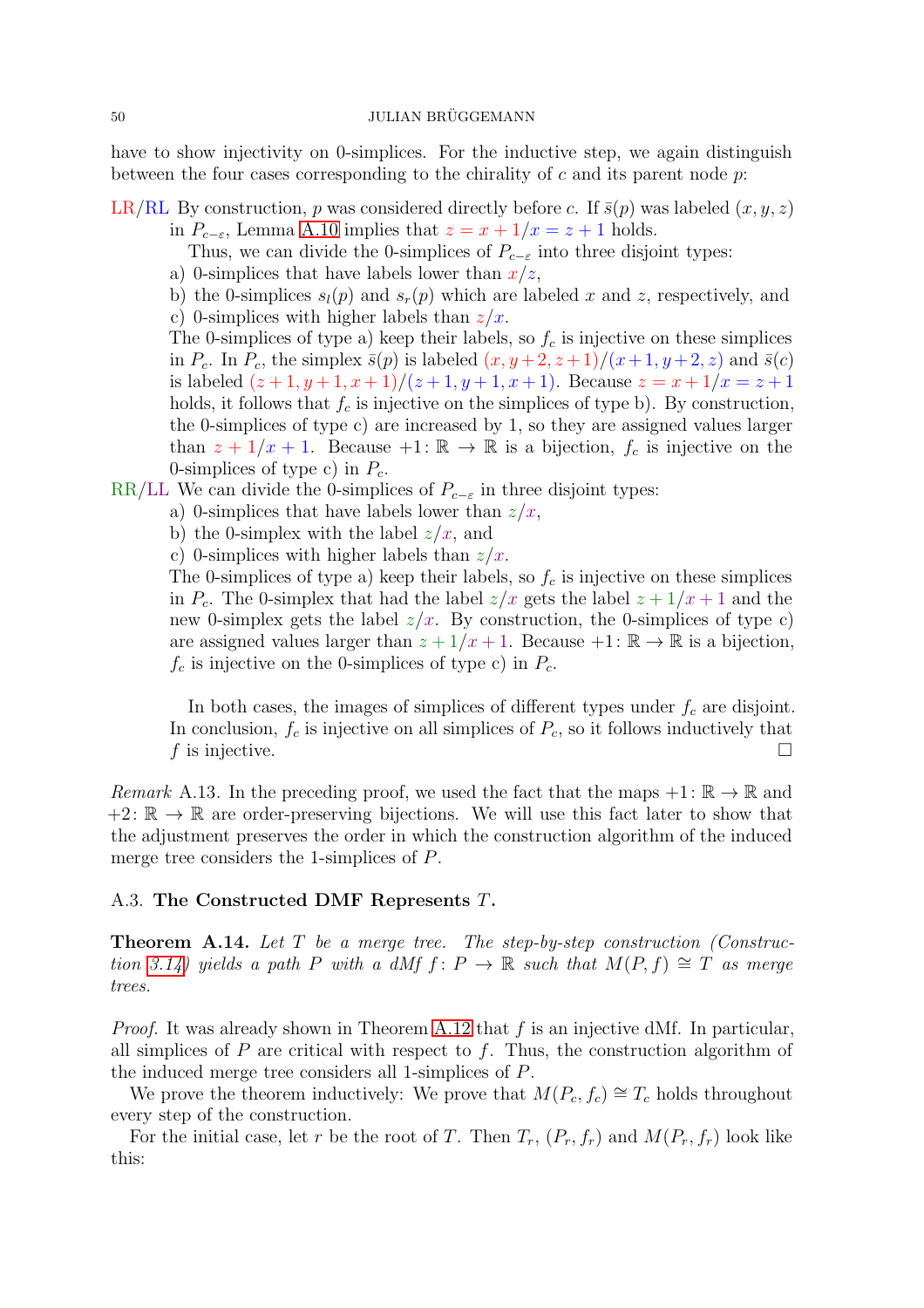

It is clear that  $T_r \cong M(P_r, f_r)$  as merge trees.

By Lemma [A.3](#page-44-0) the order of the algorithm matches the order on nodes of T induced by the labels of their corresponding 1-simplices in P from highest to lowest.

We also recall that the step-by-step algorithm for the construction of the induced merge tree considers the critical 1-simplices of P ordered by label from highest to lowest label. In each step, the algorithm removes the critical 1-simplex from  $P$  which is being considered and creates two child nodes in  $M(P, f)$  for the two resulting connective components. The child corresponding to the connective component with the lower minimal label gets the same chirality as its parent node.

We recall from Remark [A.13](#page-49-1) that in every step of the construction of  $P$ , after the creation of the new simplices is done, the adjustment of the pre-existing simplices is done in an order-preserving way. Thus, the construction algorithm of the induced merge tree considers the pre-existing 1-simplices of  $P_c$  in the same order as they appear in  $P_{c-\varepsilon}$ . By Lemma [A.10,](#page-47-1) the new 1-simplex has the lowest label among 1-simplices, so it is considered last by the algorithm. For the inductive step, we distinguish between four cases corresponding to the chirality of c and its parent node  $p$ . Additionally, let  $\bar{s}(p)$  be labeled  $(x, y, z)$ .





Due to the inductive hypothesis,  $T_{c-\varepsilon} \cong M(P_{c-\varepsilon}, f_{c-\varepsilon})$  holds. As discussed above, the pre-existing 1- and 0-simplices are adjusted so that the construction algorithm of the induced merge tree considers the pre-existing edges of  $P_c$  in the same order as they appear in  $P_{c-\varepsilon}$ . Thus, the structure of  $M(P_{c-\varepsilon}, f_{c-\varepsilon})$ , except for the subtree of the node induced by  $s(p)$ , is preserved in  $M(P_c, f_c)$ .

By Lemmas [A.10](#page-47-1) and [A.11,](#page-48-0) all labels of  $\bar{s}(c)$  are greater than the label x of  $s_l(p)/z$  of  $s_r(p)$  in  $(P_c, f_c)$ . Thus, in  $M(P_c, f_c)$  the simplex  $s_l(p)/s_r(p)$  induces a leaf which is the left child of the node corresponding to  $s(p)$ . Furthermore,  $\bar{s}(c)$ produces the subtree of the right/left child of the node corresponding to  $s(p)$ ,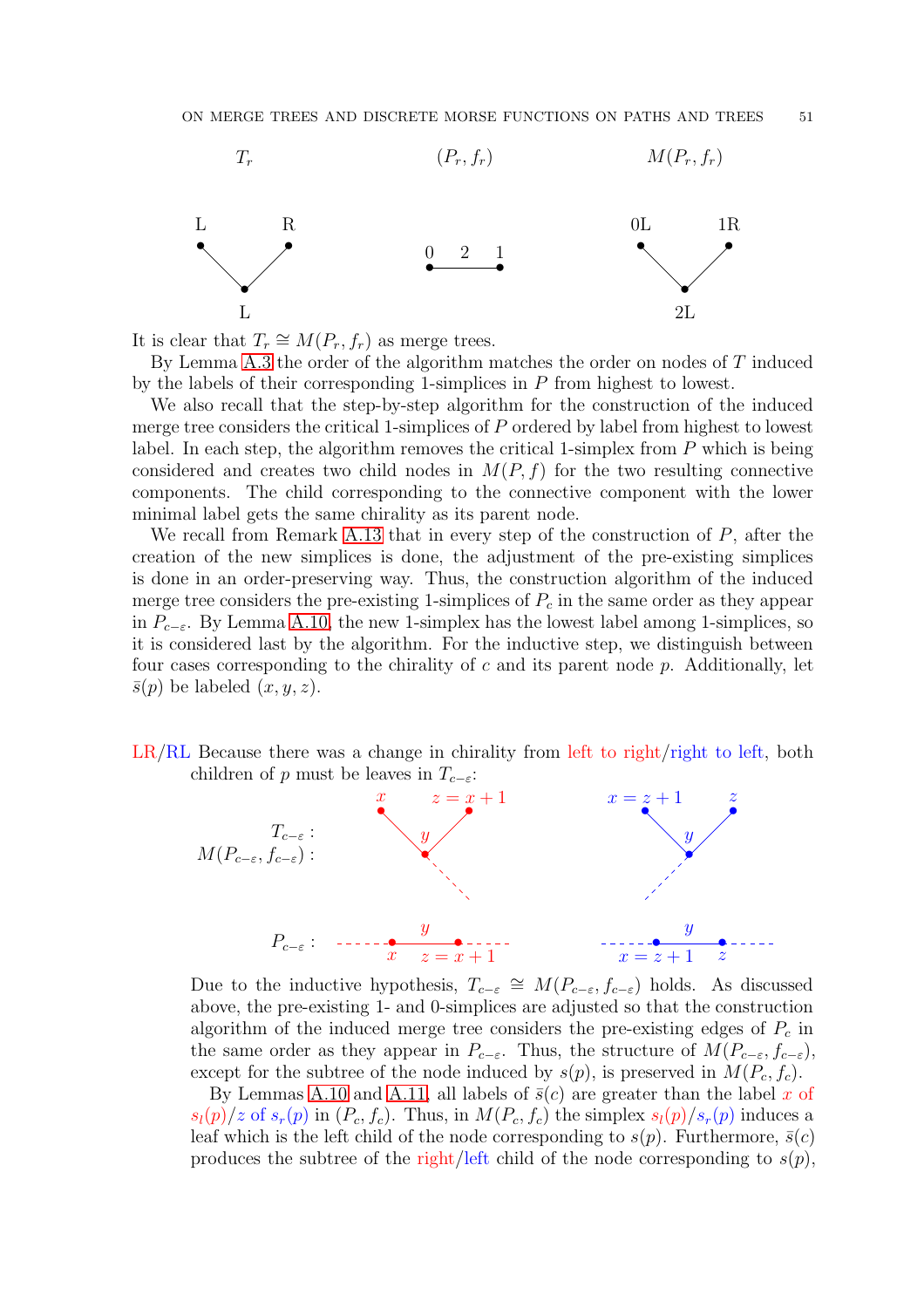namely an inner node with two leaves as children. In conclusion  $T_c \cong M(P_c, f_c)$ follows.



RR/LL Because there was no change of chirality,  $p_l/p_r$  might be an inner node which is the root of a non-trivial subtree in  $T_c$ : By Lemma [A.10,](#page-47-1) the label z of  $s_r(p)/x$ of  $s_l(p)$  is smaller than the label of  $s_l(p)/s_r(p)$  in  $P_{c-\varepsilon}$ . All labels of 0-simplices corresponding to nodes of the subtree with root  $p_l/p_r$  in  $T_{c-\varepsilon}$  are inductively constructed from  $z/x$ . Therefore, by construction, these labels are bigger than z/x. Thus,  $p_r/p_l$  is a leaf in  $T_{c-\varepsilon}$ , whereas  $p_l/p_r$  might be the root of a nontrivial subtree:



Due to the inductive hypothesis,  $T_{c-\varepsilon} \cong M(P_{c-\varepsilon}, f_{c-\varepsilon})$  holds. As discussed above, the pre-existing 1- and 0-simplices are adjusted so that the construction algorithm of the induced merge tree considers the pre-existing edges of  $P_c$  in the same order as they appear in  $P_{c-\varepsilon}$ . Thus, the structure of  $M(P_{c-\varepsilon}, f_{c-\varepsilon})$ , except possibly for the subtree of the node induced by  $s(p)$ , is preserved completely in  $M(P_c, f_c)$ .

By construction, the label  $y + 2$  of  $s(p)$  is higher than all labels of simplices corresponding to other nodes of the subtree with root  $p$  in  $T_c$ . Additionally, the label  $m + 1$  of  $s(c)$  is the smallest label among all labels of simplices corresponding to other nodes of the subtree with root  $p$  in  $T_c$  and the labels of 1-simplices belonging to this subtree form an interval in N. Furthermore, all 1-simplices in  $P_c$  corresponding to nodes of the subtree with root  $p_l/p_r$  in  $T_c$ belong to a different connected component of  $P_{c_{(y+2-\varepsilon)}}$  than s(c). (We recall that  $P_{c_{(y+2-\varepsilon)}}$  denotes the subcomplex of  $P_c$  consisting of simplices with labels lower than  $y + 2$ .

Thus, when  $s(p)$  is being considered during the construction of the induced merge tree  $(M_c, f_c)$ , the connected component with  $s(c)$  induces a right/left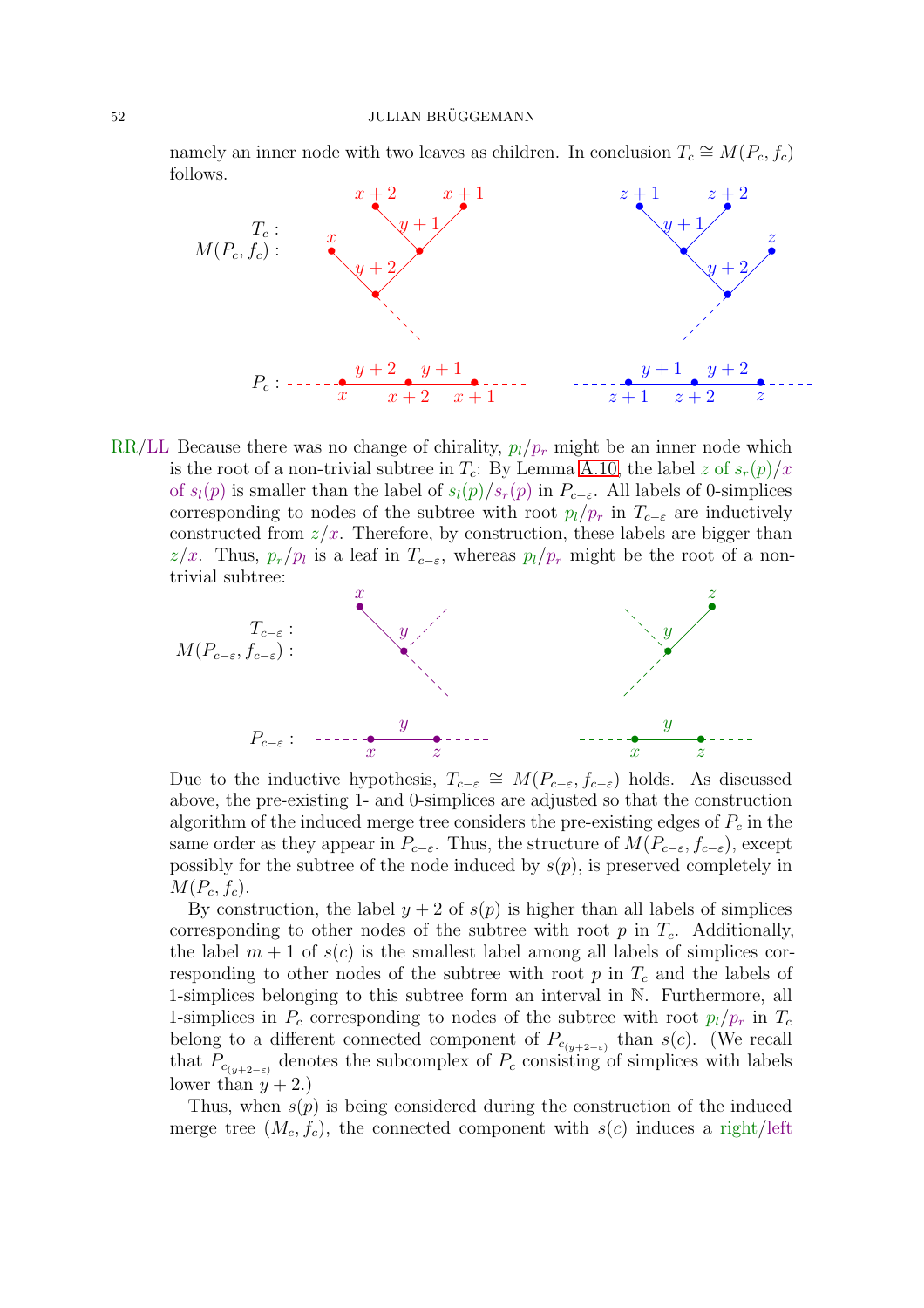child node of  $p$ , whereas the connected component corresponding to the subtree with root  $p_l/p_r$  induces a left/right child node.

Afterwards, the subtree with root induced by  $s(p_l)/s(p_r)$  is preserved because the adjustment of the pre-existing simplices in the step that considered  $c$  is order preserving.

By construction, all labels of  $\bar{s}(c)$  are smaller than the labels of simplices corresponding to the subtree with root  $p_l/p_r$  in  $T_c$ . Thus,  $s(c)$  induces an inner node with two leaves as a right/left child of the node induced by  $s(p)$  in  $M(P_c, f_c)$ .

In conclusion  $T_c \cong M(P_c, f_c)$  follows.



It follows inductively that  $T \cong M(P, f)$  holds.  $□$ 

<span id="page-52-0"></span>A.4. An Example for the Step-by-Step Construction. We apply the construction to an example that contains most of the interesting situations which may occur. We consider the following merge tree  $T$ :



In each step of the construction, we will depict  $T \setminus T_c$ ,  $T_{c-\varepsilon} \cong M(P_{c-\varepsilon}, f_{c-\varepsilon})$ ,  $T_c \setminus T_c$  $T_{c-\varepsilon} \cong M(P_c, f_c) \setminus M(P_{c-\varepsilon}, f_{c-\varepsilon})$ ,  $P_{c-\varepsilon}$  and  $P_c \setminus P_{c-\varepsilon}$  using the corresponding colors. The choice of colors for this example does not correspond to the choice of colors for the case distinction above. Initially, the path  $P_c$  is empty.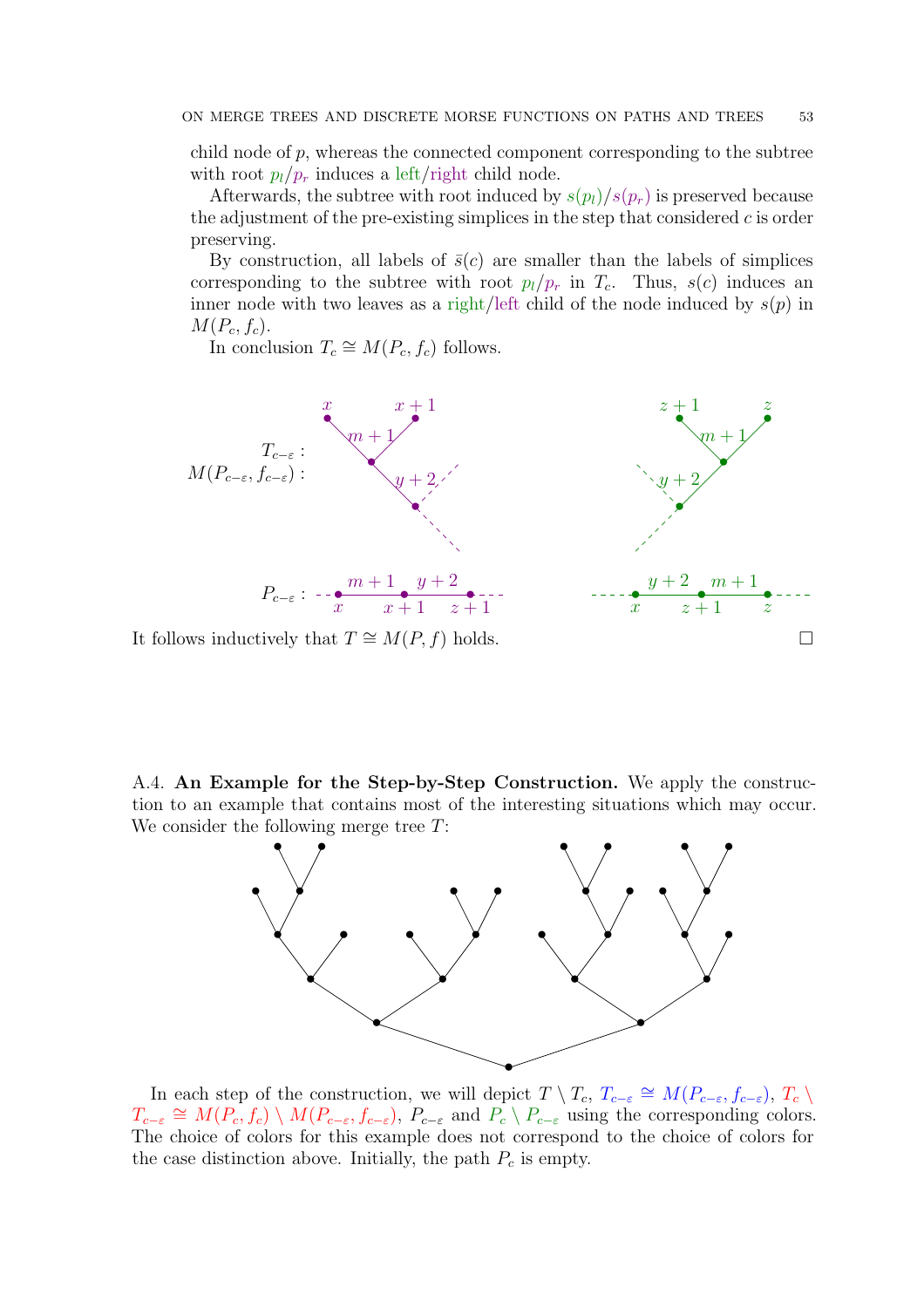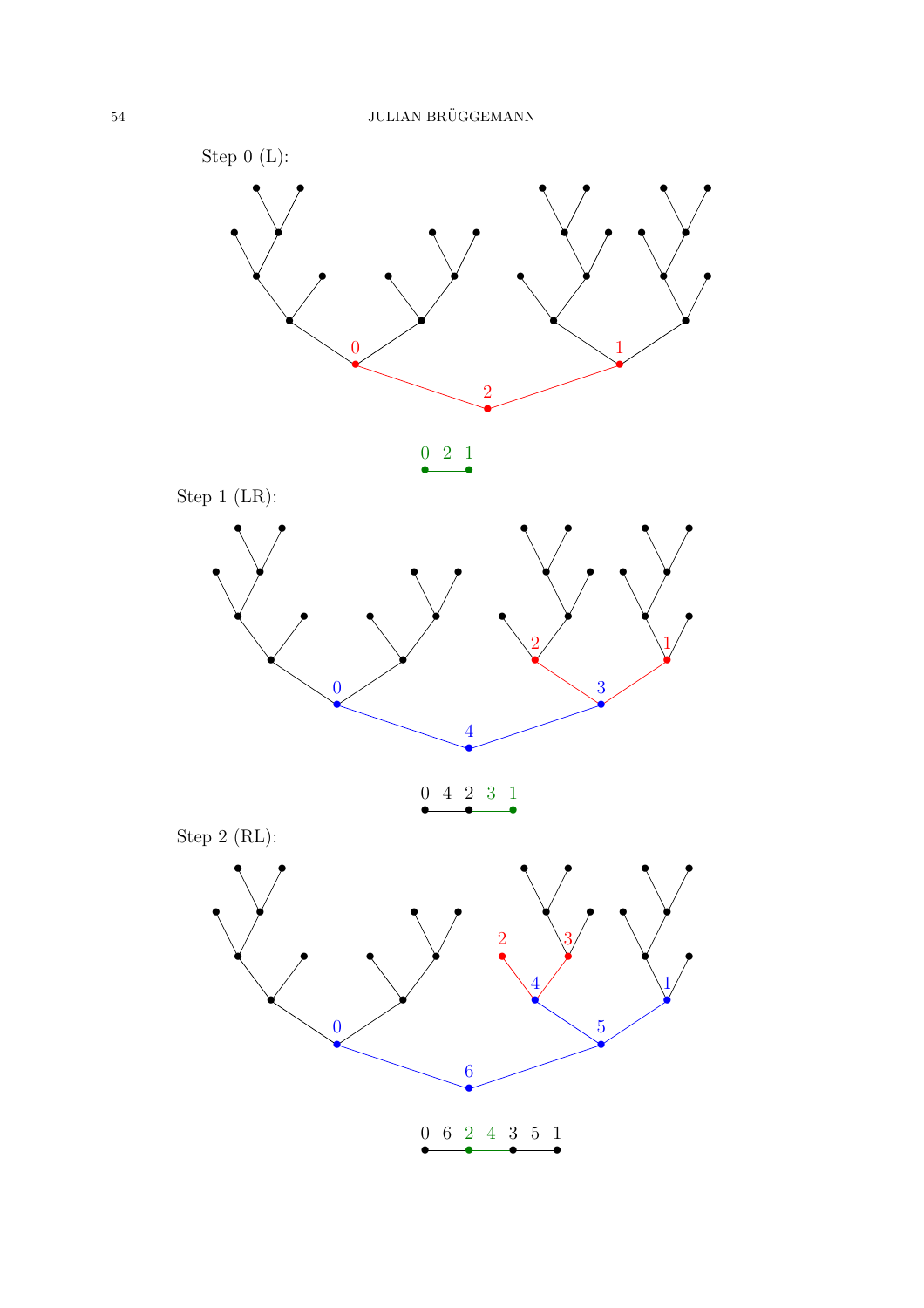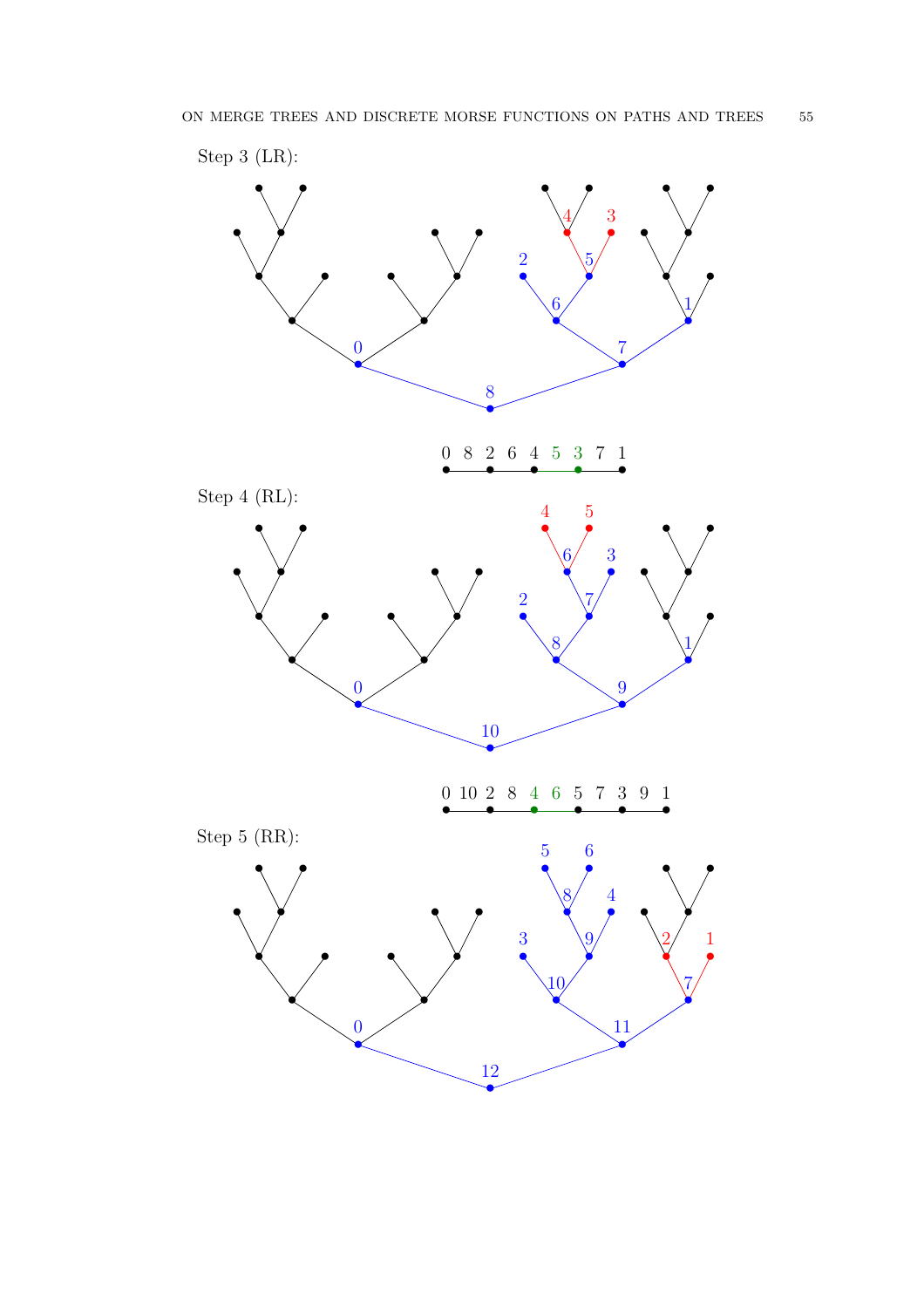• 0 12 10 • 3 5 • 8 9 • 6 • 4 11 2 • 7 • 1

Remark A.15. Step 5 was the first step without a change of chirality. This implies that it was the first step where the labels of  $p_l$  and  $p_r$  differ by more than 1. Furthermore, it was the first step where labels of pre-existing 0-simplices needed to be adjusted. From now on, the adjustment of labels of pre-existing 0-simplices happens in every step.



Remark A.16. In step 8, we have an LL step where  $c$  is an inner node of the leftmost branch. This is the only kind of step where the labels on all 0-simplices are being adjusted.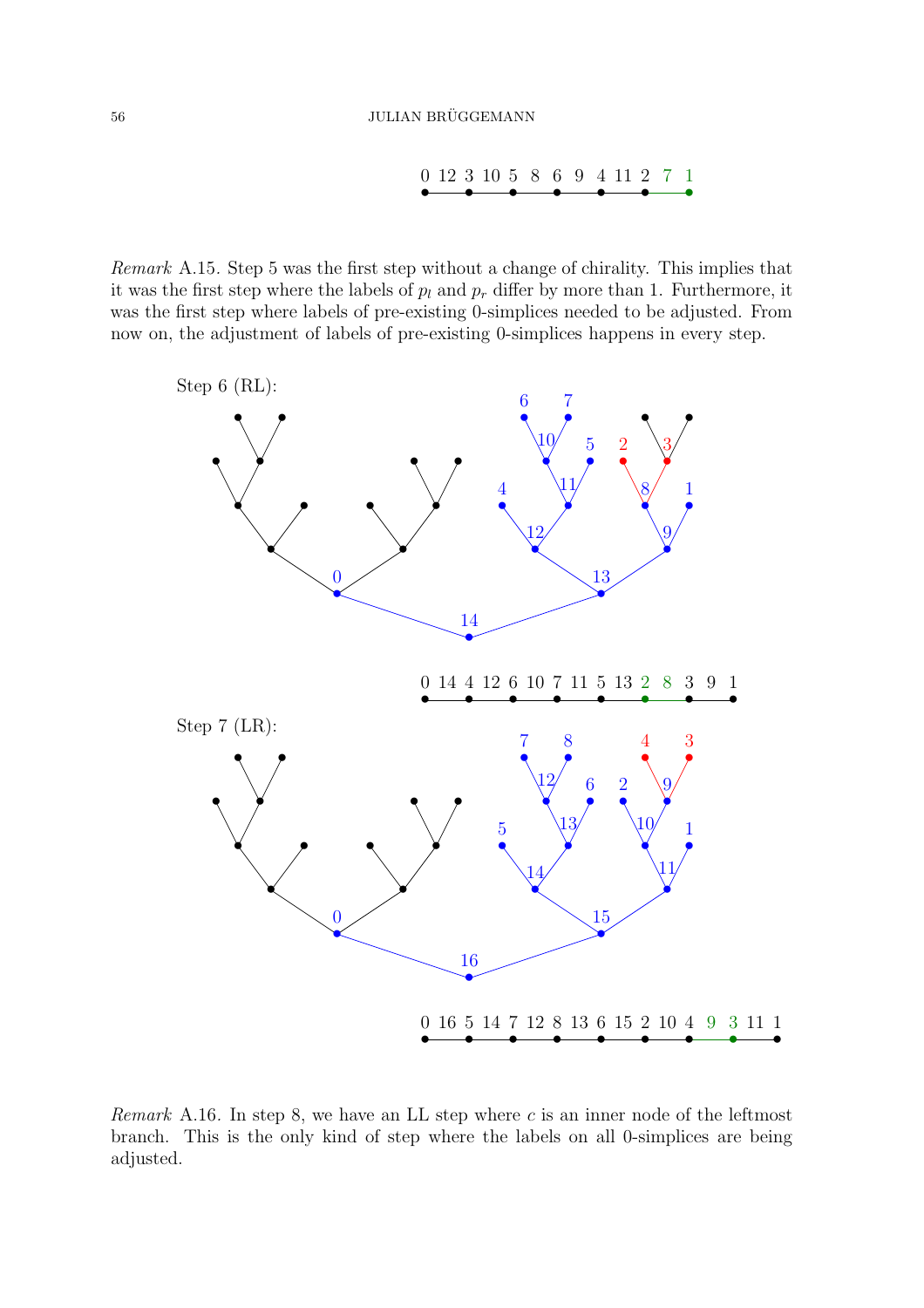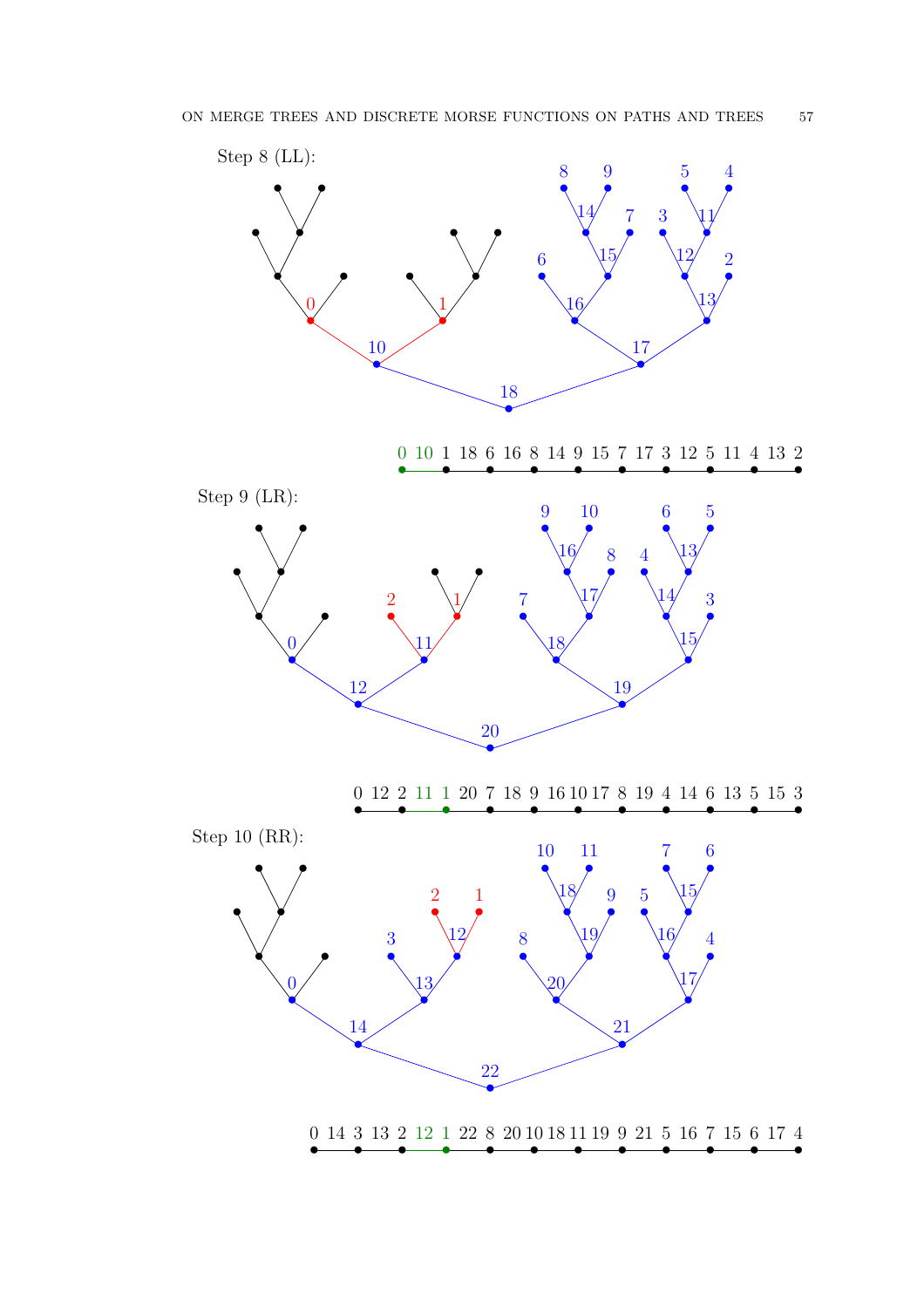